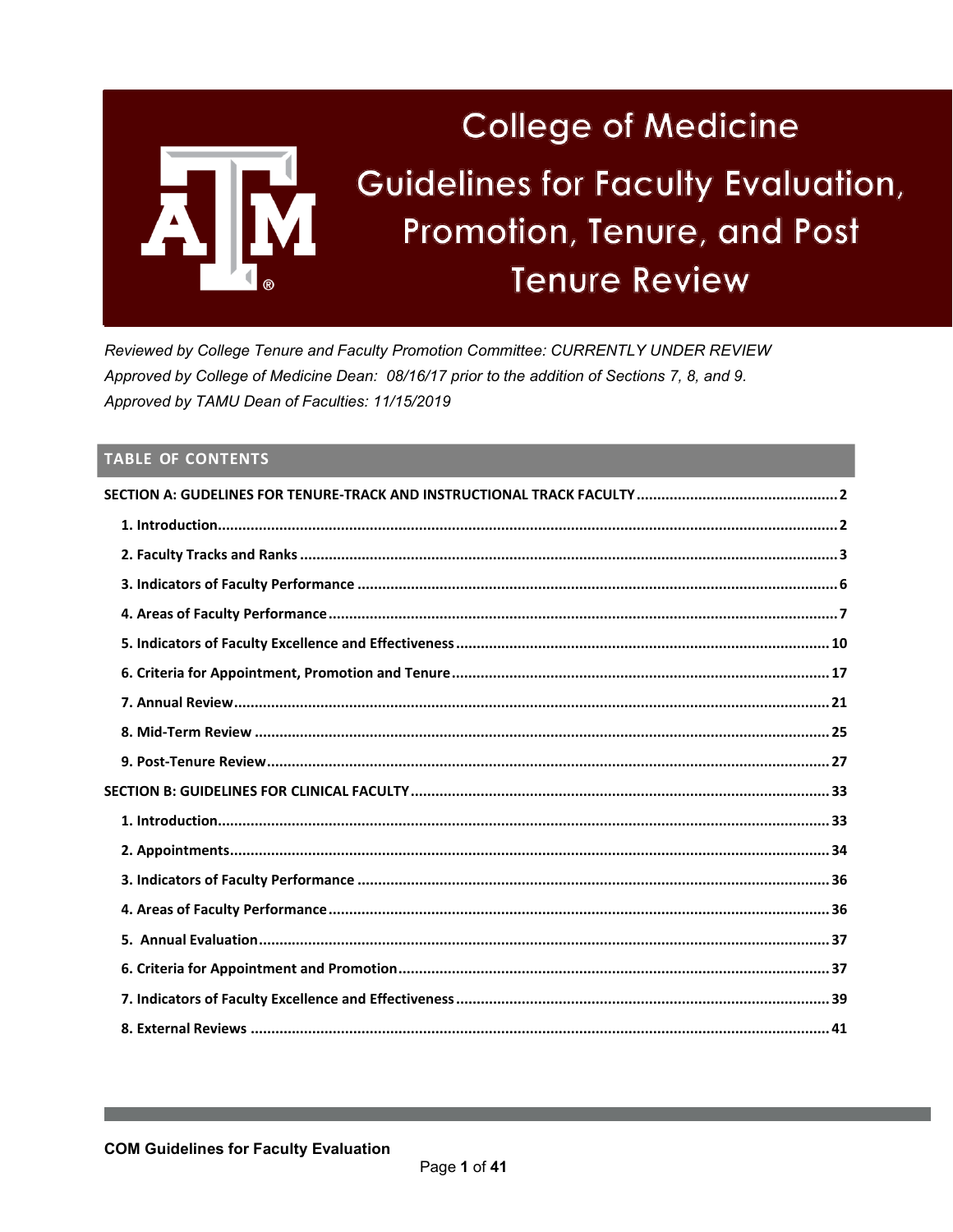## <span id="page-1-0"></span>**SECTION A: GUDELINES FOR TENURE-TRACK AND INSTRUCTIONAL TRACK FACULTY**

## <span id="page-1-1"></span>**1. INTRODUCTION**

The mission of the Texas A&M College of Medicine (COM) is to improve the health and well-being of the people of Texas through excellence in education, research, and health care delivery. Accomplishment of this mission requires a diverse faculty with a broad range of talents and expertise. Appropriate evaluation guidelines and reward mechanisms for faculty members to support the mission are essential.

The goals and objectives of the University, College, departments, and individual faculty members are dynamic. The expectations of the COM for its faculty are that they develop a scholarly and balanced approach of teaching, research, and service to achieve effectiveness and excellence in their field of endeavor. The nature of scholarly innovation requires both flexibility and freedom, thus, the expectation of applying a single formula for evaluating performance is unattainable. That is, it is neither desirable nor feasible to specify a rigid set of evaluation guidelines. Therefore, this document provides a general set of guidelines and criteria congruent with the goals and objectives of the University and the College; and such guidelines and criteria are used as indicators of effectiveness and excellence.

This document articulates general College guidelines for tenured/tenure track and academic professional track (non-tenure track) faculty appointment, annual review, intermediate review, post-tenure review, tenure, and promotion consistent with the requirements and guidelines found in the following University documents:

- System Regulation 12.01.01 (Institutional Rules for Implementing Tenure) - <https://rules-saps.tamu.edu/rules-saps-library/>
- University Rule 12.01.99.M2 (University Statement on Academic Freedom, Responsibility, Tenure, and Promotion)
	- − <https://rules-saps.tamu.edu/rules-saps-library/>
- University Rule 12.01.99.M2 (University Statement on Academic Freedom, Responsibility, Tenure,and Promotion) – Appendix I
	- − <https://rules-saps.tamu.edu/rules-saps-library/>
- Standard Administrative Procedure 12.06.99.M0.01 (Post-Tenure Review) − <https://rules-saps.tamu.edu/rules-saps-library/>
- Office of the Dean of Faculties Faculty Hiring Guidelines for Deans and Department Heads − <https://dof.tamu.edu/Faculty-Affairs/Faculty-Hiring>
- Office of the Dean of Faculties Faculty Hiring Guidelines for Deans and Department Heads, Appendix C: Guidelines to Faculty Titles
	- − <https://dof.tamu.edu/Faculty-Affairs/Faculty-Hiring>
- Office of the Dean of Faculties Promotion and Tenure Package Submission Guidelines (published annually)
	- − <https://dof.tamu.edu/Career/Promotion-and-Tenure>
- Office of the Dean of Faculties Guidelines for Annual and Mid-Term Review
	- − <https://dof.tamu.edu/Career/Faculty-Evaluation-Guidelines>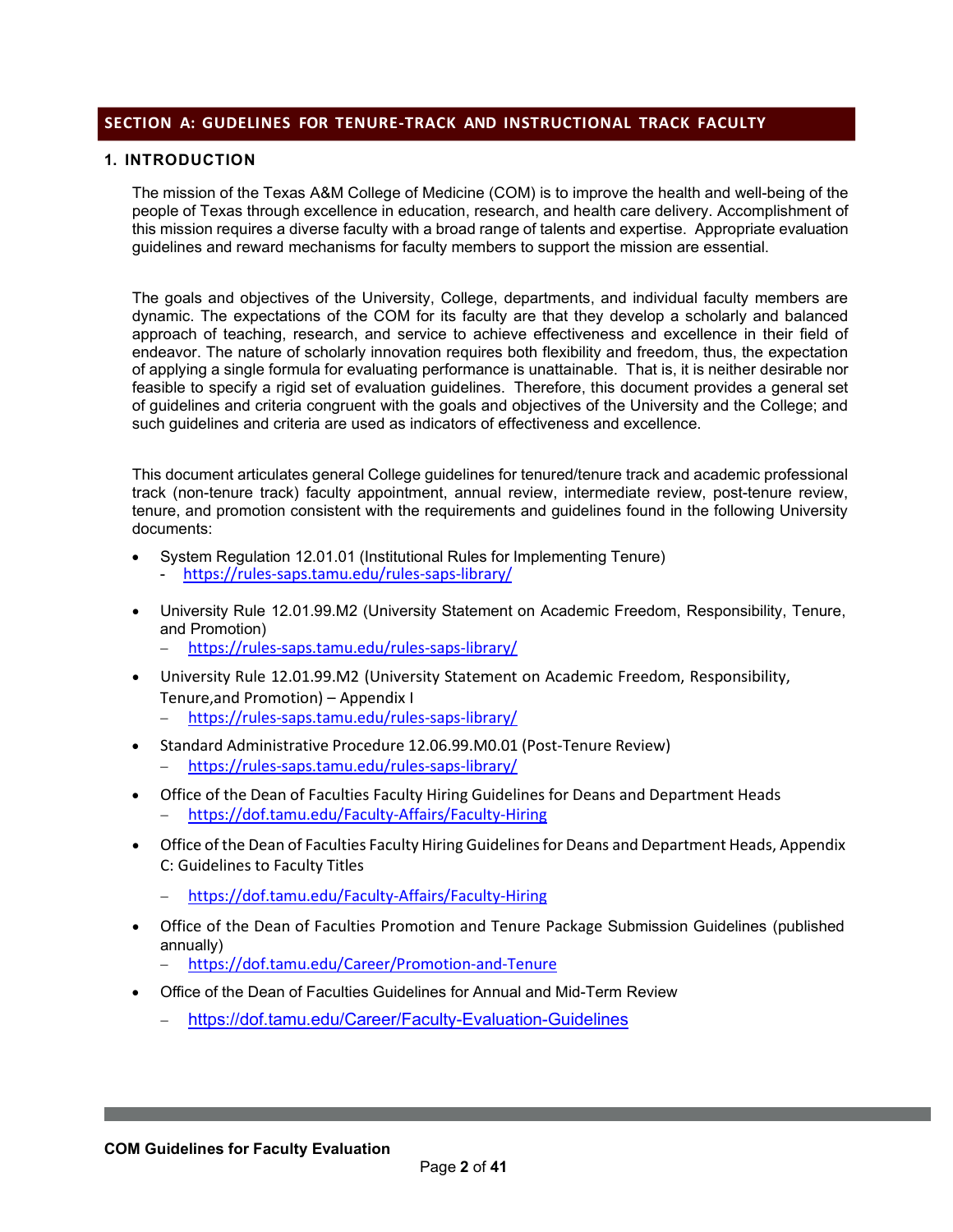In the event of inadvertent discrepancies between this document and Texas A&M University or Texas A&M University System policies, rules, and procedures, the University or System statements take precedence.

## <span id="page-2-0"></span>**2. FACULTY TRACKS AND RANKS**

- 2.1. All faculty members having positions with the word **Professor** in the title will have a doctoral or other appropriate terminal degree and will have their rank qualifier (the descriptor of their rank) determined as follows:
	- 2.1.1. *Assistant* as a qualifier in the title indicates an entry-level position in academia. Individuals should have credentials evidencing both an expertise in the field, and a commitment to significantly contribute to the areas of performance required by their appointment of teaching, research/scholarly activity, and service.
	- 2.1.2. *Associate* as a qualifier in the title indicates experience in academia or substantial contributions to the field, and for tenured or tenure-track faculty all of the following. For non-tenure track faculty, sections (2.1.2.1.) and (2.1.2.2.) always apply, but section (2.1.2.3.) will be evidenced in alignment with the areas required by the individual faculty member's appointment.
		- 2.1.2.1. a level of accomplishment, as measured against the contributions of others in the field;
		- 2.1.2.2. professional conduct conducive to a collaborative and constructive cooperation work environment and standards of professional integrity that will advance the interests of the College;
		- 2.1.2.3. an area of specialization germane to the programs of the College, one not currently represented on the tenured faculty, or one that provides desired reinforcement in an area of priority; and evidence indicating a commitment to maintain the level of competence in teaching and research/scholarly activity expected of a tenured faculty member.
	- 2.1.3. The title *Professor* with no other rank qualifier (i.e., Assistant or Associate) indicates continued accomplishments in academia and evidence of significant impact on the professions of College faculty and on the field in which the faculty member will teach. In addition, such faculty members are expected to have demonstrated all of the required attributes listed in (4.1.2.) for faculty members with the Associate qualifier as part of their title and rank.
- 2.2. There are two categories of faculty tracks: "Tenured/Tenure-Track Faculty" and "Academic Professional Track Faculty (non-tenure-track)"**.**
	- 2.2.1. Tenured/Tenure-Track Faculty:

Tenured/tenure-track titles recognize University-employed faculty members who make significant and sustained contributions to the mission of the College in all three areas of performance (teaching, research/scholarly activity, and service) with exceptions made for termed appointments to focus on fewer of these areas (such as administrative appointments or faculty development leave appointments). Only tenured/tenure-track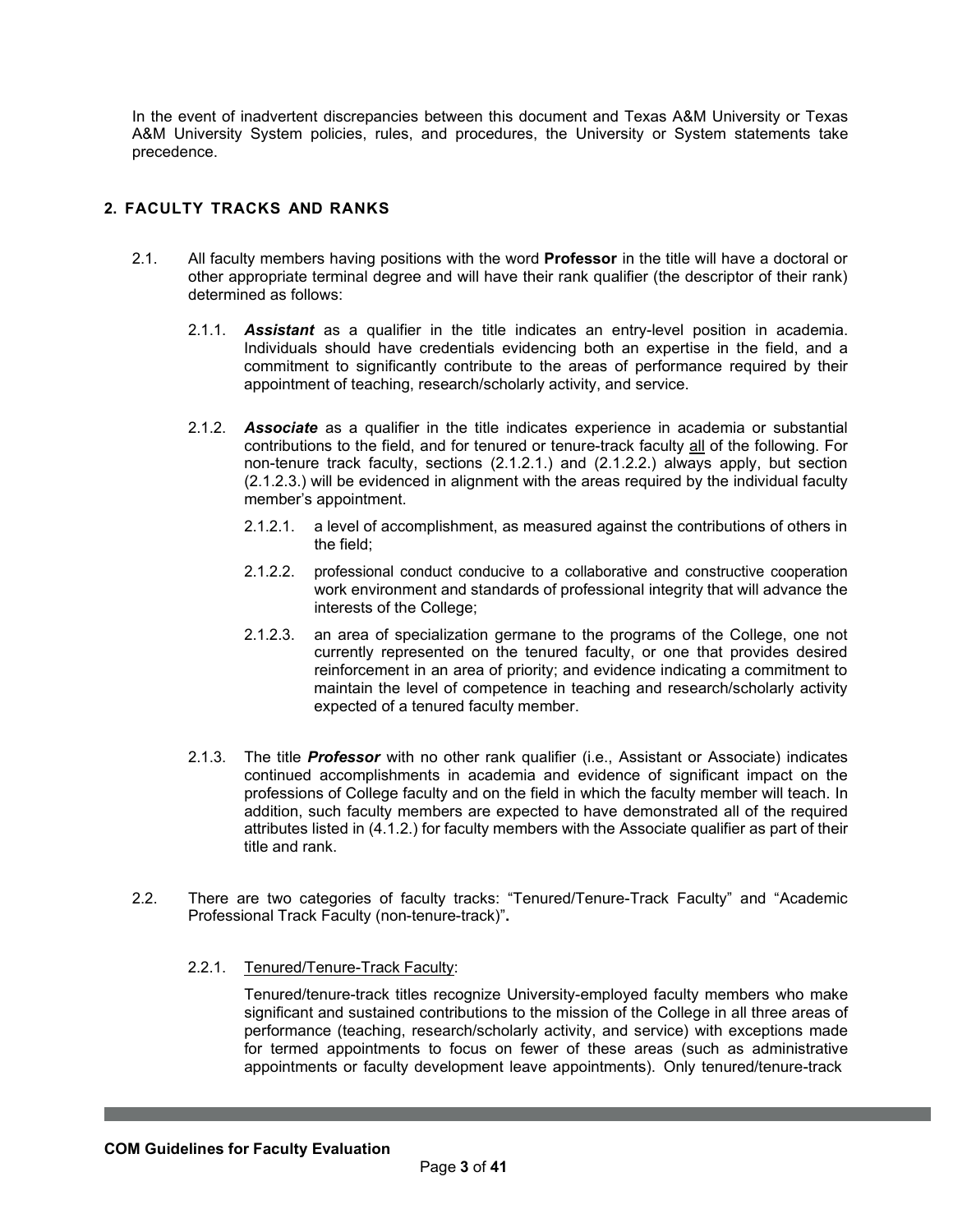faculty should be hired, evaluated, and promoted based on all three areas. All faculty members whose service accrues credit toward tenure and those who are already tenured must receive at least one-third of their salary from the University [\(University Rule](https://rules-saps.tamu.edu/rules-saps-library/) [12.01.99.M2](https://rules-saps.tamu.edu/PDFs/12.01.99.M2.pdf) University Statement on Academic Freedom, Responsibility, Tenure, and Promotion). Assistant Professor, Associate Professor, and Professor are appointment titles of either tenured or tenure-track faculty members.

### 2.2.2. Academic Professional Track Faculty (non-tenure track):

The academic professional track (APT) faculty are those faculty not on the tenure-track who contribute to the mission of the College in more focused ways. Normally APT faculty are evaluated on a primary area of responsibility (teaching or research/scholarly activity) of the non-tenure track appointment, but also may be expected to contribute to more than a single area of teaching, research/scholarly activity, or service. There is no prohibition for APT faculty to be involved in multiple duties related to teaching, research/scholarly activity, or service. However, decisions regarding hiring, continuation of employment, and evaluation of APT faculty performance should relate to the primary and secondary responsibilities of their appointment and not be based on all three areas.

2.2.2.1. **Clinical Assistant Professor**, **Clinical Associate Professor**, and **Clinical Professor**. Faculty in these appointments are expected to make significant contributions in the area of teaching primarily in the clinical setting and are required only to make significant contributions to either the area of research/scholarly activity or service.

> The appointment of non-University employees to Clinical Assistant Professor, Clinical Associate Professor, or Clinical Professor is limited to extraordinary instances in which the College deems the individual has contributed or will contribute to leadership roles in the educational, research, or clinical missions of the College. In general, these appointments will be leadership positions such as course or clerkship director, or other leaders who in the view of the College have worked in close collaboration with the College on key academic, research, or clinical initiatives. Examples of possible "extraordinary instances" include:

- Key leadership positions that will advance the College's educational, research, or clinical mission.
- Key directors of training programs within the University.
- Key roles in collaborative clinical initiatives.
- Serving in leadership roles on College or University standing committees or other *ad hoc* committees.

If the appointment involves clinical care delivery, these individuals are expected to be licensed and board-certified clinicians. These appointments of non-University employees do not have eligibility for voting rights in shared governance processes on campus.

2.2.2.2. **Instructional Assistant Professor, Instructional Associate Professor**, and **Instructional Professor** appointments are for individuals who are Universityemployed. Faculty in these appointments are expected to make significant contributions in the area of teaching primarily in the non-clinical settings, and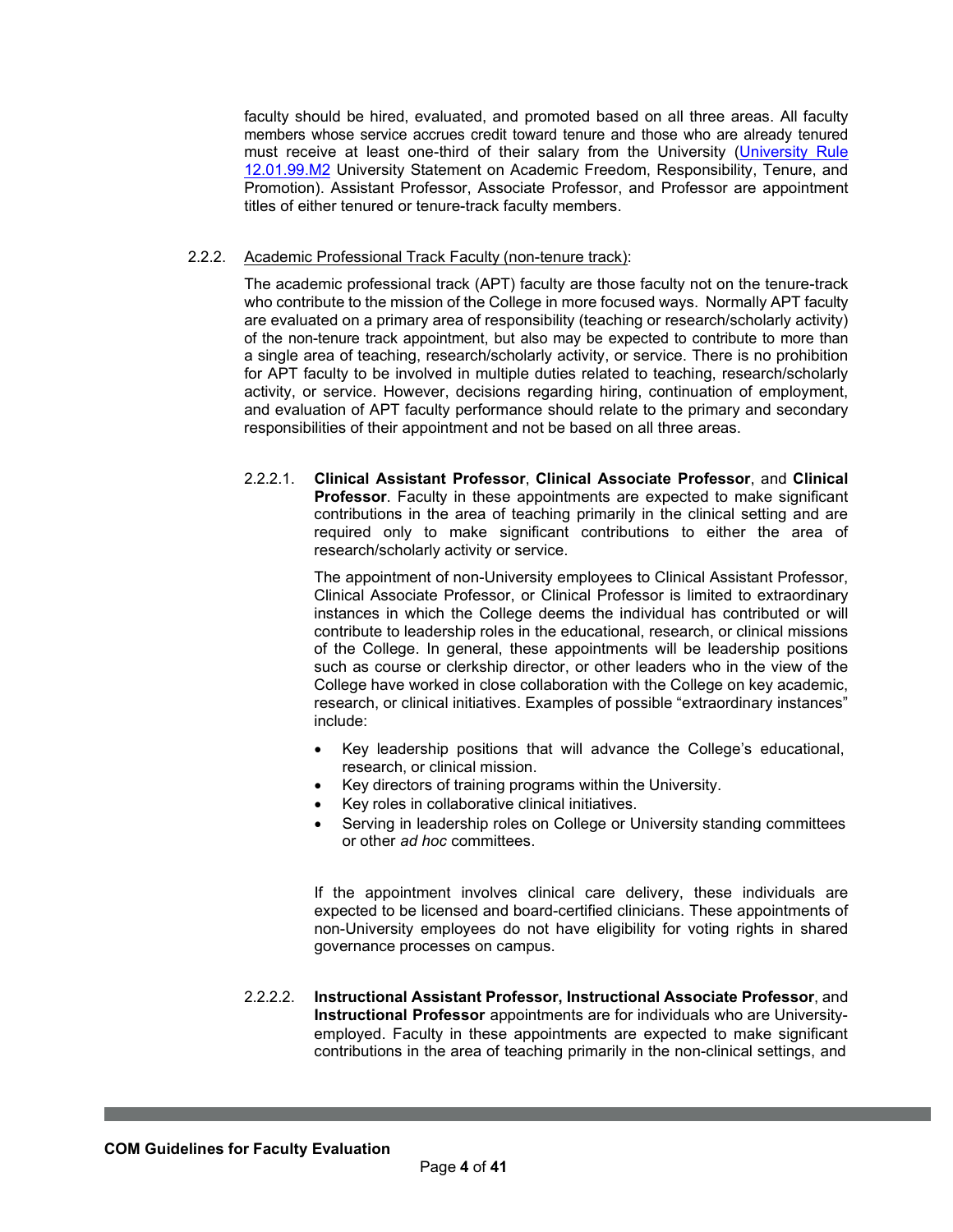are required only to make significant contributions to either the area of research/scholarly activity or service.

- 2.2.2.3. **Research Assistant Professor, Research Associate Professor**, and **Research Professor** appointments are for individuals who are Universityemployed. Faculty in these appointments are expected to make significant contributions in the area of research/scholarly activities and must contribute to either service or teaching. These faculty members normally have no obligation to teach regular courses and normally do not have significant, reoccurring classroom teaching assignments. Faculty in these appointments are subject to the guidelines posted by the Dean of Faculties and Vice President for Research (<https://dof.tamu.edu/Faculty-Affairs/Faculty-Hiring>). These types of appointments **require** the pre-approval of the position by the Texas A&M University Vice President for Research (VPR).
- 2.2.2.4. **Senior Professor** and **Senior Associate Professor** appointments are for individuals who are University-employed. Faculty in these appointments have been hired into an APT position following retirement and giving up tenure or moving to a non-tenure track position and giving up tenure. Senior professors are hired in a very specific role and are expected to make significant contributions in one area (teaching, research/scholarly activity, or service). Academic ranks are conferred at the rank commensurate with the candidate's position at the time of retirement.
- 2.2.2.5. **Visiting Lecturer, Visiting Assistant Professor, Visiting Associate Professor**, and **Visiting Professor** appointments are for individuals who are University-employed and temporarily appointed by the College, but have continuing academic appointments in other institutions. Appointments may be renewed yearly for up to three (3) years at the discretion of the Department Head, although reappointment is possible after three (3) years. Academic ranks are normally conferred at the rank commensurate with the candidate's position at the academic institution at which he or she holds a continuing appointment. Visiting faculty with the professorial title (Assistant Professor, Associate Professor, or Professor) are expected to make significant contributions in one area of faculty performance (teaching, research/scholarly activity, or service). However, faculty with the lecture title will only be required to contribute to the area of teaching.

University rules state that faculty members with the Visiting modifier are not eligible to participate in tenure and promotion decisions of tenure-track faculty, selection and evaluation of department heads and deans, and faculty senate.

- 2.2.2.6. **Lecturer** appointments are for individuals who are University-employed. Faculty in these appointments teach but are not required to consistently make significant contributions in the area of scholarly research or creative work, or in the area of service.
- 2.2.2.7. **Assistant Lecturer** appointments are for individuals who are Universityemployed and appointed for fewer than five years for either candidates for a Texas A&M University doctoral degree, or individuals who are not expected to fill a permanent faculty position at the College. These appointments are focused on teaching, and they do not have eligibility for voting rights in shared governance processes on campus.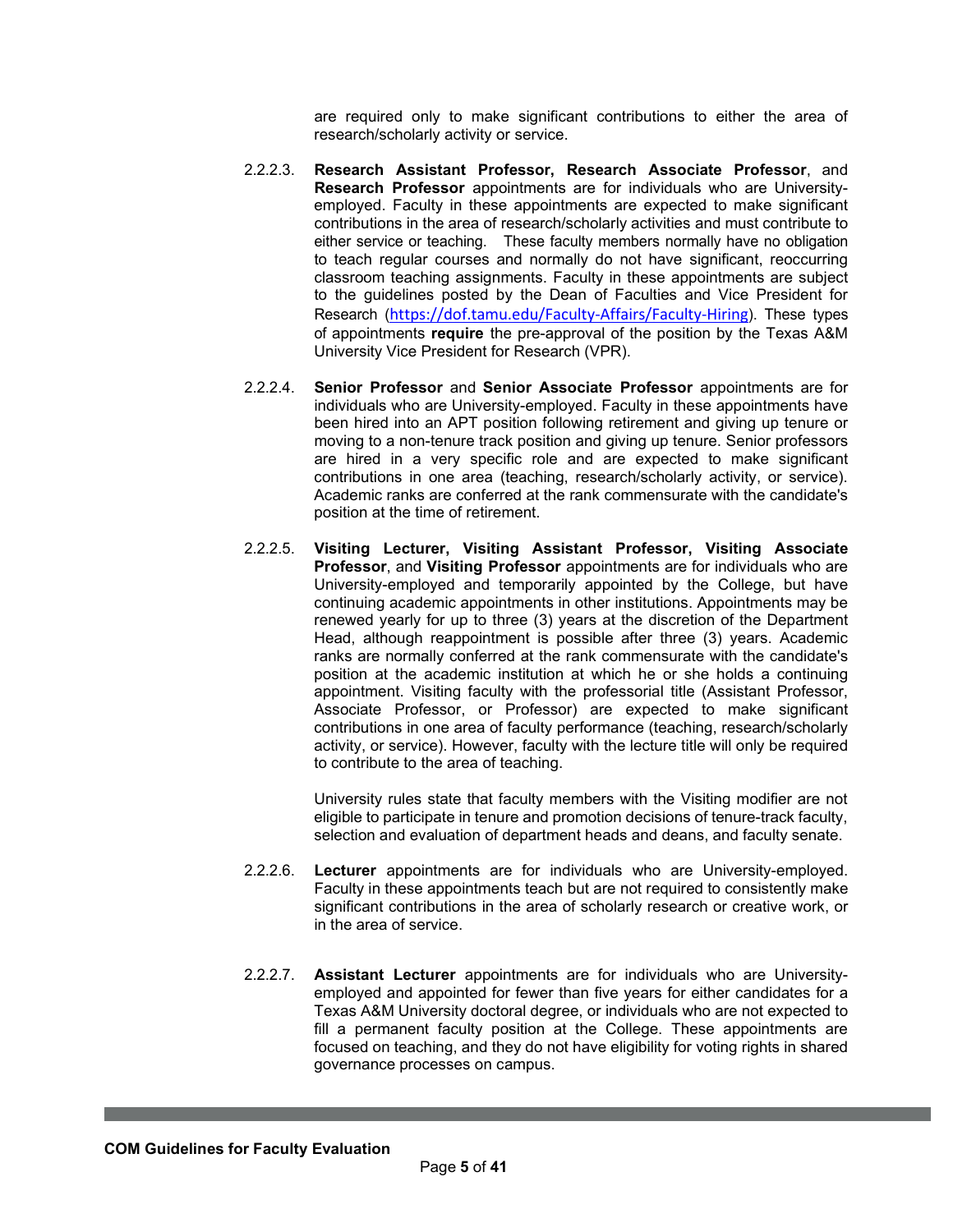2.2.2.8. **Joint Faculty** appointments happen within the context of the University or University agencies. In a true joint appointment situation, the employee of one University department is appointed part of his/her time to work for another University department, thereby splitting the full-time effort between both departments. In a courtesy joint appointment situation, the request is based on a desire of the University department where the faculty member is housed to have the faculty member perform certain non-remunerated duties for another University department. A University faculty member appointed under a joint appointment is appointed with the same title held by the faculty member in their home University department.

## <span id="page-5-0"></span>**3. INDICATORS OF FACULTY PERFORMANCE**

Decisions on tenure, promotion, and merit compensation will be based upon the faculty member's performance in the assigned categories of performance (teaching; research, scholarly activity, and/or creative work; service; patient care; administration; others, as applicable to your unit). Descriptions of faculty expectations in their assigned areas of faculty performance are presented below. Alternate work assignments (such as administration, etc.) may replace one or more areas in certain situations, but only with the written approval of the Department Head and Dean. Faculty with alternate work assignment will be reviewed based on assigned duties (including administrative assignments).

Although some quantitative measures of evaluation may be employed, excellence and potential for continued excellence in performance are of primary importance. That is, the quality, significance and impact of accomplishments are of much greater importance than the quantity, *per se*. However, sufficient evidence of **effectiveness** is the minimum requirement for **satisfactory performance**. The COM defines and recognizes five (5) indicators of performance, as further described in section 5 below.

- Unsatisfactory the absence of significant evidence of **effectiveness** or **excellence** in any or all of the assigned areas of faculty performance.
- Needs Improvement minimal evidence of **effectiveness**. Individuals receiving this rating may have areas needing improvement in one or more of the assigned areas of faculty performance.
- Satisfactory appropriate evidence of **effectiveness** in one or more of the assigned areas of faculty performance.
- Exemplary strong evidence of both **effectiveness** and **excellence**. Faculty in this category will be outstanding in one or more of the assigned areas of faculty performance.
- Most Meritorious those receiving the most meritorious rating would have all the attributes of an **exemplary** faculty member. In addition, these faculty members would be nationally or internationally recognized as educators through their leadership, receipt of awards, and solicited involvement in educational organizations.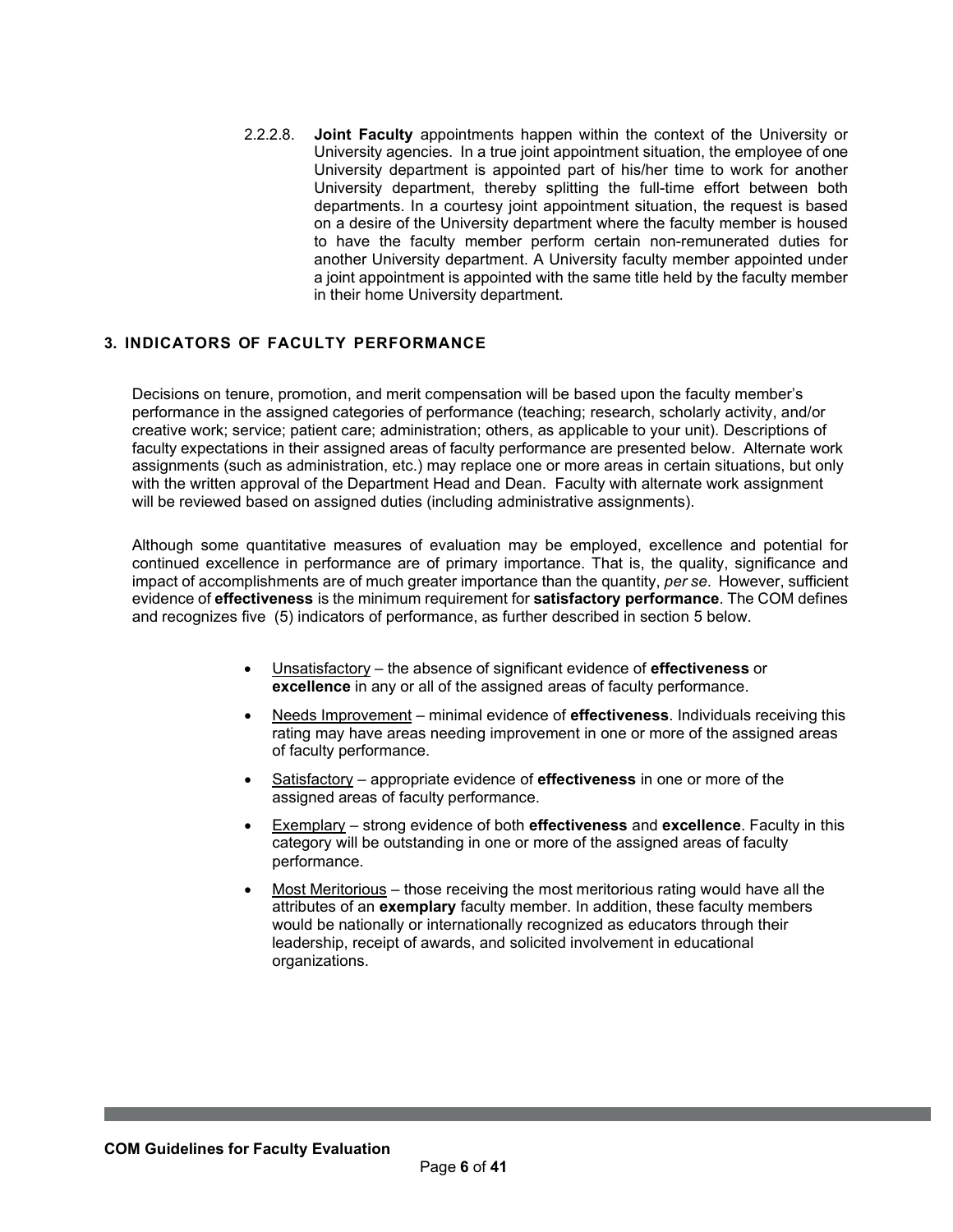## <span id="page-6-0"></span>**4. AREAS OF FACULTY PERFORMANCE**

Briefly stated, decisions on tenure, promotion, and merit compensation will be based upon three areas of faculty performance: (1) Teaching, (2) Research/Scholarly Activity, and (3) Service. Descriptions of faculty expectations in the three areas of faculty performance are presented below. Alternate work assignments (such as administration, etc.) may replace one or more areas in certain situations, but only with the written approval of the Department Head and Dean. Faculty with alternate work assignment will be reviewed based on assigned duties (including administrative assignments).

## 4.1. Teaching

Teaching is central to the mission of the College, and effectiveness in teaching is required of all faculty. All faculty members are expected to: 1) contribute to instruction and student development; 2) continuously strive to improve their teaching effectiveness; and 3) promote and diversify the development of the College's instructional programs. Effectiveness and excellence in teaching affect decisions on merit compensation, tenure, and promotion.

Evaluation of teaching does not lend itself solely to quantitative measurement. Multiple sources of information and methods must be considered in the assessment of teaching. Measures/sources of information include: 1) self-evaluation; 2) peer-evaluation; 3) student feedback; and 4) student learning. The criteria for effectiveness that shall be considered in evaluating teaching performance are:

## 4.1.1. Teaching Qualities:

The foundation of quality teaching is mastery of the subject, including a spectrum of foundational and current literature in one's discipline. Essential components of teaching are: the use of appropriate methods of instruction; effective planning and organization; clarity of written, oral, and visual presentation; rapport with students of all abilities; effective questioning and group facilitation skills; stimulation of critical thinking and problem solving; modeling professionalism; mentoring students; using appropriate methods of evaluation; and providing adequate feedback to students. Teaching should be carried out with enthusiasm and energy.

### 4.1.2. Educational Innovation:

Teaching excellence includes some degree of innovative effort. Innovations in teaching must accomplish more than mere change. Rather, new methods should demonstrate measurable advantage over those previously used. Examples of innovations in teaching are: taking advantage of new technology to improve teaching effectiveness; developing new learning experiences, courses, programs, or curricula; developing unique methods to evaluate student learning, skills, or professionalism; and developing methods to evaluate individual teaching, courses, or curricula.

## 4.1.3. Impact Upon Students:

A positive impact of teaching on students should be the primary educational goal of each faculty member. Increased knowledge, skills, professional attitudes, and values result from effective teaching. The ultimate outcome of effective teaching is students achieving competency that leads to proficiency and finally mastery of their chosen profession.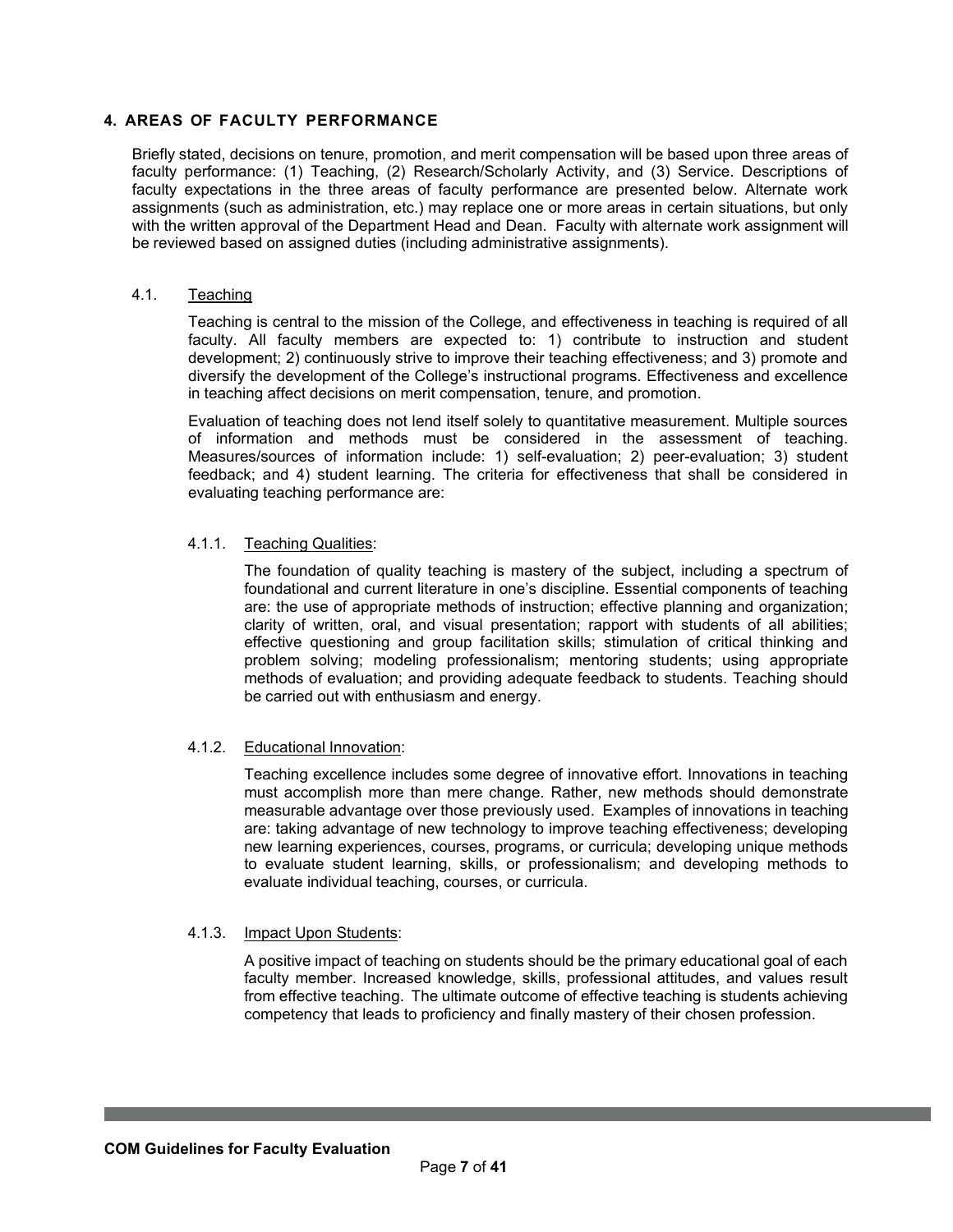## 4.1.4. Degree of Teaching Responsibility:

The degree of responsibility assigned to a faculty member and the extent to which these responsibilities contribute to the teaching programs of the College must be considered. More weight should be given to coordinating a course or having a primary responsibility managing a teaching program than solely presenting lectures in a course or serving as a laboratory or clinical instructor. It is expected that faculty members assume more responsibility for teaching as they gain academic experience. Preparation time and unscheduled contact time directly related to teaching/learning issues should be taken into consideration for the review of teaching responsibility.

## 4.2. Research/Scholarly Activity

Research and scholarly activity are essential to the mission of the College. Research/scholarly activity has two forms: (1) the generation of new knowledge through original research and publication of the findings, (2) the compilation, synthesis, and transmission of current knowledge, . Typically, peer review is the most rigorous standard for publications. In addition, publications will be evaluated with regard to their impact and dissemination (e.g., local vs. regional vs. national/international). To be granted tenure, a faculty member must engage in the generation of knowledge through original research and publication of the findings. The other forms of scholarly activity are of significant importance and lend to substantial support to a candidate's application for tenure. **It should be understood that a record of peer-reviewed publications and dissemination of knowledge in refereed journals or books or other formats is necessary for career advancement.** While publications prior to employment are important, the major emphasis will be on publications since employment or last promotion at the institution of record. In all instances, the quality and impact of the research/scholarly activity, as judged by authorities in the field, will be the critical measure of effectiveness and excellence.

- 4.2.1. The compilation, synthesis, and transmission of current knowledge is one aspect of scholarly activity that contributes to and advances scholarship. Such scholarly work may take many forms which may include: the publication of textbooks, book chapters, review articles, case reports, technical and clinical procedures, and instructional materials, videos, teaching manuals and syllabi; the development of new continuing education courses; the editorship of professional journals; integration and synthesis of translational and clinical approaches to particular medical problems; invention of new methods and techniques in education, instrumentation, and technology; and collaborative projects with other units within the University, and other institutions. Non-tenure track faculty members are encouraged to participate in scholarly activity that improves their teaching skills and contributes to the knowledge base in their specialized area.
- 4.2.2. Research is the generation of new knowledge. Such research may be basic, behavioral, translational, educational, and/or clinical. A reasonable and consistent level of research productivity is required; however, it is the quality and impact of the investigative activity that is of primary importance in evaluation for tenure and/or promotion. The quality and impact of research can be measured most readily through two peer review mechanisms: 1) publication in refereed journals and books and 2) the acquisition of federal or external funding consistent with the discipline. Development and sustainability of an independent research program is an important criterion. Patents are of similar importance to peer reviewed publications.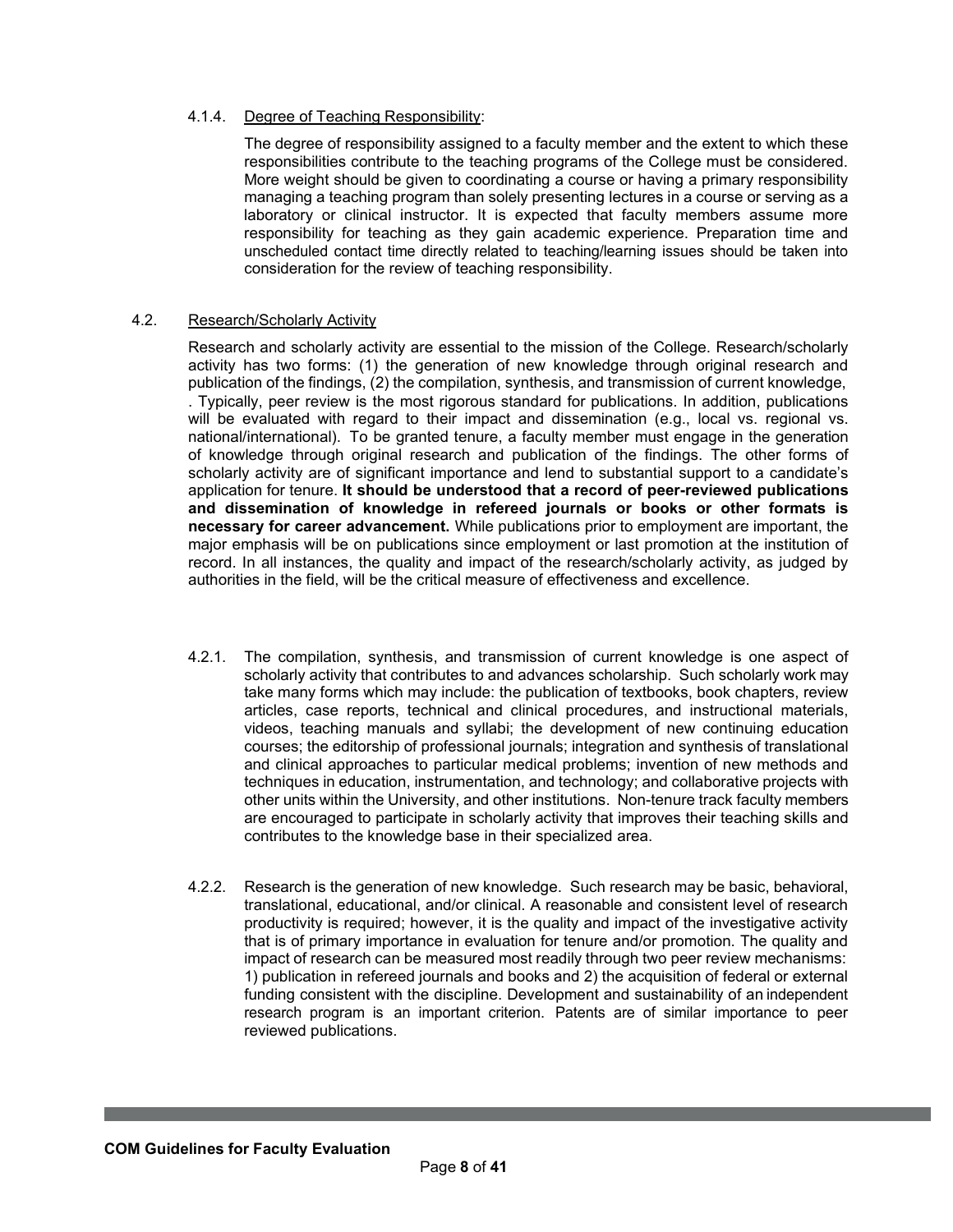Interdisciplinary and interprofessional scholarship is important for faculty career development and is valued by the College. Increasingly, the complexity and breadth of biomedical and healthcare projects involving basic, translational, educational, and clinical research will require an interprofessional approach to research efforts. These efforts may require the creation of teams of scientists from multiple departments, colleges, institutions, governmental agencies, non-governmental foundations, and industry. The evaluation should take into account the successful accomplishments of team-based research efforts in which candidates have participated as part of their evaluation regarding promotion and tenure. Furthermore, team science projects often create grant proposals with multiple co-Principal Investigators or co-Investigators, as well as publications with multiple authors. The contributions of the candidate to these efforts must not be discounted because of the number of participants on a research team. Therefore, Promotion and Tenure Committees shall ask candidates to provide information on their specific roles on, and the importance of their contributions to, multiinvestigator grant proposals and papers. Faculty members who contribute to technology commercialization may attribute the activity to either research or education.

### 4.3. Service

The College must effectively serve many constituencies to achieve state, national and international prominence; a variety of service roles can contribute to attainment of that goal. All faculty members, other than those with Adjunct in their title, are expected to participate in service activities as a responsibility of their institutional citizenship. Faculty effort in this area of evaluation may include institutional programs and services, professional activities, and patient care/advocacy.

## 4.3.1. Institutional Programs and Services:

All faculty must share in the work necessary to maintain the operation of the department, College, and University. Furthermore, faculty are expected to contribute to the growth of the institution through efforts that are aimed at improving programs and services.

Examples of activities that relate to institutional program and services include: membership on committees or other assignments within the University and College; leadership roles in curriculum reform, development, and implementation; contribution to faculty governance; participation in institutional, departmental, or program strategic planning; participation in student recruiting activities; development of or participation in diversity programs; participation in faculty recruitment; conducting faculty development programs; providing in-service seminars, continuing education, and training; participation in quality control; participation in assessment programs; and setting up educational displays in and outside of the College.

#### 4.3.2. Professional Service Activities:

Faculty should contribute to the maintenance and growth of their profession. Continuing education is both an instructional and public service activity that the College is well positioned to provide. Finally, faculty are encouraged to serve the community-at-large in a professional capacity that enhances the stature of the College.

Examples of activities that relate to professional service activities include but are not limited to the following: membership in and contribution to professional organizations (includes offices held); organization of symposia; consultant to professional journals as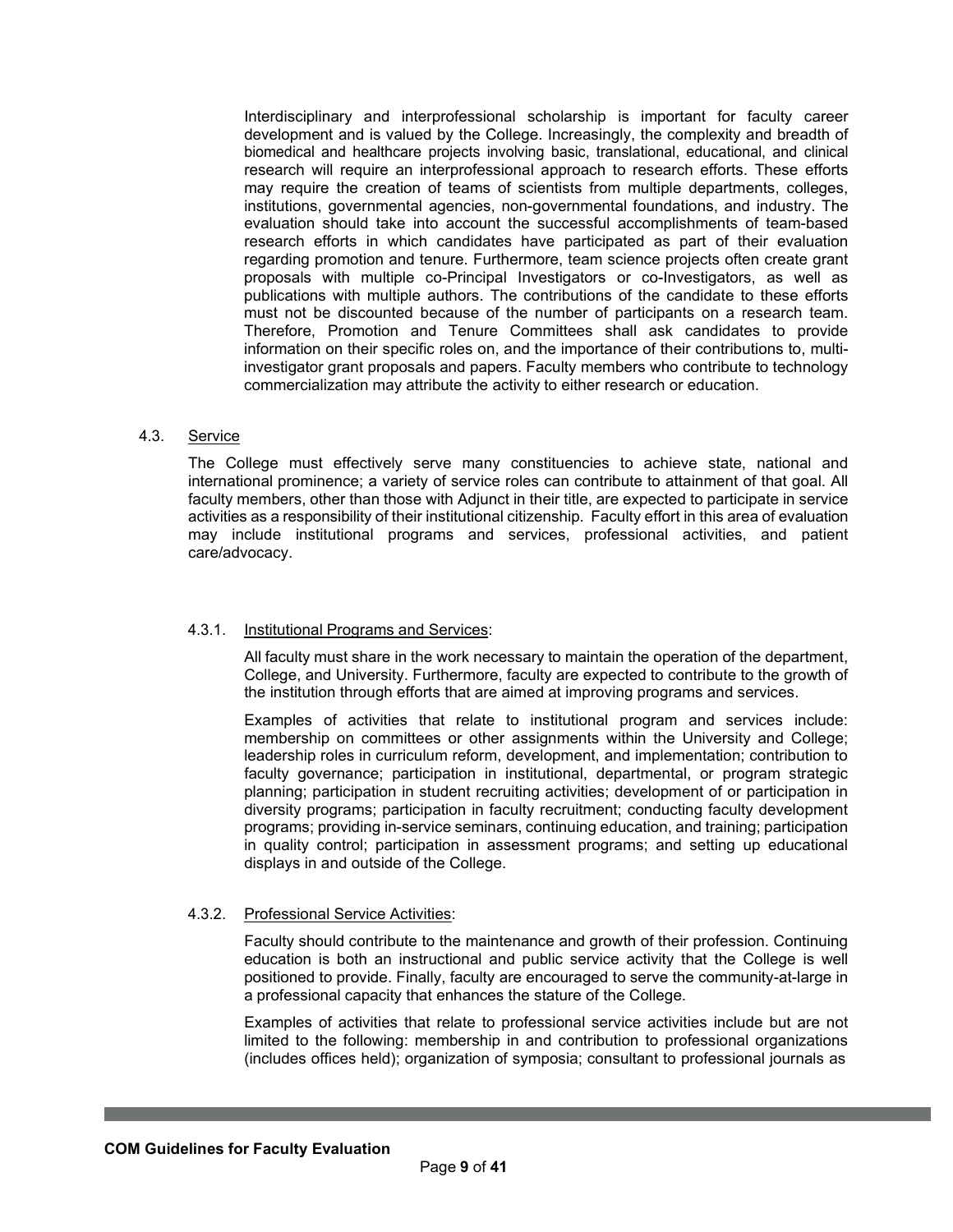a manuscript reviewer, etc.; consultant to accrediting and other educational review boards; membership on boards and committees in the community-at-large in a professional capacity; continuing education services to help professionals in the community-at-large; presentation of continuing education programs; and invited presentations at academic and professional groups.

## 4.3.3. Patient Care/Advocacy:

Clinical faculty are expected to provide exemplary patient care/advocacy that is respected by patients and peers both within the College and in the professional community.

Examples of activities that relate to patient care/advocacy include but are not limited to: certification by specialty board; engagement in either in-patient or out-patient care; consultation to patients and other healthcare providers; participation in professional organizations; improvement in patient care through educating medical students, residents and fellows; innovation in patient care technologies; involvement in continuing medical education (CME) either as presenters or trainees; establishment of professional relationships with nursing or other healthcare staff.

## <span id="page-9-0"></span>**5. INDICATORS OF FACULTY EXCELLENCE AND EFFECTIVENESS**

The College recognizes that there are multiple indicators of various levels of performance, that performance, and that performance indicators will vary over time for any individual at different career stages. This document does not provide a specific formula for evaluating faculty performance. However, it is possible to describe accomplishments that are most likely to lead to career development and to favorable evaluations. The sections that below provide representative indicators of excellence and effectiveness for each of the three areas of performance.

## **5.1 TEACHING**

- 5.1.1 Performance ratings to be used for annual evaluation of **Teaching** are:
	- Unsatisfactory the absence of significant evidence of **effectiveness** or **excellence** in teaching.
	- Needs Improvement minimal evidence of **effectiveness** in teaching. Individuals receiving this rating may have areas needing improvement in mentorship, success of trainees, or didactic/laboratory and clinical teaching.
	- Satisfactory appropriate evidence of **effectiveness** in teaching. Effectiveness can be supported by peer review, student evaluations, and accomplishments of trainees.
	- Exemplary strong evidence of both **effectiveness** and **excellence** in teaching. Faculty in this category will be outstanding classroom and/or clinical educators as evidenced by peer review, evaluations, awards for education, and trainee accomplishments. Many will contribute to novel educational methodologies and curricular development.
	- Most Meritorious those receiving the most meritorious rating would have all the attributes of an **exemplary** faculty member. In addition, these faculty members would be nationally or internationally recognized as educators through their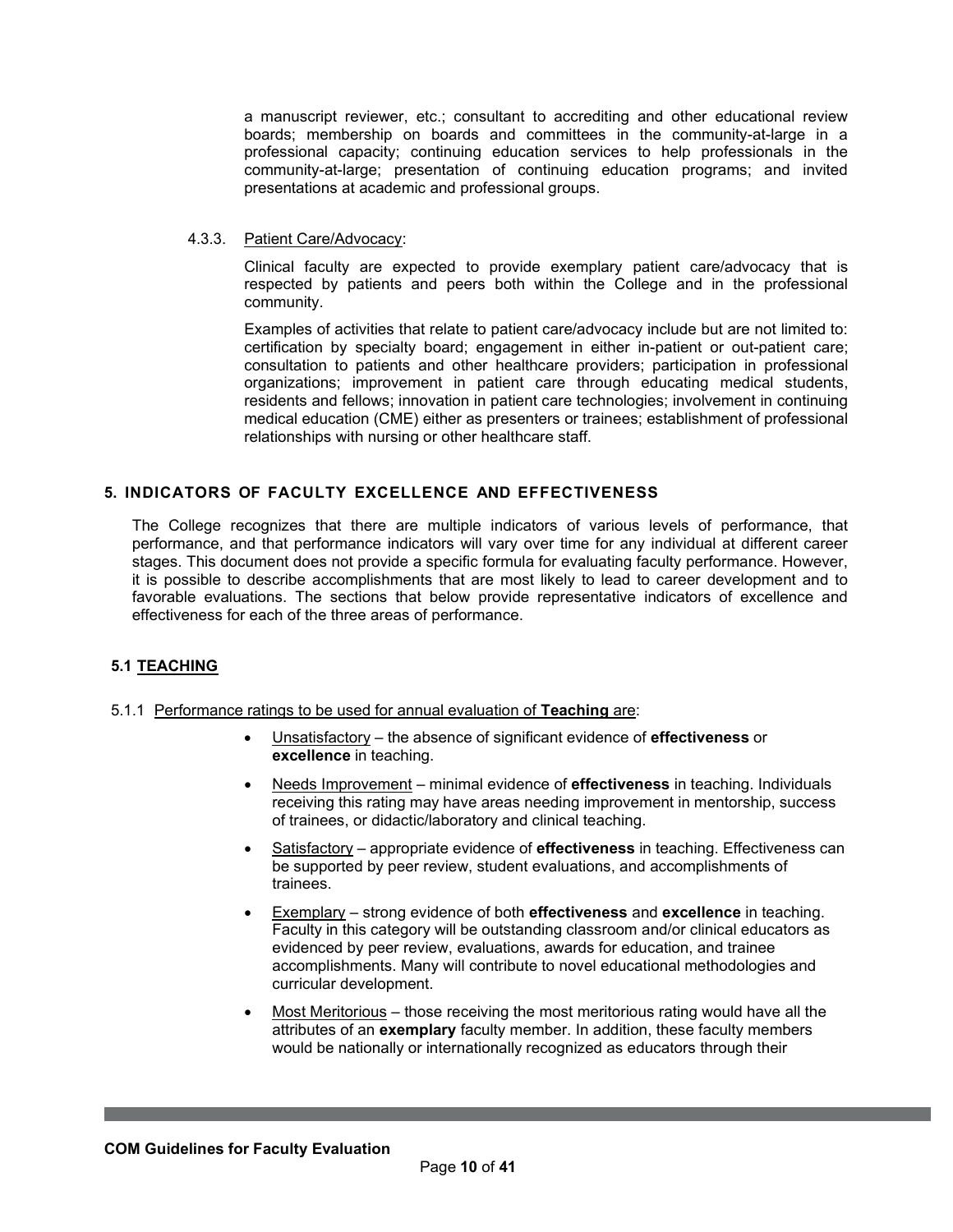leadership, receipt of awards, and solicited involvement in educational organizations.

Regardless of the weighting of a faculty member's teaching assignment, sufficient evidence of **effectiveness** is the minimum requirement for **satisfactory performance**. The department head should have a conversation about what would constitute sufficient (appropriate) evidence, and by implication, minimal and strong evidence in order to evaluate fairly the faculty member.

## 5.1.2 Indicators of *Excellence in Teaching* include, but is not limited to:

- Outstanding teaching performance as evidenced by such measures as peer-evaluation, student feedback, and student learning outcomes.
- Demonstrated evidence of teaching excellence by selection for peer reviewed University, College, or professional society outstanding teacher/instruction awards.
- Participation in development of questions for specialty board examinations.
- Contribution to new instructional program development.
- Development of new course(s) or major revisions of existing courses.
- Publication with emphasis on medical education/curriculum development in refereed journals.
- Publication of the results of education research endeavors.
- Publication of scholarly review articles, textbooks, original clinical investigations, descriptions of clinical experience, or case reports/results that emphasize education endeavors.
- Publication of widely adopted or acclaimed instructional materials (e.g., textbooks, instructional software programs, cases, readings, simulations, and the like).
- Development of innovative or acclaimed instructional materials including syllabi or software.
- Presentation at professional meetings or other institutions of higher education that serve the teaching mission of the College.
- Invitation to teach at a domestic or international institution of recognized excellence.
- Evidence of successful career paths of former graduate students and post-doctoral students.
- Receipt of awards for research or academic performance by the faculty member's student(s).
- Receiving external grant support for teaching/learning projects or education research.
- Leading a major curriculum development, assessment, or redesign effort for the introduction of innovative technology or novel teaching methodologies in the instructional setting.
- High-quality of teaching to multiple College instructional programs.
- Leadership role in educational activities of national/international professional societies.
- Chair of doctoral student committees.
- Placement of doctoral students or postdoctoral students into significant academic, scholarly, and/or professional positions.
- Other clear and demonstrable contributions to doctoral student development.

### 5.1.3 Indicators of *Effectiveness in Teaching* include, but is not limited to:

- Good teaching performance as evidenced by such measures as peer-evaluation, student feedback, and student learning outcomes.
- Evidence of contributing to or coordinating courses or both.
- Coordination of team-taught or integrated courses.
- Rigorous, accurate and equitable grading.
- Development of assessment tools to measure student learning outcomes.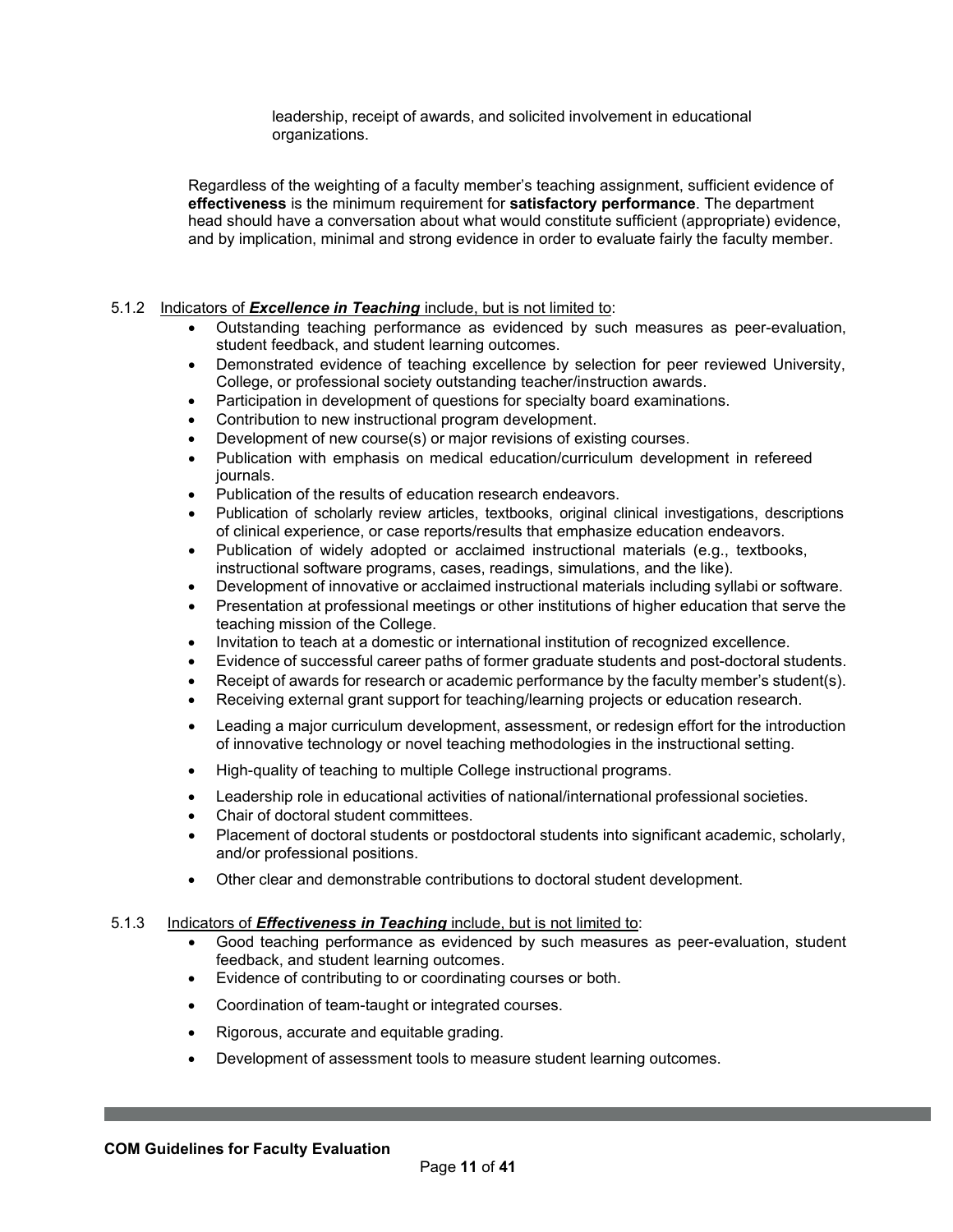- Service as a member of thesis/dissertation committees of graduate students.
- Mentoring and training medical students or post-graduate residents in experimental experiences and postgraduate residencies.
- Favorable evaluation by faculty mentored by the candidate.
- Direction of independent student research.
- Mentoring of junior colleagues in teaching methodologies and teaching quality.
- Significant self-development activities leading to enhanced instructional effectiveness.
- Introduction of current and emerging instructional methodologies and technologies in the curriculum.
- Introduction of innovative pedagogical methodologies that are adopted outside the College
- Development of pedagogical approaches to enhance student engagement and to optimize student learning.
- Introduction of practices to evaluate the engagement of students in a critical analysis of course material, or which evaluate their involvement in research or scholarly activity.
- Contribution to a college-wide culture of evidence-based approaches to evaluation and improvement of academic programs.
- Development of valuable evidence-based metrics for teaching effectiveness.
- Preparation and presentation of professional continuing education programs.
- Selection for student or departmental awards for outstanding teaching/instruction.
- Receiving competitive internal grant support for teaching/learning projects.
- Evidence of active teaching of graduate students and post-doctoral fellows in the laboratory setting.
- Consistent membership on doctoral student committees.

## **5.2 RESEARCH**

### 5.2.1 Performance ratings to be used for annual evaluation of **Research/Scholarly Activity/Creative Work** are:

- Unsatisfactory the absence of significant evidence of **effectiveness** in research/scholarly activity.
- Needs Improvement minimal evidence of **effectiveness** in research/scholarly activity. Individuals receiving this rating will have limited evidence of research/scholarly impact as supported by funding, manuscripts, citations, prominent presentations, and book chapters.
- Satisfactory strong evidence of **effectiveness** in research/scholarly activity. Effectiveness must be supported by high quality manuscripts, grants, presentations, citations, and other factors.
- Exemplary strong evidence of both **effectiveness** and **excellence** in research/scholarly activity. Faculty in this category will be nationally recognized for their research/scholarly activity. Examples of this evidence might include: quality publications, funding, citations, performances, and invited presentations. Each unit might include a suggested list of other examples relevant to the respective discipline.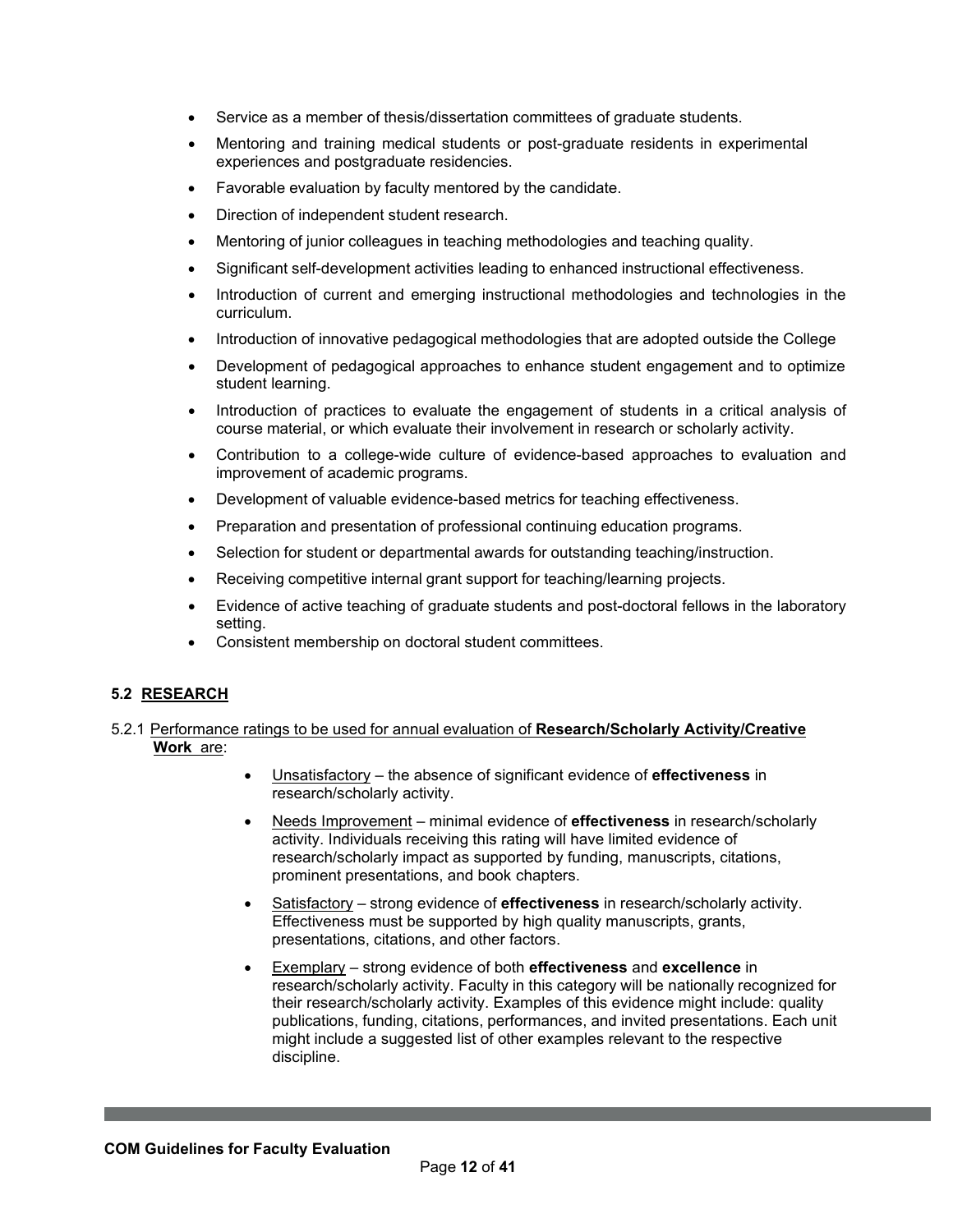• Most Meritorious – those receiving the most meritorious rating would have all the attributes of an **exemplary** faculty member. In addition, these faculty members would be nationally or internationally recognized as scholarly leaders through consistent publication in top tier journals, field-changing awards for excellence in scholarship, and election to scientific societies or academies.

## 5.2.2 Indicators of *Excellence in Research/Scholarly Activity* include, but is not limited to:

- Recognition from peers in the field, e.g., fellowships, research awards, publication awards, invitations to present keynote or plenary addresses at national or international meetings.
- A substantial record of peer-reviewed primary and/or corresponding senior authored publications that demonstrate evidence of originality as an investigator.
- Publications of original research in the leading peer-reviewed, discipline-related journals.
- Favorable citation index listing of research/educational publications within their respective discipline.
- Consistent, sustainable, and competitive external funding for research.
- Key participation in forming productive collaborative research arrangements with industry, community agencies, foundations, and other academic institutions.
- Significant intellectual publication in patents and royalty/licensing agreements.
- Coordination of interdisciplinary or interprofessional investigations and projects.
- Publication of critically acclaimed monographs or book(s).
- Leadership of national meetings or workshops
- Authorship of a textbook, textbook chapter, review articles, contributions of published symposia.
- Editorship or associate editorship of scholarly, refereed journals, or of special issues of a journal.
- Recognition, acceptance, adoption, and application of the scholar's integrative contributions by others, e.g., use or review of electronic media by other institutions or scholars.
- Evidence of leadership of or contributions to successful team efforts at the interface with other academic disciplines.
- Originality and significance of accomplishments in synthesis and communication of new understanding of, perspective on, and uses of information.
- Peer-reviewed publication of instructional materials, e.g., case studies, textbooks, or electronic instructional materials.
- Extramural recognition for contributions to the advancement of teaching, such as presentations at national or international conferences, invitations to serve as a consultant, service on editorial boards of prestigious journals in the chosen area of teaching scholarship, and invitations to present keynote or plenary national or international meetings concerning education.
- Significant extramural funding for research on issues of importance in teaching.
- Publication of critically acclaimed chapters, books, or comparable electronic materials about education.
- Election to membership in major national research societies.
- Dissemination of teaching materials at national workshops, with the materials cited by other programs.
- Introduction of innovative pedagogical methodologies that are adopted outside the College.
- Editorship or associate editorship of a major journal in the chosen area of teaching scholarship.
- Serving on national grant organization study sections, review panels, or site visit teams.
- Serving on national professional society program committees.
- Election to major national professional societies.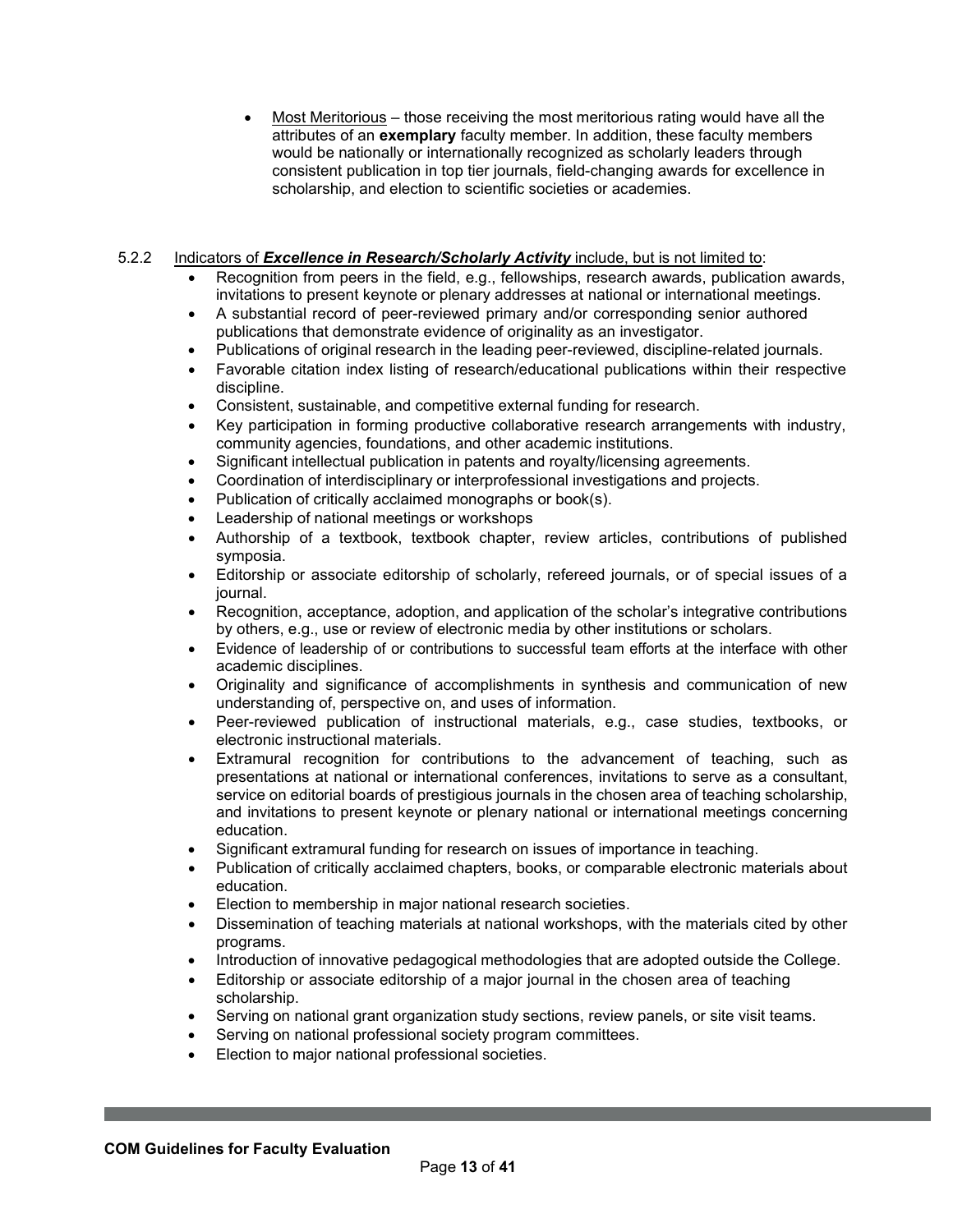- A senior leadership role demonstrating superior competence and outstanding productivity on research projects.
- Consistent and sustainable extramural support for an established research program.
- Service on National Advisory Councils or Boards, Editorship of journals, leadership of national/international study sections, consensus panels, etc.
- Frequent citation of publications.

## 5.2.3 Indicators of *Effectiveness in Research/Scholarly Activity* include, but is not limited to:

- Publication of articles in professional journals appropriate to the field of endeavor. Greater significance will be attributed to primary and corresponding authored papers in peer reviewed journals, but all co-primary and co-corresponding publications will be evaluated.
- Publication of books, monographs, or manuals on paper or in electronic media that are widely disseminated, evaluated by peers, and advance the field of endeavor.
- Award of extramural support commensurate with the current primary filed of research.
- Demonstration of a sustained leadership role in an independent research program (e.g., research program leader or laboratory/clinic director).
- Evidence for a principal role in management and/or support of a collaborative research program (e.g., letters from program leader or members of the research program).
- Development/award of patents for discoveries in the candidate's field.
- Leadership and/or organization of peer-reviewed clinical trials as documented by program reviews or letters.
- Participation in interdisciplinary or interprofessional investigations and projects.
- Invited presentations of original scientific data at regional/state/national meetings, or at major institutions or research organizations.
- Service on editorial boards of journals.
- A national and/or international reputation as evidenced by external letters of reference.
- Publication in respected refereed journals in appropriate disciplines.
- Publication in non-refereed journals that are widely recognized.
- Publication of a respected professional book.
- Publication by research sponsor of technical reports or monographs.
- Presentation of papers at regional/state/national conferences and professional meetings of appropriate disciplines.
- Publication of chapter(s) in scholarly book(s).
- Ad hoc reviewer for major refereed journals and/or national or international organizations.
- Refereed publications in proceedings of conferences and professional meetings.
- Well-documented contribution (i.e., mentorship) to the research of others.
- Significant self-development activities, such as a faculty development leave, that lead to increased research and publication effectiveness.
- Publication with emphasis on medical education/curriculum development in refereed journals.
- Publication of technical reports, case reports, or monographs in peer-reviewed journals.
- Presentation of papers of original research or case reports at professional meetings.
- Contribution in area of expertise to the scholarship of others.
- Authorship of review articles.
- Serving as a research mentor for medical students or residents.
- Introduction of innovative pedagogical methodologies adopted by other faculty members within the College.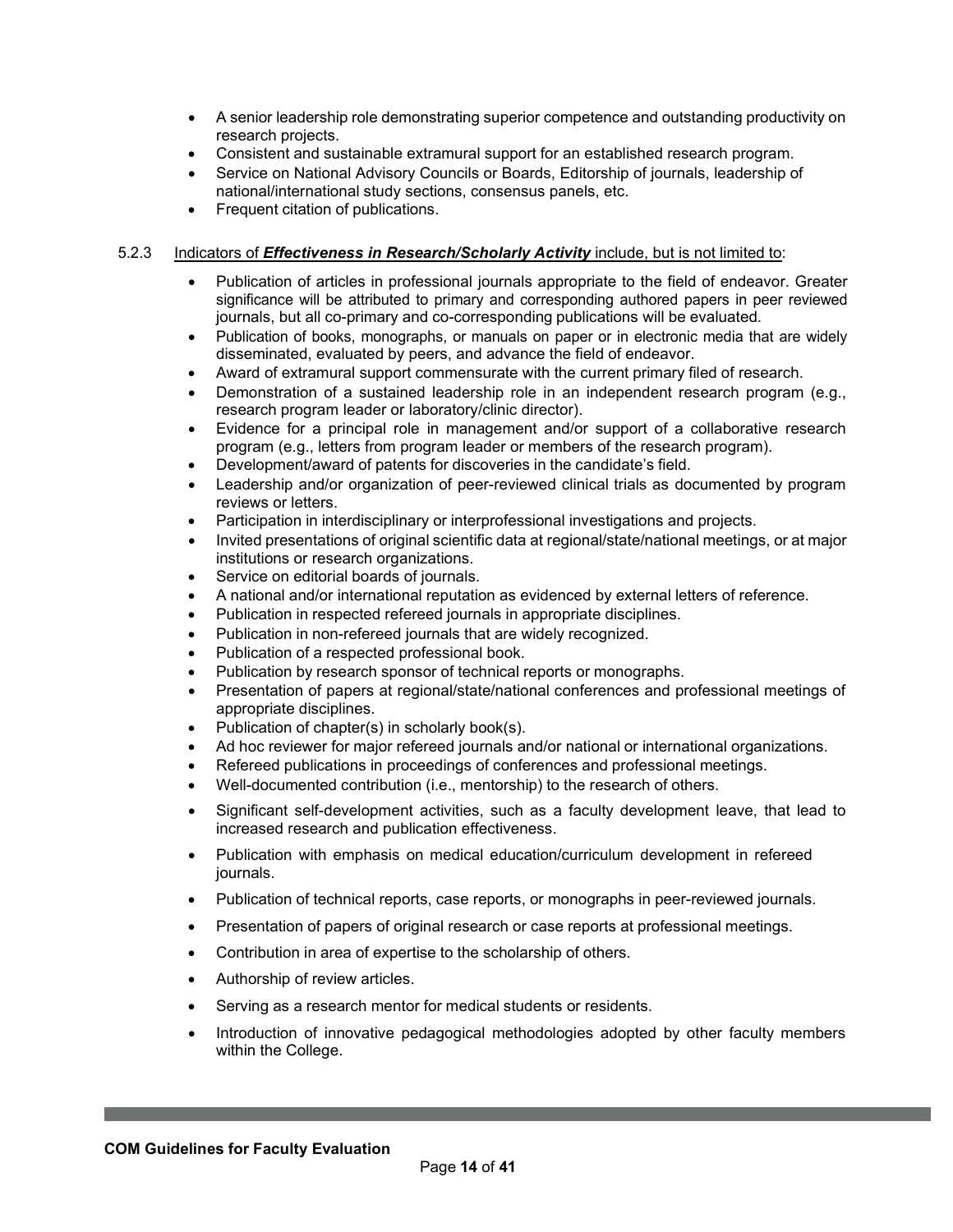# **5.3 SERVICE**

#### 5.3.1 Performance ratings to be used for annual evaluation of **Service** are:

- Unsatisfactory the absence of significant evidence of **effectiveness** in service.
- Needs Improvement minimal evidence of **effectiveness** in service. Individuals receiving this rating typically have limited involvement with the respective unit and an absence of extra unit service. Criteria may depend on the rank and stage of the faculty member.
- Satisfactory adequate evidence of **effectiveness** in service. Those in this category will have involvement in local service appropriate for their career stage and time assignment and often will have evidence of national service, again, taking into account the career stage and time assignment.
- Exemplary strong evidence of both **effectiveness** and **excellence** in service. Faculty in this category will successfully engage in impactful local service activities such as chairing committees, partaking in significant administrative duties, and/or leading mentorship and outreach efforts. Prominent national level service in professional organizations would be typical.
- Most Meritorious those receiving the most meritorious rating would have all the attributes of an **exemplary** faculty member. These faculty members would be nationally recognized for service through their leadership, receipt of service awards, and solicited involvement in prominent professional organizations.

### 5.3.2 Performance ratings to be used for annual evaluation of **Patient Care** are:

- Unsatisfactory the absence of significant evidence of effectiveness in patient care.
- Needs Improvement minimal evidence of effectiveness in patient care. Individuals receiving this rating may have areas needing improvement in management of cases and medical records.
- Satisfactory strong evidence of effectiveness in patient care. Effectiveness can be supported by case load, peer review, and timely management of medical records.
- Exemplary strong evidence of both effectiveness and excellence in patient care. Faculty in this category will be leaders in patient care through such factors as leadership in professional societies, external recognition by trainees, awards, and invited presentations.
- Most Meritorious those receiving the most meritorious rating would have all the attributes of an exemplary faculty member. In addition, these faculty members would be nationally recognized as clinicians through their leadership, receipt of awards, and solicited involvement in veterinary medical societies.

## 5.3.3 Indicators of *Excellence in Service* include, but is not limited to:

• Officer, committee chair, or board/committee member in a national/international professional organization in one's discipline or national/international task force.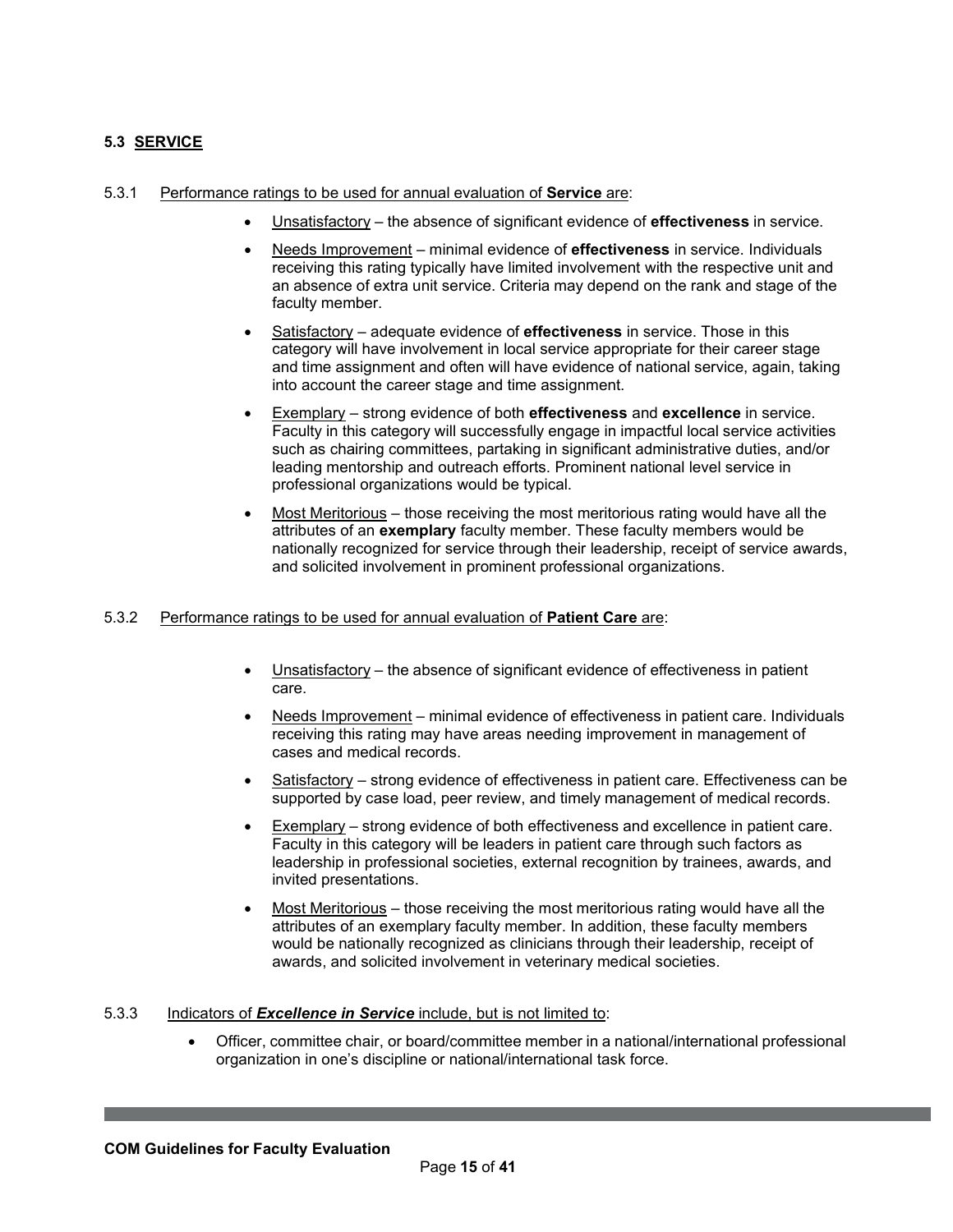- Program chair or similar position for a national/international meeting.
- Administrative leadership role within the College or University.
- Officer in the Faculty Senate.
- Chair of a major University committee or task force.
- Demonstration of a significant time commitment to or role in committee work.
- Other demonstrated leadership in departmental, College, University, or system administrative or service roles.
- Service on study sections (or scientific peer review groups), consensus panels, etc.
- Service on a major governmental commission, task force, committee, or board.
- Attainment of significant external development support.
- Evidence of excellence in professional service to the local community and public at large.
- Serving as editor or member of editorial board of a major journal. This activity *per se* is considered service; however, being selected as editor or member of an editorial board can also be used as an indicator of the recognition of impact and quality of the scholarly activities.
- Service as a frequent ad hoc member or permanent member of a study section or scientific review panel for research organizations, institutions, professional societies, or foundations (e.g., NIH, NSF, USDA).
- Organization of regional, national, international symposia and colloquia.
- Significant and effective mentorship of junior faculty members as evidenced by selection for College, University, or professional association outstanding mentoring awards.
- Awards that recognize clinical expertise.
- Consultation as requested by other faculty members.
- Service as a consultant on patient care (e.g., third-party payment groups, courts, health organizations).
- Holding leadership roles in hospital or healthcare organizations.
- Membership or fellowship in elected professional organization that denotes high level of clinical competency.

### 5.3.4 Indicators of *Effectiveness in Service* include, but is not limited to:

- Committee chair of regional/state/national professional organization.
- Officer in regional or state professional organization.
- Program chair or similar position for regional or state professional organization meeting.
- Active member of the Faculty Senate.
- Service on University, College, department committees and task forces.
- Serving in administrative roles within the department.
- Contribution to external development efforts.
- Advisor to student organizations.
- Administrative roles within the department.
- Speeches and/or consulting for major practitioner groups.
- Service as consultant to business organization(s) and/or governmental agencies.
- Evidence of professional service to the local community and public at large.
- Significant self-development activities that lead to enhanced service effectiveness.
- Service as a reviewer for major refereed journals or as an ad hoc reviewer for national research organizations. This activity *per se* is considered service; however, being asked to serve as reviewer can also be used as an indicator of the recognition of impact and quality of the scholarly activities.
- Participation in: Departmental, College, or University strategic planning, search committees, College seminar programs, faculty development programs, assessment programs, symposia and colloquia, and student recruitment activities.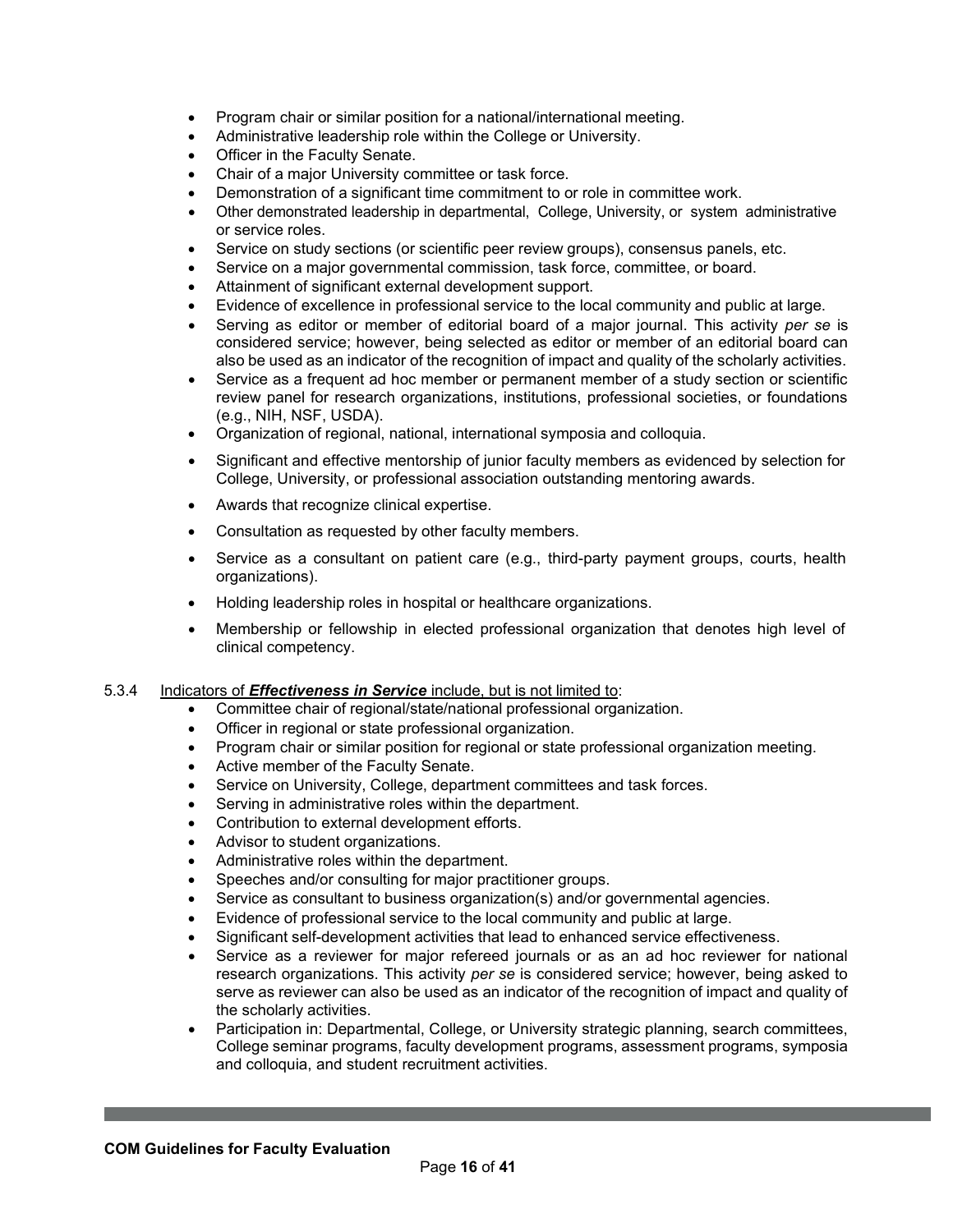- Presentation of continuing education programs.
- Invited presentations at academic and professional groups.
- Development and participation in health care service to community programs.
- Certification by specialty board.
- Referral of patients from practitioners both within and outside the University.
- Expression of confidence and respect from patients and clinical staff.
- Application of current methods in patient care.
- Membership on a specialty examining board.
- Diligent efforts to make clinical and private patient care efficient and effective.
- Occasional service as an ad hoc member of a study section or scientific review panel for research organizations, institutions, professional societies, or foundations (e.g., NIH, NSF, USDA).

## <span id="page-16-0"></span>6. **CRITERIA FOR APPOINTMENT, PROMOTION AND TENURE**

6.1. Evaluation Criteria for Tenured/Tenure Track Faculty

Faculty members should be evaluated for appointment, promotion, and tenure on accomplishments in each of the three areas of faculty performance (teaching, research/scholarly activity, and service), with primary emphasis on the **quality**, **significance**, and **impact** of their research/scholarly activity and teaching. For tenured/tenure track clinician scientists with patient care or clinical duties, demonstration of effectiveness or excellence in patient care should be evaluated by peer evaluation, patient reports, referrals, etc. For promotion and/or tenure, in addition to meritorious accomplishments, a high potential for continued excellence is required. Documentation of excellence is best provided by peer review. The criteria for the College is articulated below.

- 6.1.1. **Assistant Professor**: The candidate is expected, at a minimum, to demonstrate **Effectiveness** in teaching and to establish an excellent pattern of research/scholarly activity and publication. Service contributions, while normally limited, should generally be focused on departmental and College academic needs. Further, it is expected that Assistant Professors will display evidence of progress toward meeting the established criteria for promotion to Associate Professor with tenure.
- 6.1.2. **Associate Professor**: Faculty members appointed as Assistant Professor on the tenure-track must achieve promotion to Associate Professor with tenure simultaneously within a seven-year probationary period.
	- 6.1.2.1. In accordance with **[University Rule 12.01.99.M2](https://rules-saps.tamu.edu/rules-saps-library/) (University Statement on Academic Freedom, Responsibility, Tenure, and Promotion),** the minimum requirements to be met by individuals being considered for appointment or promotion to Associate Professor with tenure, in addition to the criteria developed by the College, include:
		- 1) An exemplary level of accomplishment as measured against the contributions of others in the field.
		- 2) Professional and/or ethical conduct conducive to a work environment and standards of professional integrity that will advance the interests of the University.
		- 3) An area of specialization germane to the programs of the University, which if currently represented on tenured faculty, the candidate will have made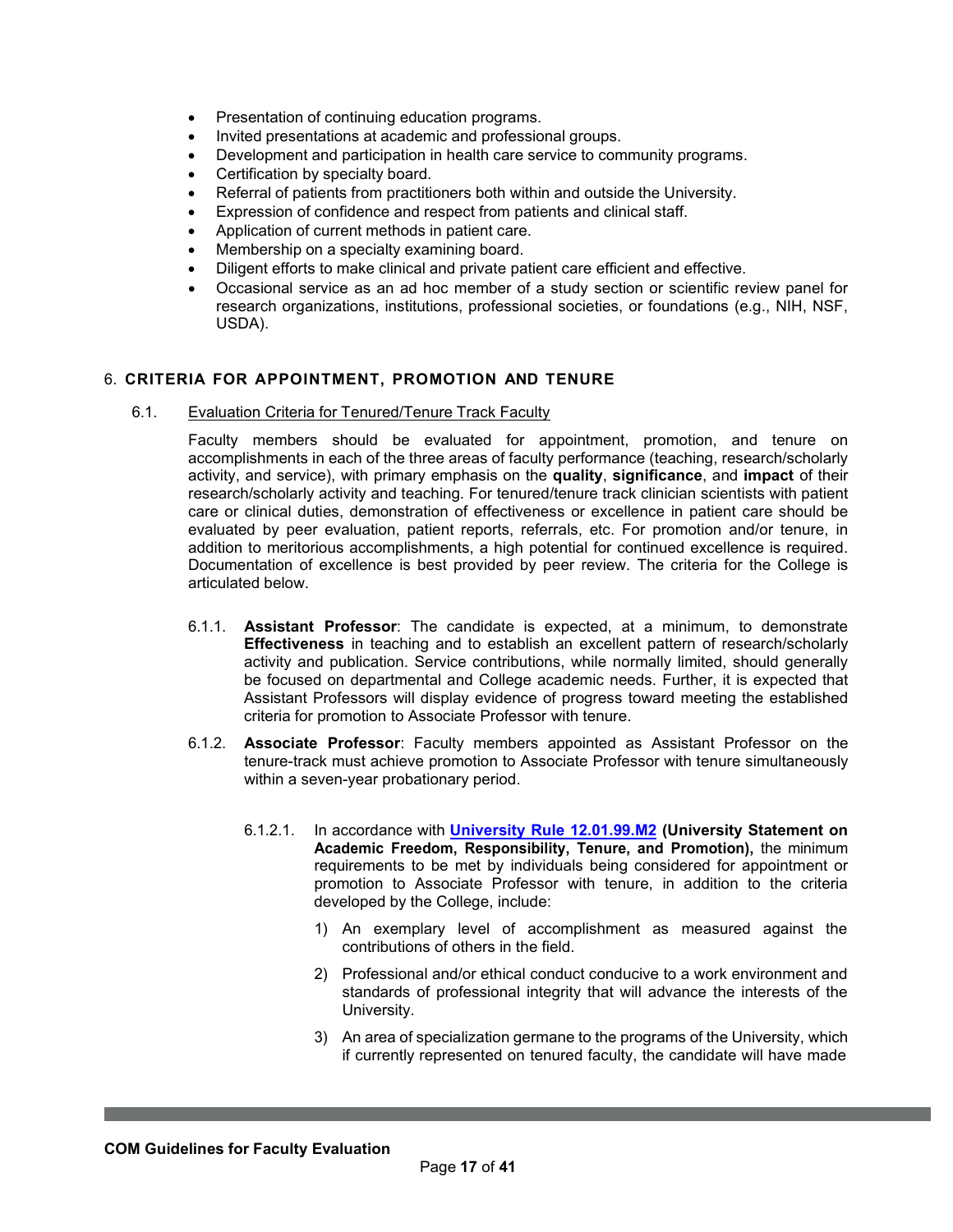reasonable attempts to collaborate with those faculty members in an innovative manner, or an area of specialization that provides desired reinforcement in an area of priority.

- 4) Evidence indicating a commitment to maintaining the level of competence in teaching and research expected of a tenured faculty member.
- 6.1.2.2. Imperatives for appointment at, or promotion to Associate Professor with tenure in the College of Medicine include:
	- 1) **Excellence** is expected in the primary area of responsibility of research/scholarly activity or teaching and at this stage, a regional-tonational recognition in the primary area of responsibility, as well as a sustained, consistent record of increasing excellence.
	- 2) At a minimum, demonstrated **Effectiveness** in the other two areas of responsibility.
	- 3) In addition to meritorious accomplishments, a high potential for continued excellence is required.
	- 4) Must demonstrate unequivocal promise of a continuing high level of sustained productivity and scholarly activity.
	- 5) Must demonstrate extramural funding sources for an independent and sustainable research program.
- 6.1.2.3. The following questions should be considered as a guide for the review of appointment at or promotion to Associate Professor with tenure.
	- Has the candidate contributed successfully to the teaching, research/scholarly activity, and service missions of the department, College, and the University?
	- Has the candidate achieved substantial regional-to-national recognition in research or another form of creative activity in his/her chosen field(s), or has shown significant evidence to do so in the near future?
	- If applicable, has the candidate developed, in the probationary period, a research program that is sustainable in terms of extramural funding in support of research projects?
	- Does the person have the highest level of competence that can be obtained for the position at hand?
	- Is this an individual whose personal qualities, professional knowledge and competence, and standards of professional integrity measure up to the level desired for the department, College, and University?
	- Does the individual offer an area of specialization not currently represented on the tenured faculty or provide desired reinforcement in an area of significance? Is this field of specialization germane to the programs of the department, College, and the University?
- 6.1.3. **Professor**:
	- 6.1.3.1. In accordance with **[University Rule 12.01.99.M2](https://rules-saps.tamu.edu/rules-saps-library/) (University Statement on Academic Freedom, Responsibility, Tenure, and Promotion),** the minimum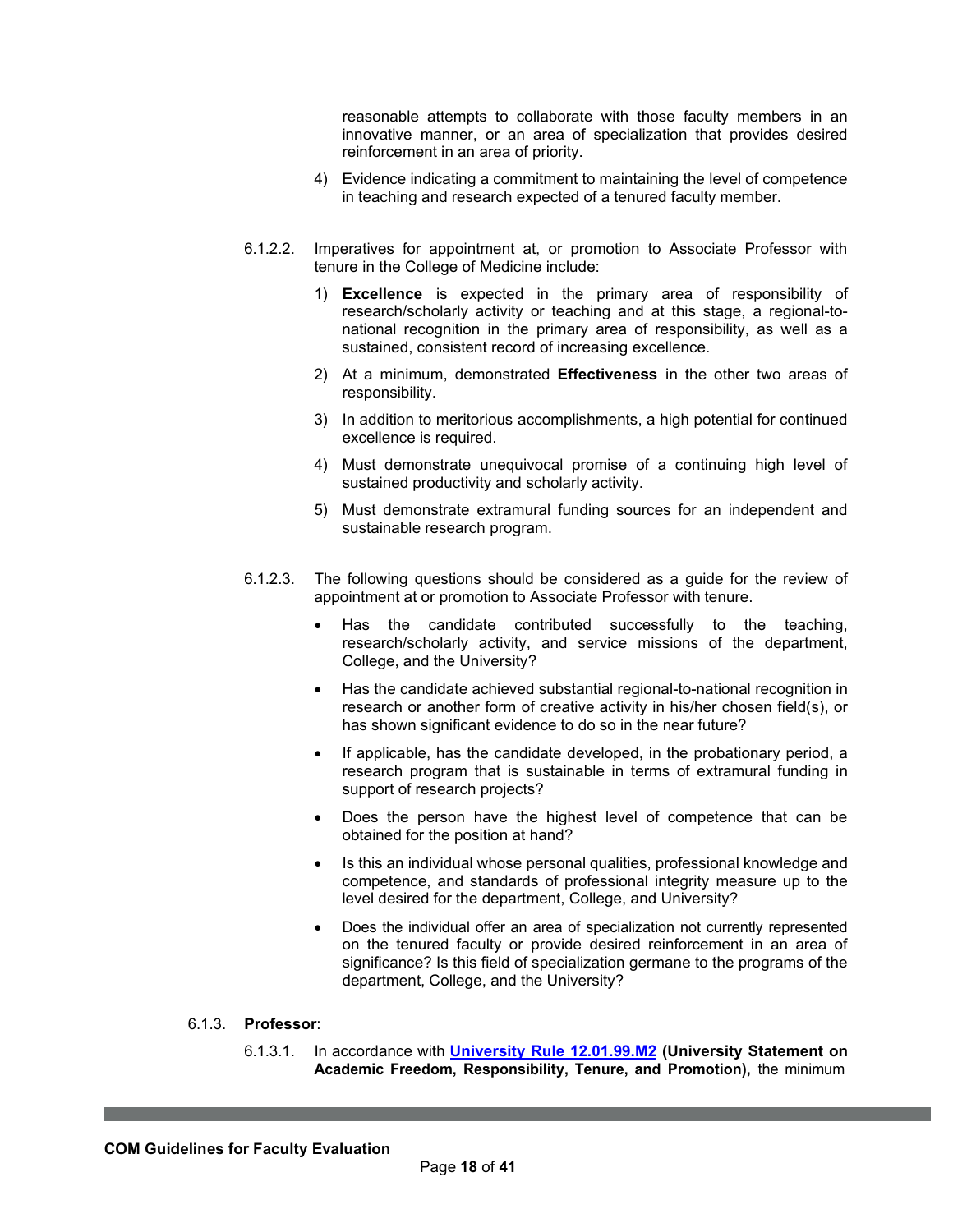requirements to be met by individuals being considered for appointment or promotion to Professor, in addition to the criteria developed by the College, include:

- 1) Continuing accomplishment in teaching.
- 2) Continuing accomplishment and some measure of national or international recognition in research or another form of creative activity.
- 3) Evidence of valuable professional service.
- 6.1.3.2. Imperatives for appointment at, or promotion to Professor in the College of Medicine include:
	- 1) Promotion to Professor connotes additional recognition for academic achievements.
	- 2) This appointment signifies that the individual is established as an authority and leader in the discipline, with a national-to-international reputation.
	- 3) Evidence of sustained **Excellent** performance at the expert level in the academic missions relevant to the faculty member's career.
- 6.1.3.3. The following questions should guide the review of appointment at or promotion to Professor.
	- Has the candidate successfully developed a leadership role in research/scholarly activity, teaching and service missions of the department, College, and the University, recognized at national or international levels?
	- Is the candidate recognized, by peers, as leading scholar in chosen field(s), or has shown significant evidence to do so in the near future?
	- Has the candidate developed, since last promotion, a research program that is sustainable in terms of extramural funding and shown evidence of high impact productivities?

### 6.2. Evaluation Criteria for Academic Professional Track Faculty (Non-Tenure Track)

For appointment and promotion in the academic professional track (non-tenure track), faculty members with Clinical, Instructional, or Research titles should be evaluated in two of the three areas of faculty performance, with a primary emphasis on the quality and impact of their teaching activities for the first two tracks and emphasis in research for the last track. Faculty with Clinical or Instructional in their title will be expected to make significant contributions in the area of teaching and are required only to make significant contributions to either the area of service to the department, College, and/or University or the area of research/scholarly activity. Clinical track faculty are subject to a specific evaluation criteria as noted in the guidelines for evaluation and promotion of clinical faculty. Faculty with Research in their title will be evaluated in two of the three areas of faculty performance, with a primary emphasis on the quality and impact of their research/scholarly activities. For promotion, in addition to meritorious accomplishments, a high potential for continued excellence is expected for Academic Professional Track Faculty.

6.2.1. **Clinical or Instructional Assistant Professors**: Clinical or Instructional Assistant Professors are expected, at a minimum, to demonstrate **Effectiveness** in teaching and to establish a productive pattern of research or service contributions to the department,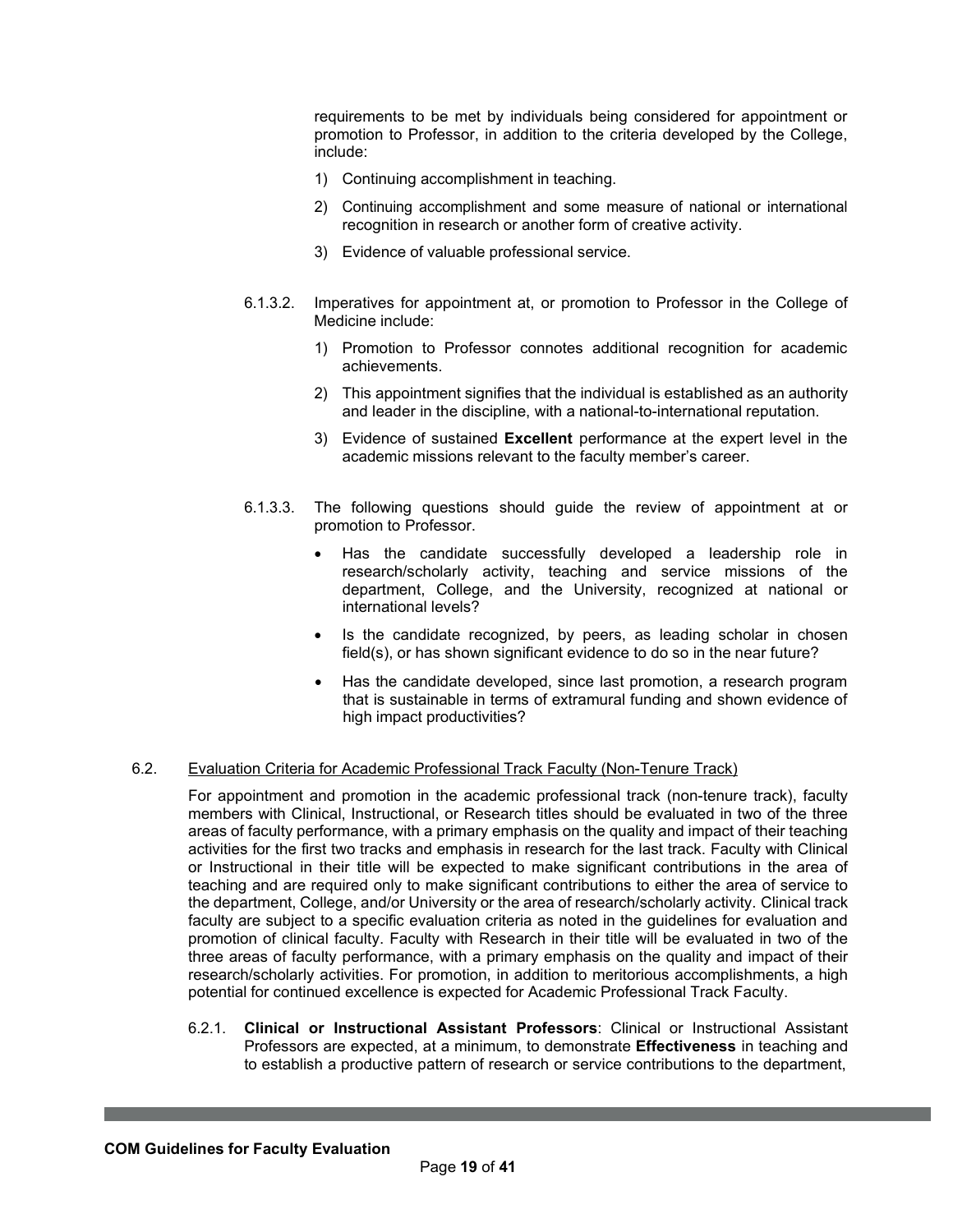College, and/or University. The appointment or granting of promotion to Clinical or Instructional Assistant Professor from Lecturer will be based on an assessment of the quality and impact of prior teaching activities and contributions to either service to the department, College, and/or University or contributions to research/scholarly activity.

- 6.2.2. **Clinical or Instructional Associate Professor**: The granting of promotion to Clinical or Instructional Associate Professor will be based on an assessment of two of the three areas of faculty performance, with a primary emphasis on the quality and impact of teaching activities. This would include a pattern over time of **Excellence** and impact in teaching as well as a pattern over time of **Effectiveness** in either the area of service to the University and/or national professional organizations or the area of research/scholarly activities.
- 6.2.3. **Clinical or Instructional Professor**: The granting of promotion to Clinical or Instructional Professor will be based on an assessment of two of the three areas of faculty performance, with a primary emphasis on the high quality and impact of teaching activities. This would include a pattern over time of **Excellence** and impact in teaching as well as a pattern over time of **Excellence** in either the area of service to the University and/or national professional organizations or the area of research/scholarly activities.

### 6.2.4. **Research Assistant Professor:**

- 6.2.4.1. In accordance with the **Guidelines for Texas A&M University Research Professor Positions,** the minimum requirements to be met by individuals being considered for appointment or promotion to Research Assistant Professor, in addition to the criteria developed by the College, include:
	- 1) A Ph.D. or terminal degree in a discipline germane to the research programs of Texas A&M University.
	- 2) Evidence of strong research abilities and potential for scholarship.
- 6.2.4.2. Imperatives for appointment at, or promotion to Research Assistant Professor in the College of Medicine include:
	- 1) The candidate is expected, at a minimum, to demonstrate **Effectiveness** in research/scholarly activity. The candidate must demonstrate evidence of **Effectiveness** in mentoring graduate students or postdoctoral fellows in the laboratory or **Effectiveness** in service contributions to the department, College, and/or University.
	- 2) The candidate must demonstrate potential in obtaining extramural funding and working toward becoming an independent researcher.

#### 6.2.5. **Research Associate Professor:**

- 6.2.5.1. In accordance with the **Guidelines for Texas A&M University Research Professor Positions**, the minimum requirements to be met by individuals being considered for appointment or promotion to Research Associate Professor, in addition to the criteria developed by the College, include:
	- 1) An exemplary level of accomplishment as measured against the contribution of others in his or her field.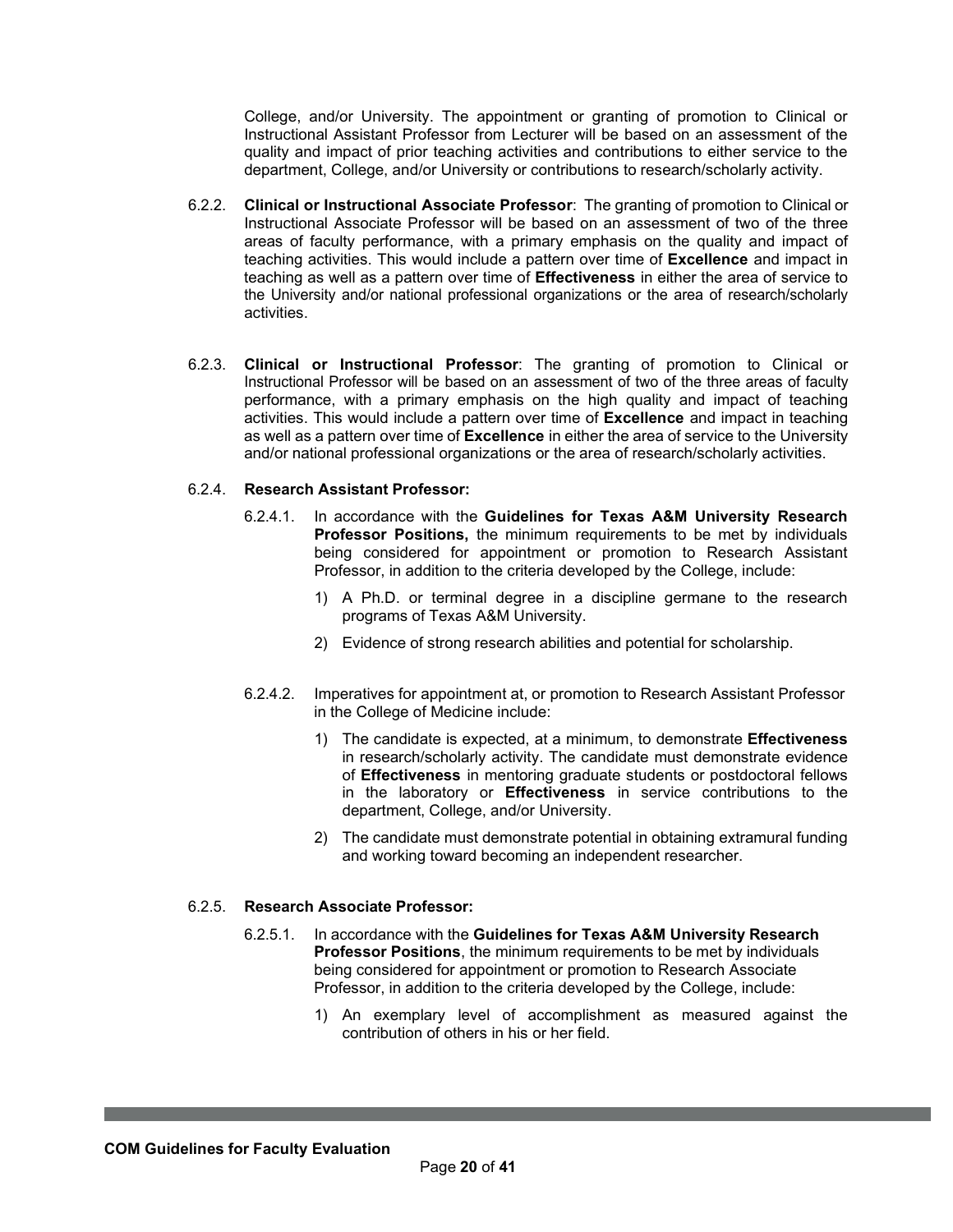- 2) Professional conduct conducive to a collegial work environment and standards of professional integrity that will advance the interests of the University.
- 3) An area of specialization germane to the research programs of the department, College, and University.
- 4) Evidence indicating a commitment to maintaining the level of competence in research expected of a faculty member.
- 6.2.5.2. Imperatives for appointment at, or promotion to Research Associate Professor in the College of Medicine include:
	- 1) The candidate is expected to demonstrate **Excellence** in research/scholarly activity. The candidate must demonstrate evidence of **Effectiveness** in mentoring graduate students or postdoctoral fellows in the laboratory or **Effectiveness** in service contributions to the department, College, and/or University.
	- 2) The candidate must demonstrate unequivocal promise of a continuing high level of sustained productivity and scholarly activity.
	- 3) The candidate must demonstrate extramural funding sources for an independent and sustainable research program.

### 6.2.6. **Research Professor:**

- 6.2.6.1. In accordance with the **Guidelines for Texas A&M University Research Professor Positions**, the minimum requirements to be met by individuals being considered for appointment or promotion to Research Professor, in addition to the criteria developed by the College, include:
	- 1) Continuing accomplishments and evidence of national and international recognition in research.
	- 2) Evidence of valuable professional service.
- 6.2.6.2. Imperatives for appointment at, or promotion to Research Professor in the College of Medicine include:
	- 1) The candidate must demonstrate established authority or leadership in the respective research discipline, with a national or international reputation.
	- 2) The candidate must demonstrate evidence of sustained **Excellence** in productivity at the expert level in the candidate's respective research disciplines.
	- 3) The candidate must demonstrate a sustainable research program and continued extramural funding sources.

#### <span id="page-20-0"></span>**7. ANNUAL REVIEW**

Annual reviews of performance are to be conducted in accordance with Section (2.4) of [University](https://rules-saps.tamu.edu/rules-saps-library/) Rule [12.01.99.M2](https://rules-saps.tamu.edu/PDFs/12.01.99.M2.pdf) (University Statement on Academic Freedom, Responsibility, Tenure, and Promotion).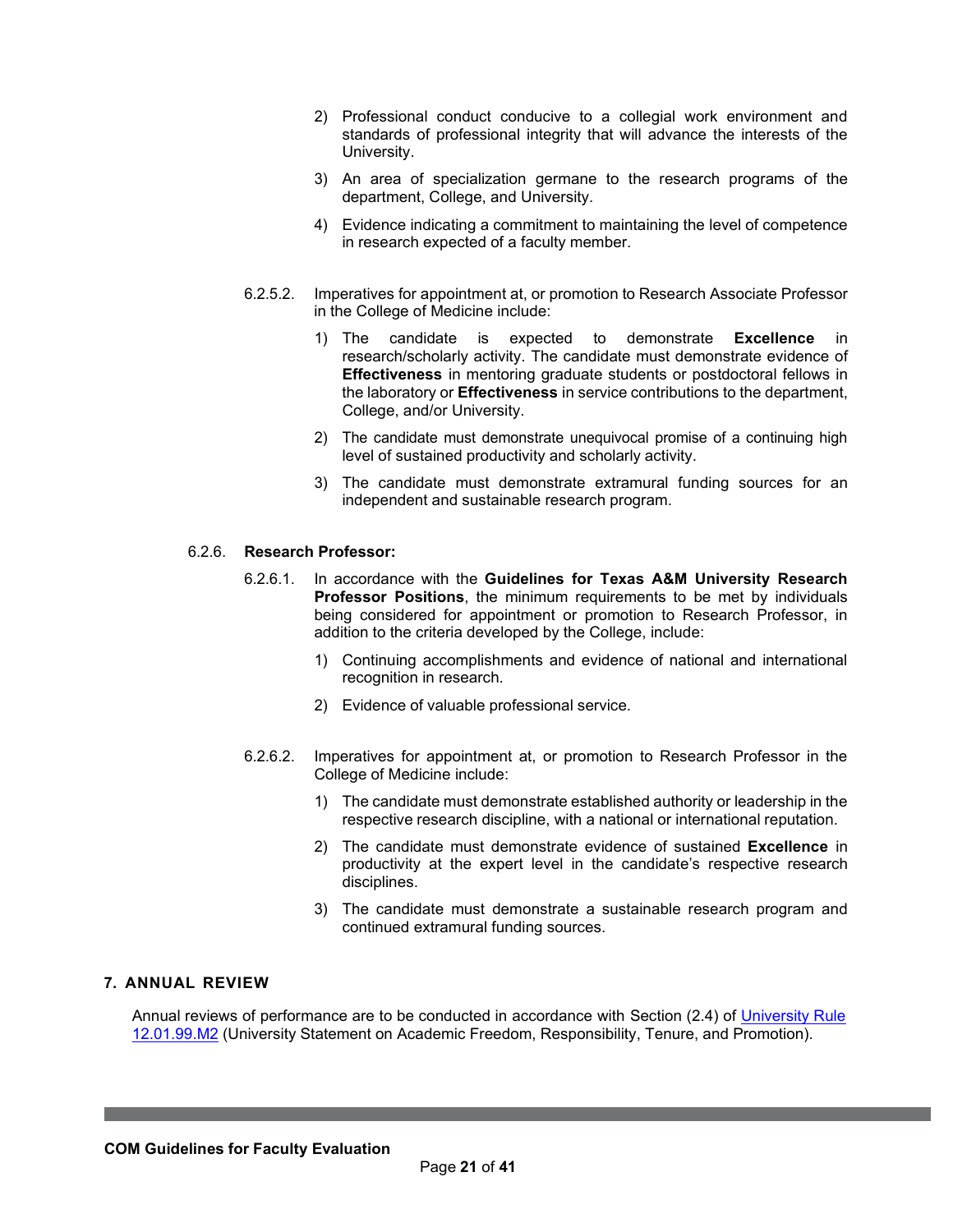All University-employed faculty members, whether tenured, tenure-track, or non-tenure track, must have an annual written review, for which the department heads are responsible.

In terms of annual reviews for budgeted joint appointments, department heads will need to collaborate with the heads of the appropriate units to develop accurate reviews, see Section (2.4.4) of [University](https://rules-saps.tamu.edu/rules-saps-library/) Rule [12.01.99.M2](https://rules-saps.tamu.edu/PDFs/12.01.99.M2.pdf) (University Statement on Academic Freedom, Responsibility, Tenure and Promotion) which specifically addresses annual reviews for faculty who hold budgeted joint appointments.

In terms of annual reviews for faculty whose area of responsibility is administrative (e.g., vice deans, associate deans, department heads, or directors), annual reviews will be conducted by their immediate supervisor. A faculty member with an administrative appointment that has faculty responsibilities such as teaching and/or research, the immediate supervisor is required to solicit feedback from the department head regarding the faculty member's performance in those areas. Faculty with administrative appointments equal to or less than 25% effort are to be evaluated annually by their department head with input from the supervisor of the administrative appointment. A faculty member should receive only one evaluation that covers all areas of responsibility.

## 7.1. Purpose

- Provide evaluative feedback regarding how well the faculty member is currently performing relative to the expectations and norms for the individual's faculty position.
- Provide developmental feedback regarding areas where the faculty member's contributions may be enhanced and/or improved.
- Provide feedback regarding progress toward promotion and/or tenure as relevant.
- Create a sound and logical basis for merit compensation recommendations.

## 7.2. Focus

The focus of the annual review process will vary by title and rank and the stage of the individual's career at the time of the review. For tenured faculty, the annual review evaluates continued effective performance. For tenure-track faculty, the annual review serves as assessment of progress toward tenure and promotion. For academic professional track faculty (non-tenure track), the annual review evaluates performance and serves as assessment of progress towards retention and/or promotion, as applicable. See Section (2.4.2) of [University Rule 12.01.99.M2](https://rules-saps.tamu.edu/rules-saps-library/) (University Statement on Academic Freedom, Responsibility, Tenure and Promotion) for more information on the different areas of focus for annual review in relation to title and rank.

### 7.3. Time Period of Review

Annual reviews will focus on the immediately previous calendar year.

### 7.4. Criteria for Rating Faculty Performance

During an annual evaluation, performance in each of the areas of faculty performance (see Section 4.) will be rated by the Department Head as "Unsatisfactory", "Needs Improvement", "Satisfactory", "Exemplary", and "Most Meritorious" based on evidence of **effectiveness** and **excellence** (see Section 3.). Performance ratings for each area of faculty performance are detailed under sections 5.1.1, 5.2.1, 5.3.1, and 5.3.2 Overall performance will also be described using these terms.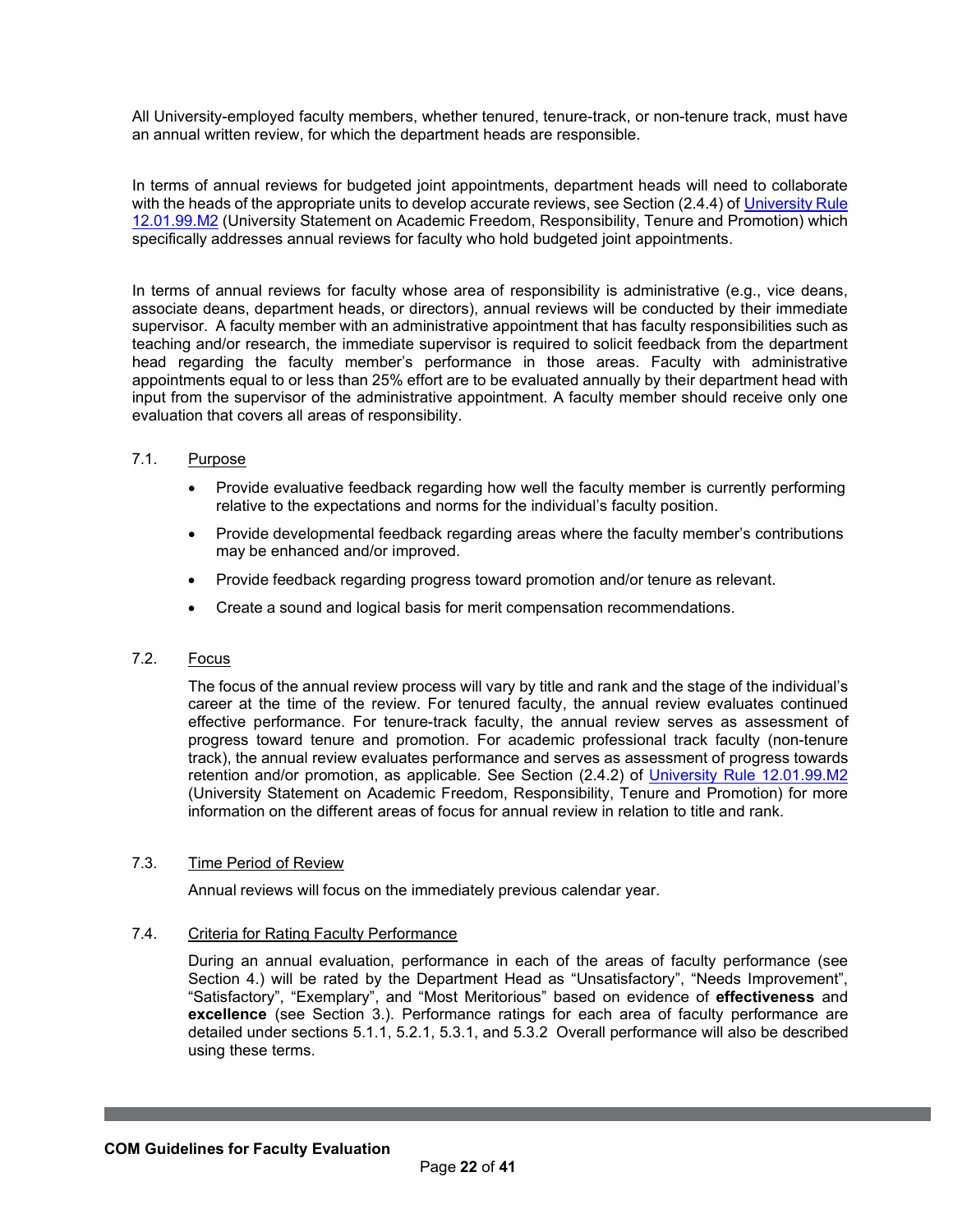## 7.5. Required Components

The annual review must contain the below components in accordance with Section (2.4.5) of University Rule [12.01.99.M2,](https://rules-saps.tamu.edu/rules-saps-library/) (University Statement on Academic Freedom, Responsibility, Tenure and Promotion).

## 7.5.1. Faculty member's report of previous activities.

The exact form of the faculty member's report of previous activities may vary from department to department within the College, but must include the following:

- The report should be focused on the immediately previous calendar year but should allow a faculty member to point out the status of long-term projects and set the context in which annual activities have occurred.
- The report should incorporate teaching, research/scholarly activity, and service as appropriate.
- Faculty members should state their short-term and long-term goals.

Examples of possible content for the report are listed in Section (2.4.3.3.) of [University](https://rules-saps.tamu.edu/rules-saps-library/) [Rule 12.01.99.M2, \(](https://rules-saps.tamu.edu/PDFs/12.01.99.M2.pdf)University Statement on Academic Freedom, Responsibility, Tenure and Promotion)

## 7.5.2. A written document stating the department head's evaluation and expectations.

The department head will write an evaluation for the year in a memorandum or in the annual review document transmitted to the faculty member. The faculty member acknowledges receipt by signing a copy of the document and should be allowed to provide written comments for the file if they so choose. A faculty member refusing to sign the acknowledgment of the document will be noted in the file. This memorandum, and/or the annual review and any related documents, will be placed in the faculty member's departmental personnel file and Office of Faculty Affairs' faculty file. Moreover, this memorandum and/or annual review shall also include a statement on expectations for the next year in teaching, research/scholarly activity, and service. This memorandum and/or annual review should include an informed judgement by the department head of the extent to which the faculty member complies with applicable rules, policies, and procedures.

No faculty member may receive an overall satisfactory rating if they have not complied with all required System and University training programs (System Regulation 33.05.02 Required Employee Training). In cases where a faculty member has been notified of a mandatory training requirement near the time of the end of the evaluation period, they shall be given 30 days to complete the requirement. To satisfy these requirements the following acknowledgements must be added to the "ACKNOWLEDGEMENT" portion of the department head's written evaluation and the faculty member must initial:

• I acknowledge that I have completed all mandatory University training programs.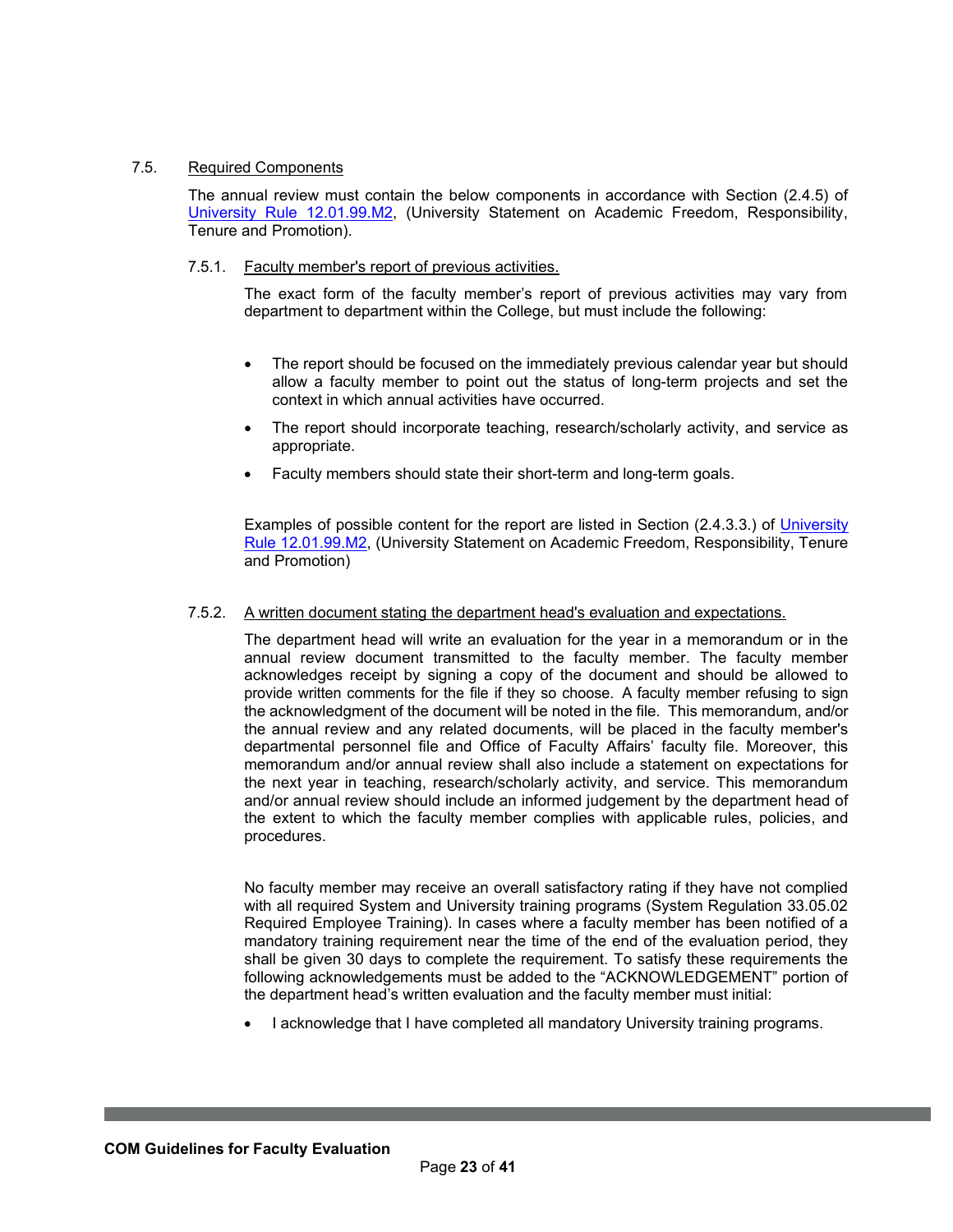### 7.5.3. Meeting between the department head and the faculty member.

The department head will meet with the faculty member to discuss the written review and expectations for the coming year. In some cases, there may be the need for more frequent meetings at the request of the department head or faculty member.

## 7.5.4. Performance Assessment.

In assessing performance, the weights given to teaching, research/scholarly activity, and service shall be consistent with the expectations of the individual's appointment, the annual review, and with the overall contributions of the faculty member to the multiple missions of the department, College, and University.

## 7.6. Effects of Negative Assessment

## 7.6.1. Unsatisfactory Assessment

An overall unsatisfactory rating is defined as being "Unsatisfactory" in any single area of faculty performance: teaching, research/scholarly activity, service, and other assigned responsibilities (e.g., administration, patient care…), or a rating of "Needs Improvement" in any two areas of faculty performance.

An annual review resulting in an overall "Unsatisfactory" performance shall state the basis for the rating in accordance with the criteria (see Section 7.4.). Each unsatisfactory review shall be reported to the dean. The report to the dean of each "Unsatisfactory" performance evaluation for a tenured faculty member shall be accompanied by a written plan developed by the faculty member and department head, for near-term improvement. If deemed necessary, due to an unsatisfactory annual evaluation, the department head may request a "Periodic Peer Review" (see Section 9.2.) of the faculty member.

### 7.6.2. Needs Improvement Assessment

If a tenured faculty member receives a "Needs Improvement" rating in any single area of faculty performance, he or she must work with his or her department head immediately to develop an improvement plan. For teaching, this plan should take one year or fewer to complete successfully. In other areas (e.g., research/scholarly activity), this plan may take up to three years to complete successfully. The rating of "Needs Improvement" can stay as "Needs Improvement" as long as pre-determined milestones in the improvement plan are being met, otherwise the rating will be changed to "Unsatisfactory". The rating of "Needs Improvement" should be changed to "Satisfactory" when pre-determined milestones are met.

### 7.6.3. Professional Development Review

A tenured faculty member whose work receives an overall annual rating of "Unsatisfactory" for three consecutive annual reviews or who receives an "Unsatisfactory" periodic peer review shall be subject to a professional development review, as provided for by University SAP 12.06.99.M0.01 (Post-Tenure Review).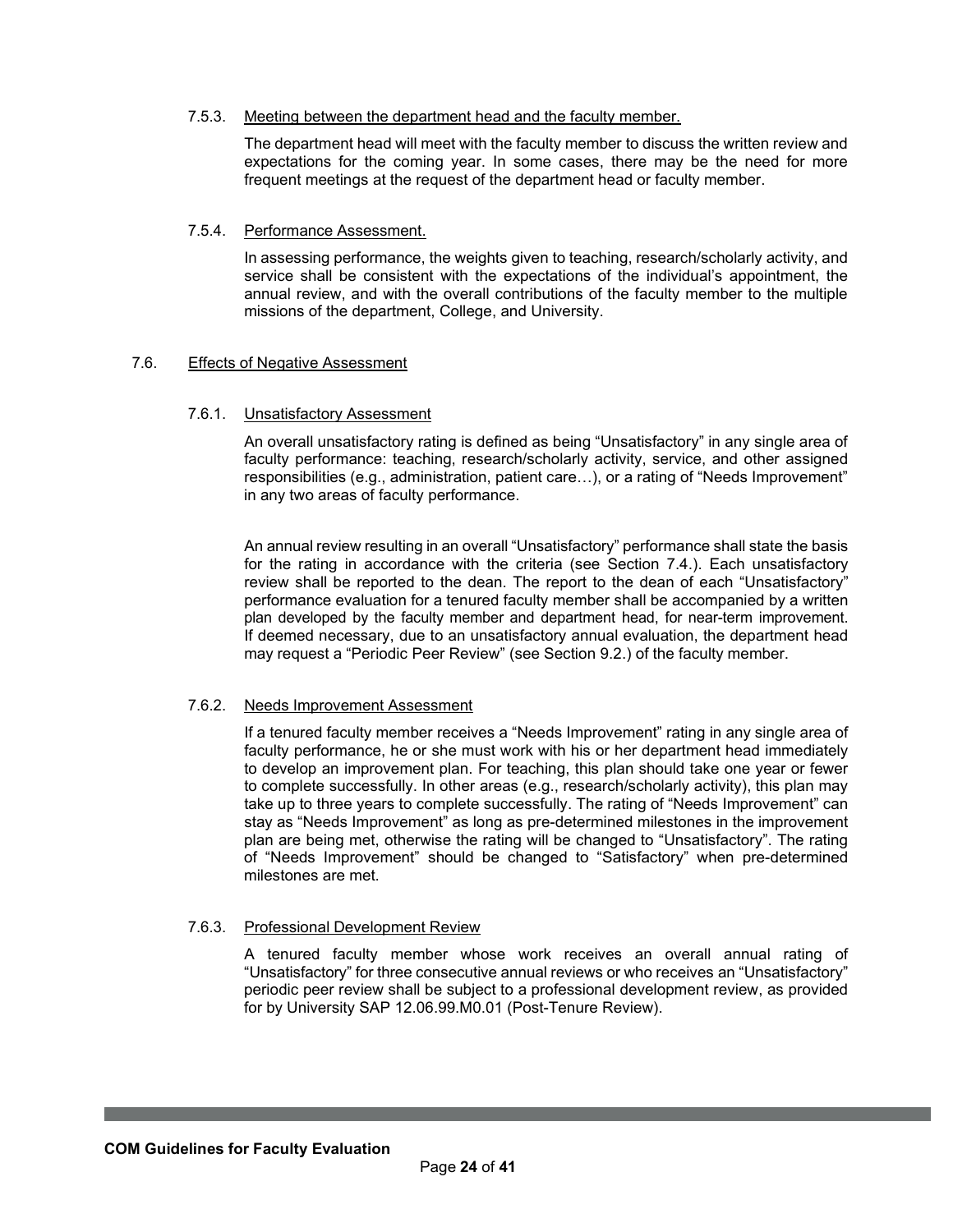## 7.7. Timeline

The annual review process is set to conclude prior to the beginning of the budgetary process, thereby enabling department heads to assess faculty performance when determining salary merit increases. The Dean of Faculties' *Guidelines for Annual & Midterm Reviews* states, "These reviews must be completed before merit raises may be recommended, and never later than **June 15** of each year."

At the College of Medicine, the following shall be submitted to the Office of Faculty Affairs by the department head **by no later than June 1st of each year:**

- Signed copies of annual reviews.
- Report to the dean through the associate dean for faculty affairs from the department head which certifies that all faculty (tenured, tenure-track, non-tenure track) have been reviewed, have received feedback, and have signed a copy of their written review. In this report the department head must specifically indicate any tenure-track faculty member who is not progressing satisfactorily toward an affirmative tenure decision. Likewise, an unsatisfactory performance evaluation for a tenured faculty member must also be reported and, the written plan for near-term improvement must accompany the report.

#### <span id="page-24-0"></span>**8. MID-TERM REVIEW**

In accordance with Section (4.3.5.2.) of University Rule [12.01.99.M2](https://rules-saps.tamu.edu/rules-saps-library/) (University Statement on Academic Freedom, Responsibility, Tenure, and Promotion), it is mandatory that a comprehensive mid-term review for tenure-track faculty subject to a probationary period (of five or more years), be conducted (normally at the end of the third year) to determine the progress towards tenure.

### 8.1. Purpose

- A mid-term review is intended to provide a formative review of tenure-track faculty members near the mid-point of their probationary period.
- This review will familiarize the faculty member with the tenure and promotion process and ensure that the faculty member understands the expectations of those entities that will ultimately be responsible for the tenure and promotion decision.
- This review will ensure the faculty member has a clear understanding of their current status and progress.
- This review should mimic the tenure and promotion review process as closely as possible, including submission of dossier items by the faculty member; however internal letters of recommendation will be solicited by the department rather than external letters of recommendation. As with the tenure and promotion process, the mid-term review will include review by the department P&T committee, department head, college P&T committee, and dean.
- This review should result in an independent evaluation of the faculty member's accomplishments and performance in teaching, research/scholarly activity, and service to date as well as provide constructive guidance for the remainder of the probationary period.
- This review will be considered as the annual faculty performance review; it is not necessary for a department head to conduct an independent annual review for a tenure-track faculty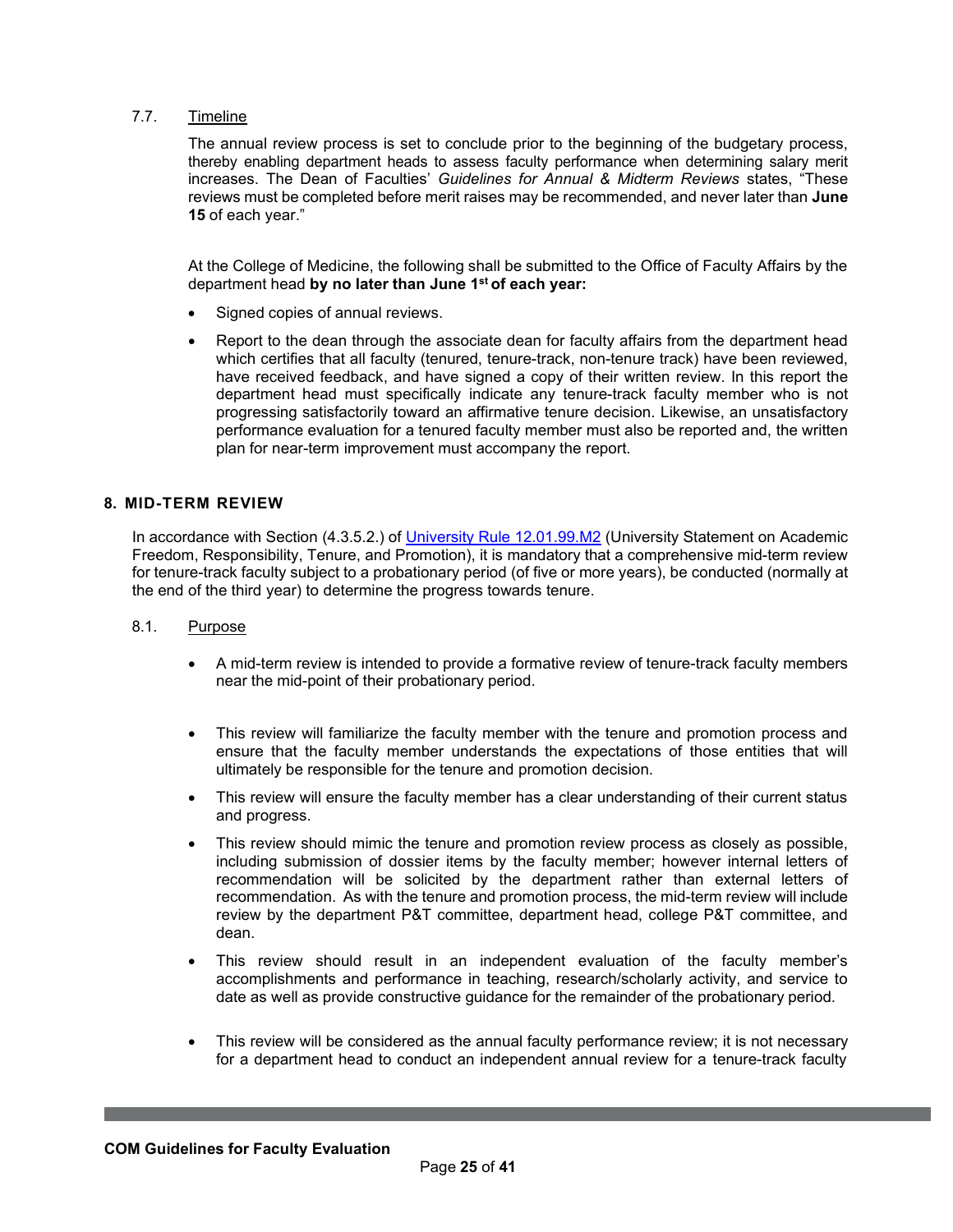member in the year that their mid-term review is taking place. This is the only condition for which an independent annual review for a faculty member is not necessary.

• If a tenure-track faculty member is not progressing adequately toward the requirements for tenure, action to not renew the contract of the individual will be taken.<sup>1</sup>

## 8.2. Process

The mid-term review should not begin before March of the academic year *prior* to the target academic year and should be completed before December of the target year. For example, if the mid-term review is due during the 2022-2023 academic year, the mid-term review may occur anytime between March 2022 and December 2022. See below example for faculty member hired in calendar year 2019.

| <b>Hired</b>       | <b>Probationary Period</b> | <b>Mid-Term Review will</b><br>occur between  |
|--------------------|----------------------------|-----------------------------------------------|
| Calendar Year 2019 | 7 years                    | Mar – Dec 2022                                |
|                    |                            | (due before December<br>2022 of AY 2022-2023) |

- 8.2.1. Department head informs faculty member of upcoming mid-term review and instructs them to assemble the required mid-term review dossier documents. This review should mimic the tenure review process as closely as possible, however, external review letters are not required. The mid-term review will include dossier items contributed by the candidate using the latest *COM Promotion and Tenure Dossier Submission Guidelines*.
- 8.2.2. The faculty member submits the required mid-term review dossier to the department head.
- 8.2.3. The department P&T committee reviews each case and provides a written evaluation and recommendation to the department head. Separate evaluation of each area (teaching, research/scholarly activity, and service) as well as an overall assessment must be provided. The committee must not merely list the accomplishments of the faculty member but rather they must provide an argument as to why the faculty member is or is not on track for tenure and promotion and indicate the quality, significance, and impact of the candidate's accomplishments. The committee must also discuss what the candidate can do to improve performance during the remainder of the probationary period.
- 8.2.4. The department head reviews each case and provides a written evaluation and recommendation for each case. Separate evaluation of each area (teaching, research/scholarly activity, and service) as well as an overall assessment must be provided for each case. The department head must not merely list the accomplishments of the faculty member but rather provide an argument as to why the faculty member is or is not on track for tenure and promotion and indicate the quality, significance, and impact

<sup>1</sup> While the College of Medicine Promotion and Tenure Committee is charged with recommending reappointment and tenure, it is not the body responsible for taking action on those recommendations. Decisions about appointment renewal and/or tenure rest with the department heads and deans.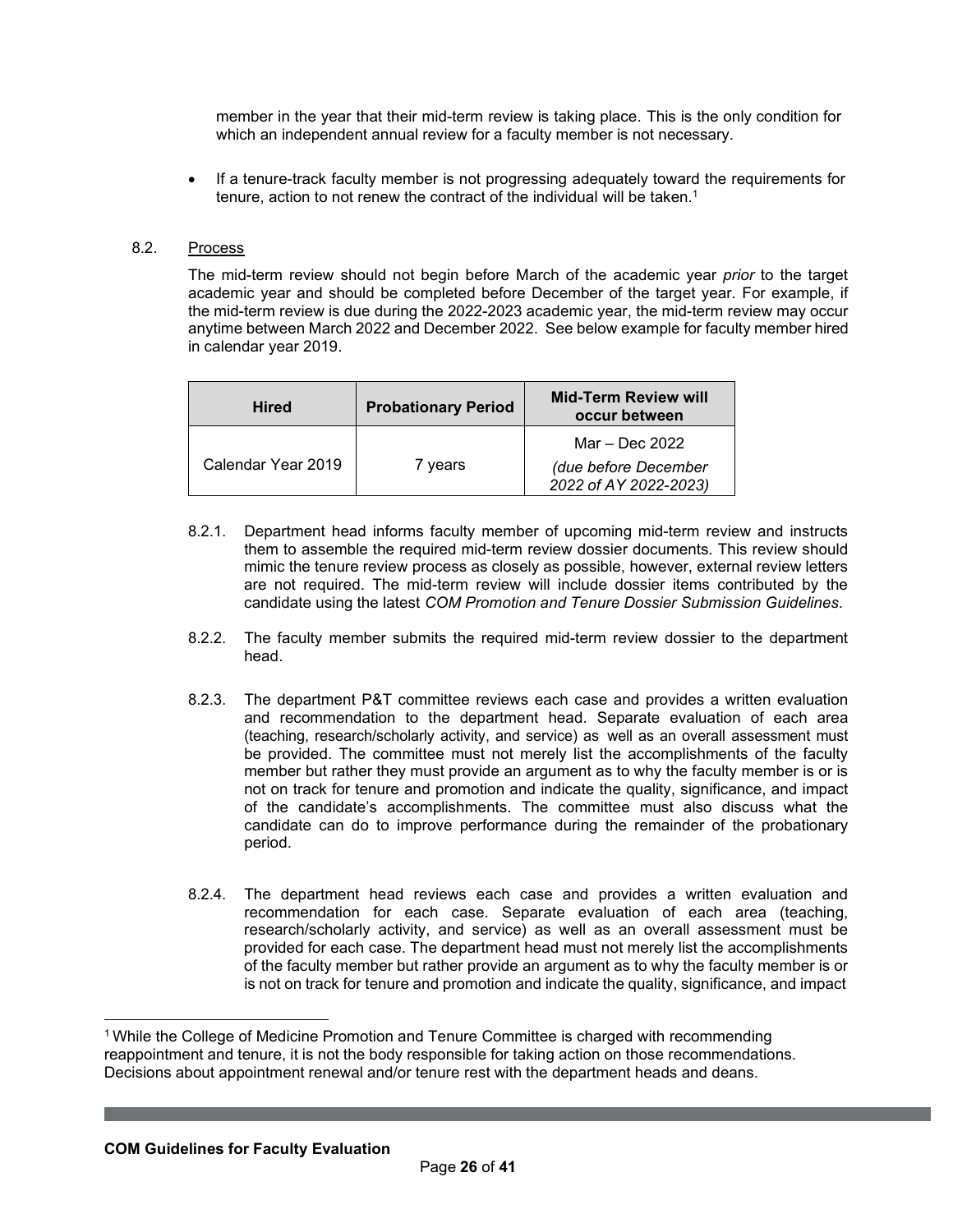of the candidate's accomplishments. The department head must also discuss what the candidate can do to improve performance during the remainder of the probationary period.

- 8.2.5 The department head submits the following items to the vice dean for faculty affairs:
	- Department head's written evaluation and recommendation for each case.
	- Department P&T committee's written evaluation and recommendation for each case.
	- Faculty member's mid-term review dossier.
- 8.2.6 College P&T committee reviews each case and provides a written evaluation and recommendation on each to the dean through the vice dean for faculty affairs. Separate evaluation of each area (teaching, research/scholarly activity, and service) as well as an overall assessment must be provided. The committee must not merely list the accomplishments of the faculty member but rather they must provide an argument as to why the faculty member is or is not on track for tenure and promotion and indicate the quality, significance, and impact of the candidate's accomplishments. The committee must also discuss what the candidate can do to improve performance during the remainder of the probationary period.
- 8.2.7 Department heads having candidates for mid-term review as well as for tenure and promotion will appear before the committee to address any questions that the committee may have regarding the candidate's dossier. However, as substitute to the department head, the candidate can select/recommend a departmental P&T representative who is familiar with their achievements to highlight their dossier and answer questions. To this effect, the candidate will be provided with the opportunity to choose at the time the dossier is submitted to the committee for review and consideration. The department head or the departmental P&T representative are expected to share information to assist in clarifying or presenting the facts. However, the department head or the departmental P&T representative should not attempt to influence the thinking or voting of the committee.
- 8.2.8 The dean and/or vice dean for faculty affairs will meet with department heads to discuss all recommendations and the overall outcome of each case. Department heads prepare a final report/memo to faculty members considering input from all levels. Department heads meet with individual faculty to discuss their progress and present the faculty member with the formal written review. Faculty members will acknowledge receipt of their evaluation by signing the document. At the College level, a signed copy and any related documents will be placed in the faculty member's departmental personnel file and submitted to the Office of Faculty Affairs.

## <span id="page-26-0"></span>**9. POST-TENURE REVIEW**

In accordance with [University SAP 12.06.99.M0.01](https://rules-saps.tamu.edu/rules-saps-library/) (Post-Tenure Review), post-tenure review applies to tenured faculty members and is intended to promote continued academic professional development and enable a faculty member who has fallen below performance norms to pursue a peer-coordinated professional development plan and return to expected levels of productivity. Post-tenure review is comprised of:

1) Annual performance reviews (see Section 7.) conducted by the department head (or individual responsible for conducting the annual evaluation).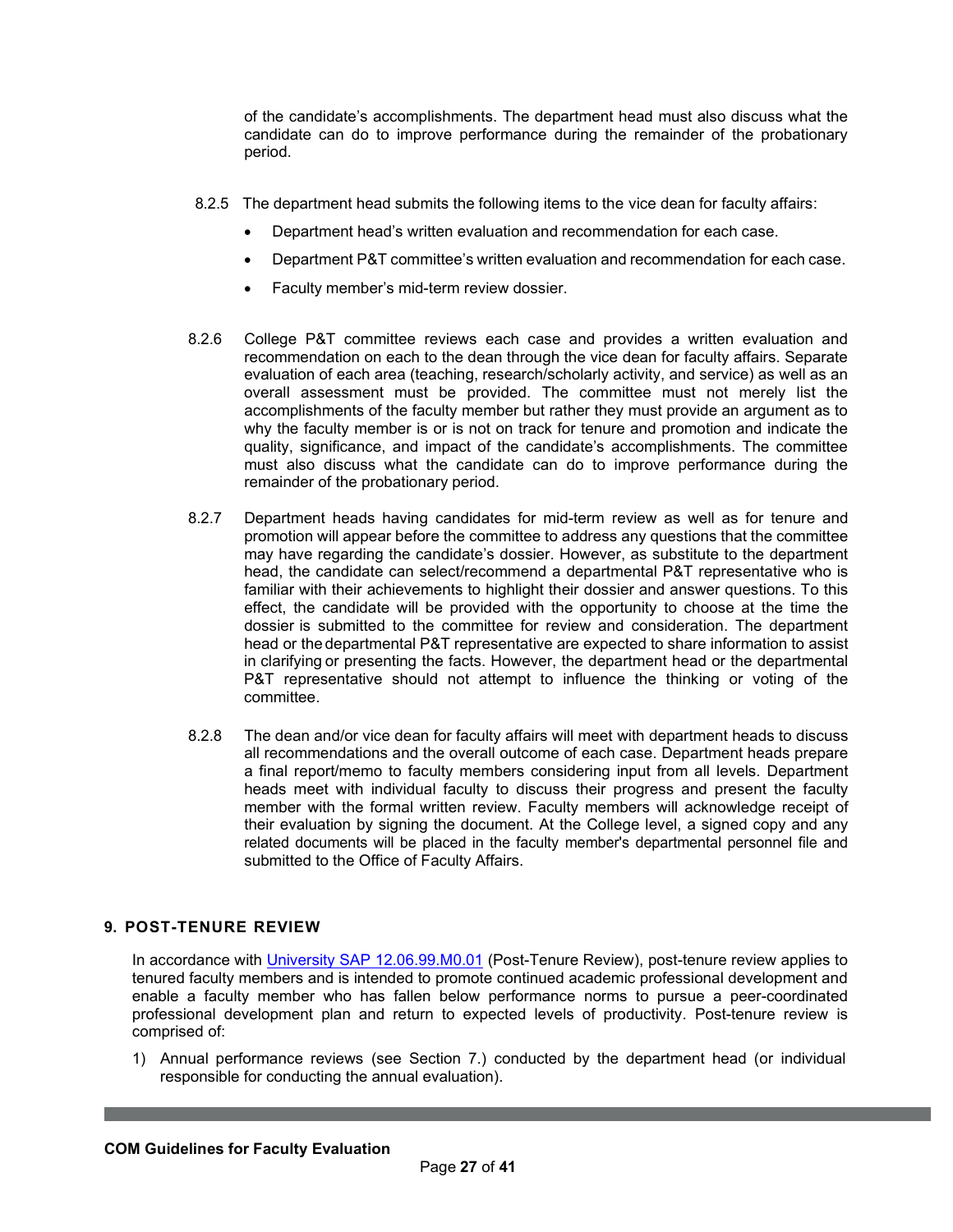2) Review by a committee of peers (see Section 9.2.).



Tenured faculty holding the administrative title of department head, dean, or associate vice president undergo a review by faculty every four years but are not subject to post-tenure review as their appointment is administrative. For other administrative appointments such as associate department head, associate dean, or director, if their administrative appointment is full-time or almost full-time, they are not subjected to post-tenure review until they return to their faculty position. Full time or almost fulltime administrative faculty who step down from their positions and return to their respective home departments will be subject to post-tenure review following a period of five years to allow time for readjustment to full academic duties and responsibilities.

## 9.1. Expectations

In accordance with University SAP [12.06.99.M0.01](https://rules-saps.tamu.edu/rules-saps-library/) (Post-Tenure Review):

- The College expects tenured faculty to perform satisfactorily in academic endeavors of teaching, research/scholarly activity, service, and other assigned responsibilities (e.g., patient care, administration, etc.) throughout their career.
- Academic load requirement on these assignments may be modified but should not be reduced to zero in any area (teaching, research/scholarly activity, service). A decrease in expectation in one should be matched by a concomitant increase in load expectations in another area. However, volume of work does not equate to quality.
- Alternate work assignments (such as administration) may replace one or more areas in certain situations but only with the written approval of department head and dean. Faculty are to be reviewed based upon the assigned duties (this would include administrative assignments) of their position.

# 9.2. Periodic Peer Review

Texas Education Code section 51.942 requires that tenured faculty at State of Texas institutions of higher education be subject to a comprehensive performance evaluation process conducted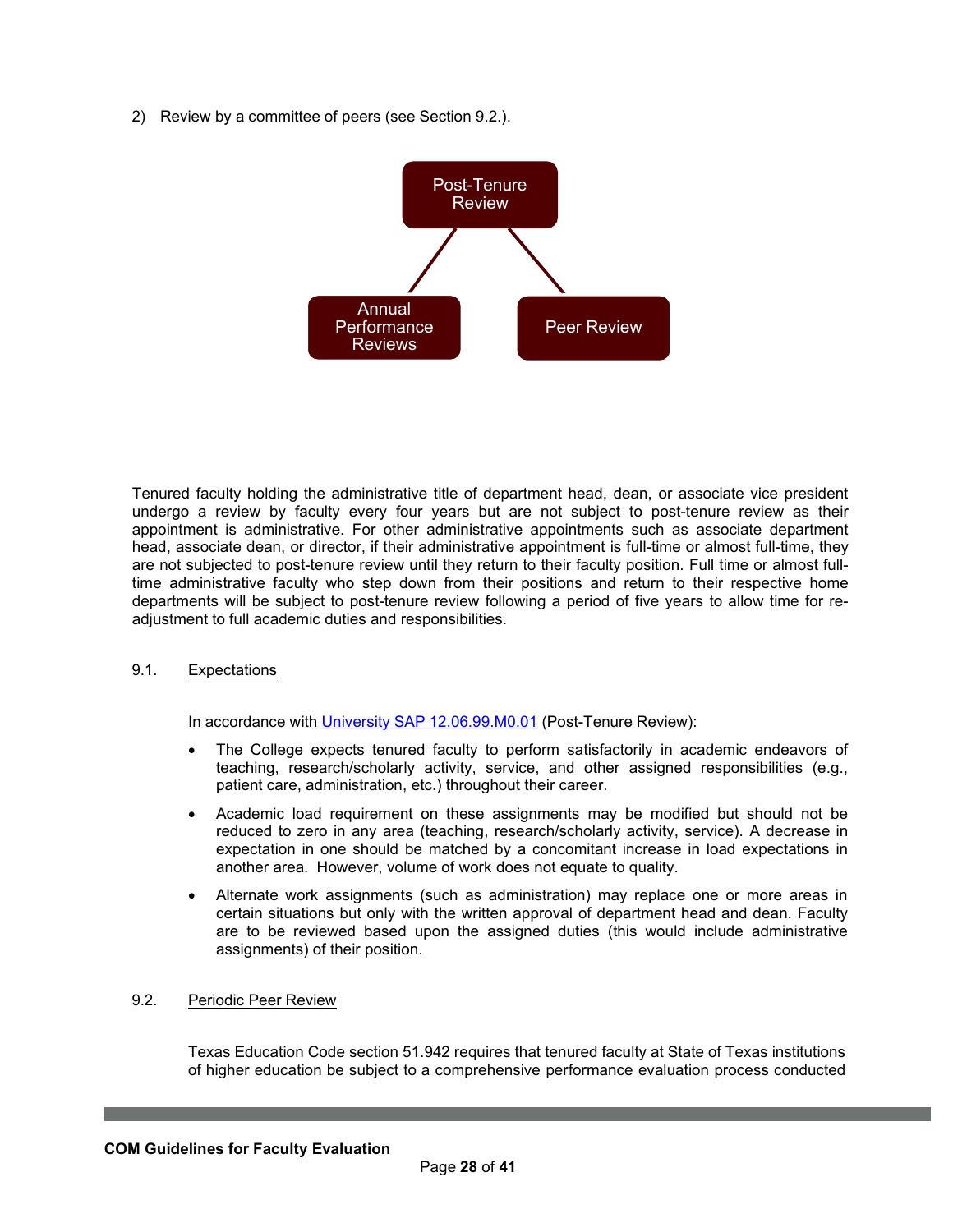no more often than once every year, but no less often than once every six years, after the date the faculty member was granted tenure or received an academic promotion at the institution. The College of Medicine will conduct post-tenure review of tenured faculty in accordance with [University SAP 12.06.99.M0.01](https://rules-saps.tamu.edu/PDFs/12.06.99.M0.01.pdf) (Post-Tenure Review) **not less frequently than once every five years**, after the date the faculty member was granted tenure or received an academic promotion in rank. The evaluation should be based on the professional responsibilities of the faculty member in teaching, research/scholarly activity, service, and other assigned responsibilities.

## 9.2.1. Purpose

- Assess whether the individual is making a contribution consistent with that expected of a tenured faculty member.
- Provide guidance for continuing and meaningful faculty development.
- Assist faculty to enhance professional skills and goals.
- Refocus academic and professional efforts, when appropriate.

## 9.2.4. Process

- 9.2.4.1. Materials to be reviewed by College Tenure and Faculty Promotion Committee:
	- Faculty member's current Faculty Record.
	- Statement by the faculty member that summarizes the major accomplishments/achievements of the faculty member in teaching, research/scholarly activity, service, and other assigned responsibilities he/she has been assigned over the last five years. The faculty member should include a list of goals for the next five years. Limit statement to 1- 2 pages single spaced.
	- Faculty member's annual reviews from the previous past five years (see Section 7.5.).
	- Any other pertinent materials that the faculty member may want to submit.
	- Advisory (nonbinding) report from the tenured faculty member's departmental peer group about the impact of the faculty member's research, teaching and service.
- 9.2.4.2. The College Tenure and Faculty Promotion Committee will review the submitted materials and prepare a written evaluation of the faculty member's activities, providing an evaluation rating in the categories of teaching, research/scholarly activity, service, and other assigned responsibilities, as well as an overall evaluation. The criteria for the individual and overall performance ratings follow the criteria established in the COM Guidelines for Faculty Evaluation.
- 9.2.4.3. If all of the relevant review categories are satisfactory, the faculty member will be subjected to post-tenure again in five years or following an unsatisfactory annual evaluation by the department head, whichever is earlier.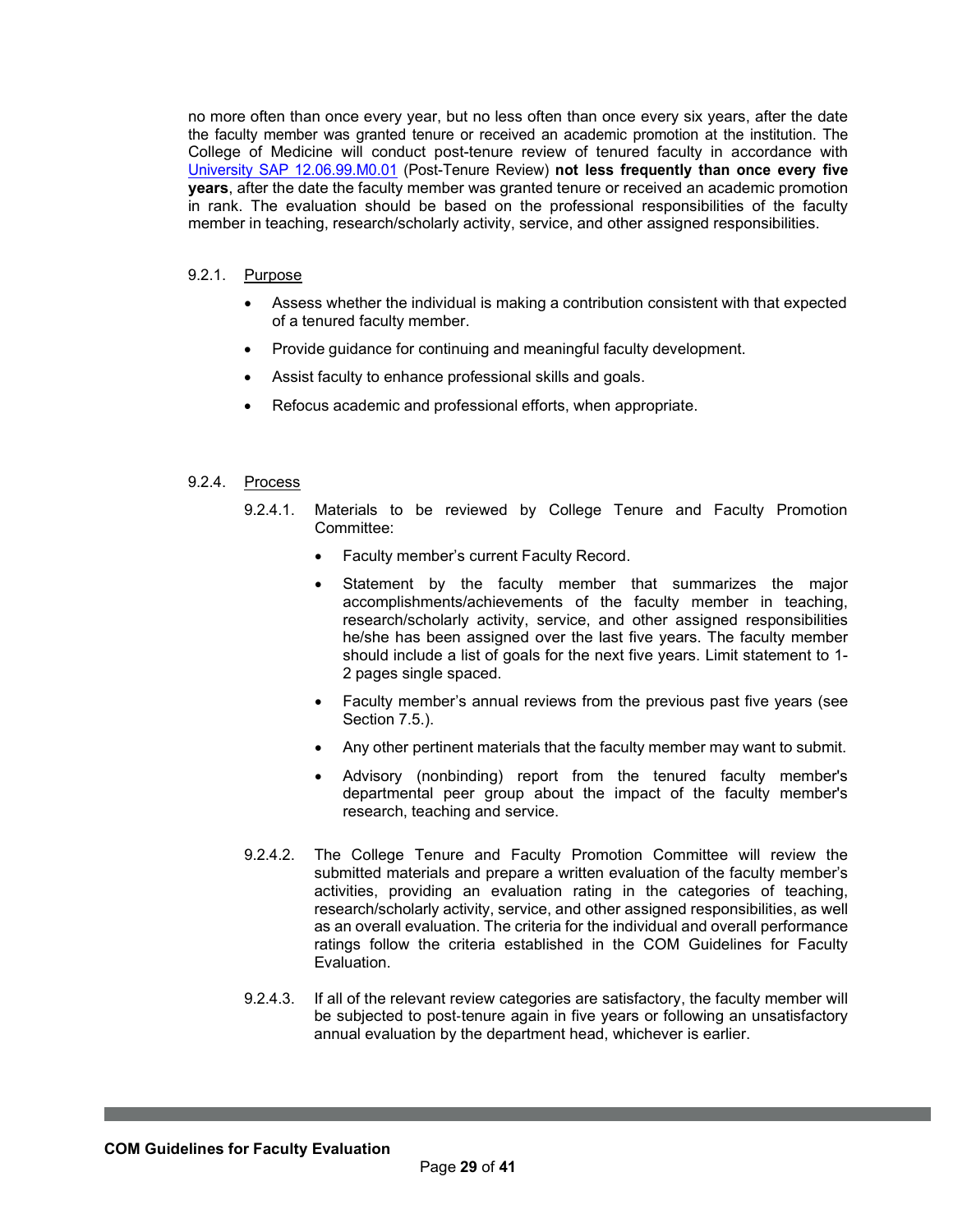- 9.2.4.4. A finding of "Unsatisfactory" performance in any particular category shall state the basis for that finding in accordance with the criteria described in the COM Guidelines for Faculty Evaluation. An unsatisfactory Periodic Peer Review will trigger the initiation of a Professional Development Review.
- 9.2.4.5. A finding of "Needs Improvement" in any two categories shall state the basis for that finding in accordance with the criteria described in the COM Guidelines for Faculty Evaluation. Such an outcome will also trigger the initiation of a Professional Development Review.
- 9.2.4.6. A rating of "Needs Improvement" in a single category must specifically elaborate the deficiencies, in writing, to better inform the immediate development of a near term improvement plan developed in collaboration between the department head and the faculty member.
- 9.2.4.7. For tenured faculty with budgeted joint appointments, Periodic Peer Review will be conducted as per the post-tenure review guidelines of the department or program where the faculty holds the majority of the appointment (ad loc) unless the faculty member requests to be reviewed by both units. If reviewed only by the primary department the department head will share the report with the department head of the secondary department.
- 9.2.4.8. **By no later than May 31st**, the College Tenure and Faculty Promotion Committee will provide to the dean and the Dean of Faculties, the list of those faculty who underwent Periodic Peer Review, the outcome of the review, and the year when each tenured faculty last underwent a review. The College Tenure and Faculty Promotion Committee's written evaluation and the faculty member's post-tenure review documents will be placed in the faculty member's departmental personnel file.

## 9.3. Professional Development Review

A professional development review will be initiated when a tenured faculty member receives three consecutive overall "Unsatisfactory" annual reviews (see Section 7.) or an "Unsatisfactory" Peer Review (see Section 9.2.4.4.) or upon request of the faculty member (see Section 9.6). The department head will inform the faculty member that he or she is subject to a Professional Development Review, and of the nature and procedures of the review. A faculty member can be exempted from review upon recommendation of the department head and approval of the dean when substantive mitigating, circumstances (e.g., serious illness) exist. The faculty member may be aided by private legal counsel or another representative at any stage during the ProfessionalDevelopment Review process.

### 9.3.1. The purposes of the Professional Development Review are to:

- Identify and officially acknowledge substantial or chronic deficits in performance.
- Develop a specific professional development plan by which to remedy deficiencies.
- Monitor progress toward achievement of the professional development plan.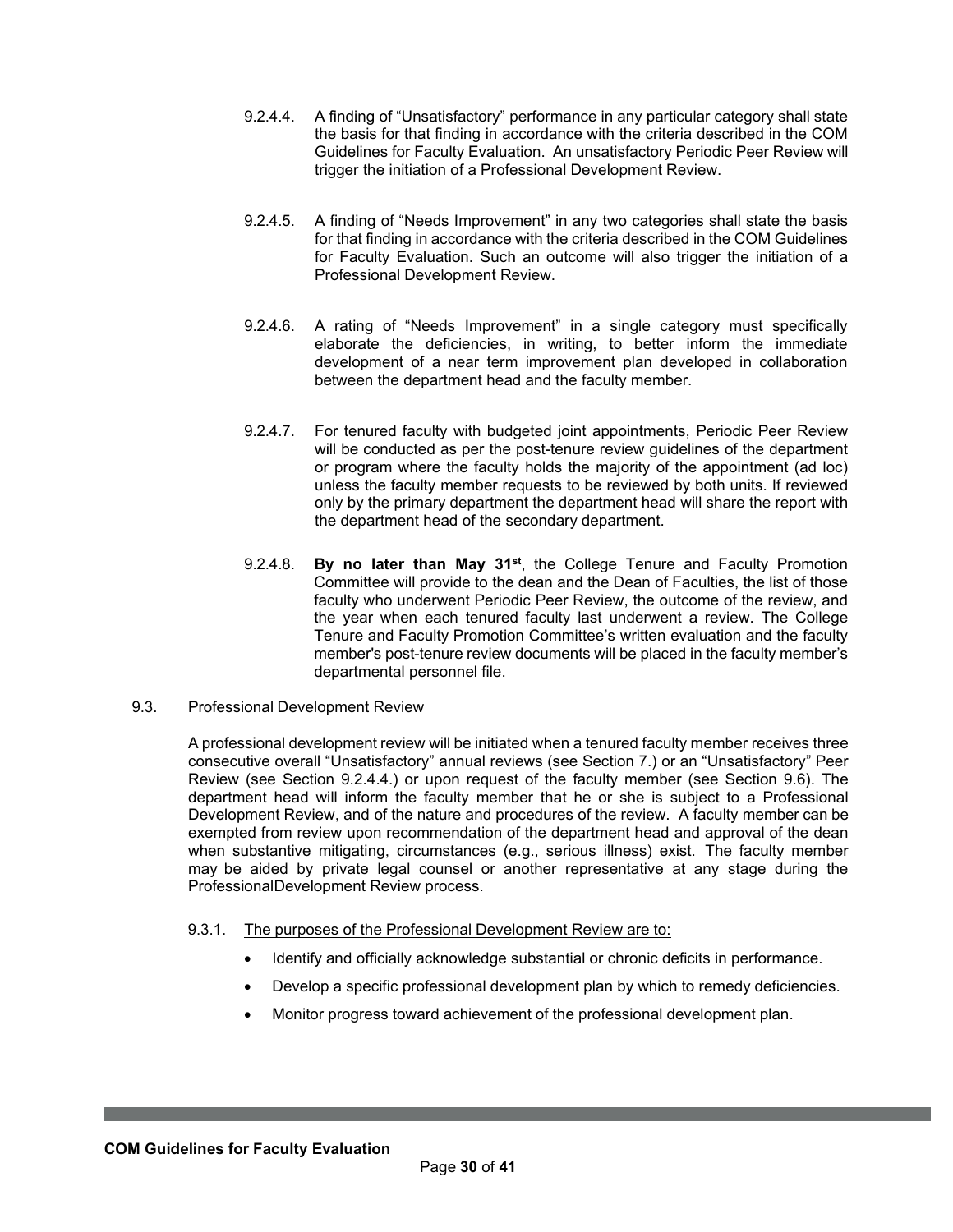## 9.3.2. Process

- 9.3.2.1. The Professional Development Review will be conducted by an ad hoc review committee (hereafter referred to as the review committee), unless the faculty member requests that it be conducted by the department head. The threemember ad hoc faculty review committee will be appointed by the dean, in consultation with the department head and faculty member to be reviewed. When appropriate, the committee membership may include faculty from other departments, colleges, or universities.
- 9.3.2.2. The faculty member to be reviewed will prepare a review dossier by providing all documents, materials, and statements he or she deems relevant and necessary for the review within one month of notification of Professional Development Review. All materials submitted by the faculty member are to be included in the dossier. Although review dossiers will differ, the dossier will include at minimum current faculty record, a teaching portfolio, and a statement on current research, scholarship, or creative work.
- 9.3.2.3. The department head will add to the dossier any further materials he or she deems necessary or relevant to the review of the faculty member's academic performance. The faculty member has the right to review and respond in writing to any materials added by the department head with the written response included in the dossier. In addition, the faculty member has the right to add any materials at any time during the review process.
- 9.3.2.4. The Professional Development Review will be made in a timely fashion (normally within three months after submission of the dossier). The Professional Development Review will result in one of three possible outcomes:
	- 1) No deficiencies are identified. The faculty member, department head, and dean are so informed in writing, and the outcome of the prior annual review is superseded by the ad hoc committee report.
	- 2) Some deficiencies are identified but are determined not to be substantial or chronic. The review committee specifically elaborates the deficiencies in writing and a copy is provided to the faculty member, the department head, and the dean to better inform the near-term improvement plan.
	- 3) Substantial or chronic deficiencies are identified. The review committee specifically elaborates the deficiencies in writing and a copy is provided to the faculty member, department head, and dean. The faculty member, review committee, and department head shall then work together to draw up a "Professional Development Plan" (see Section 9.4.) acceptable to the dean.

### 9.4. The Professional Development Plan

The Professional Development Plan shall indicate how specific deficiencies in a faculty member's performance (as measured against stated criteria in the COM Guidelines for Faculty Evaluation under the provision of this procedure) will be remedied. The plan will be developed with the collaboration among the faculty member, the review committee, the department head, and the dean, and should reflect the mutual aspirations of the faculty member, the department, and the college. The plan will be formulated with the assistance of and in consultation with the faculty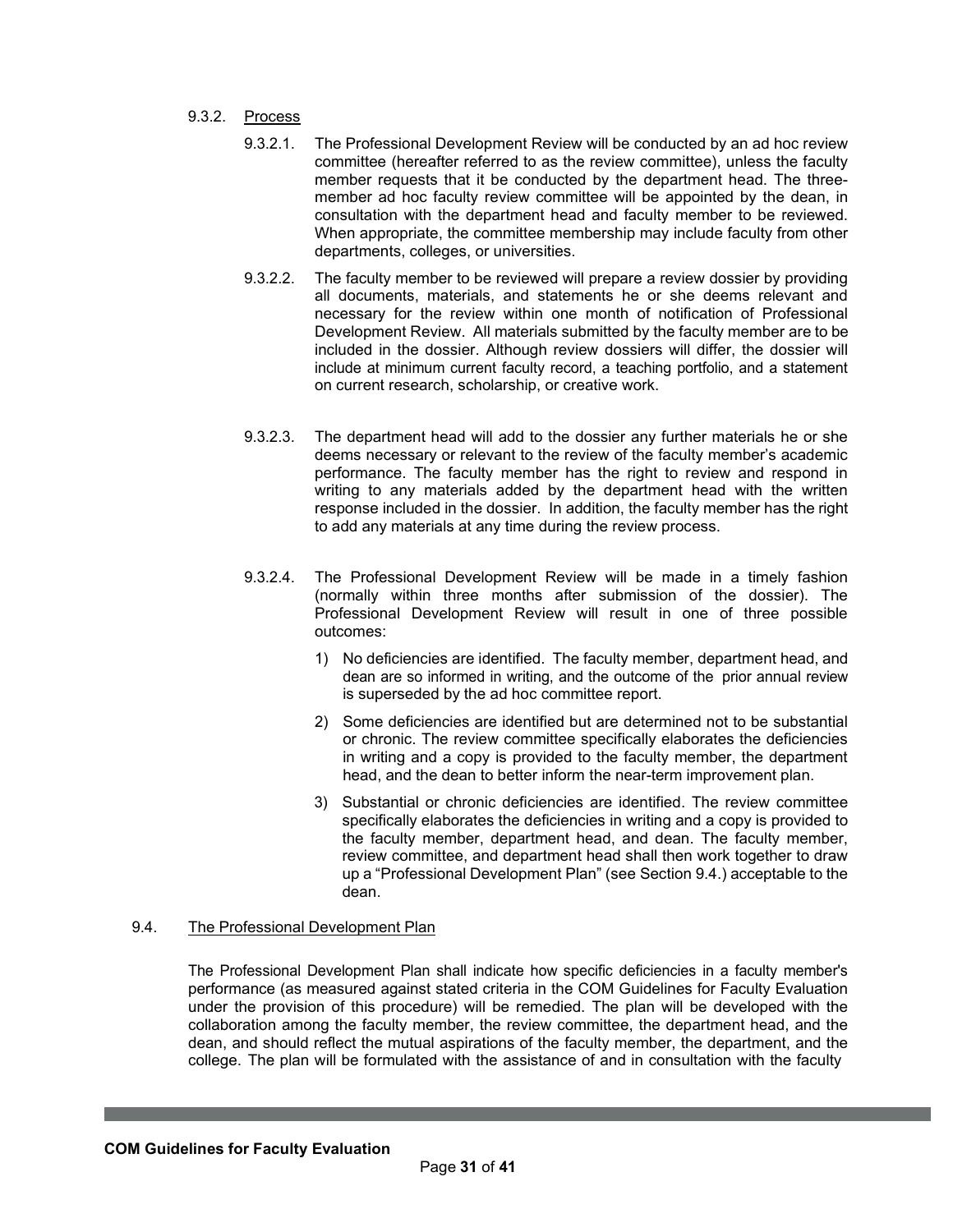member. It is the faculty member's obligation to assist in the development of a meaningful and effective plan and to make a good faith effort to implement the plan adopted.

Although each professional development plan is tailored to individual circumstances, the plan will:

- Identify specific deficiencies to be addressed.
- Define specific goals or outcomes necessary to remedy the deficiencies.
- Outline the activities to be undertaken to achieve the necessary outcomes.
- Set timelines for accomplishing the activities and achieving intermediate and ultimateoutcomes.
- Indicate the criteria for assessment in annual reviews of progress in the plan.
- Identify institutional resources to be committed in support of the plan.
- 9.4.1. Assessment

The faculty member and department head will meet regularly to review the faculty member's progress toward remedying deficiencies. A progress report will be forwarded to the review committee and to the dean. Further evaluation of the faculty member's performance within the regular faculty performance evaluation process (e.g., annual reviews) may draw upon the faculty member's progress in achieving the goals set out in the Professional Development Plan.

#### 9.4.2. Completion of the Plan

- 9.4.2.1 When the objectives of the plan have been met or the agreed timeline exceeded, or in any case, no later than three years after the start of the Professional Development Plan, the department head shall make a final report to the faculty member and dean. The successful completion of the Professional Development Plan is the positive outcome to which all faculty and administrators involved in the process must be committed. The reengagement of faculty talents and energies reflects a success for the entire University community.
- 9.4.2.2. If, after consulting with the review committee, the department head and dean agree that the faculty member has failed to meet the goals of the Professional Development Plan and that the deficiencies in the completion of the plan separately constitute good cause for dismissal under applicable tenure policies, dismissal proceedings may be initiated under applicable policies governing tenure, academic freedom, and academic responsibility.

## 9.5. Appeal

If at any point during the procedure the faculty member believes the provisions of this procedure are being unfairly applied, a grievance can be filed under the provisions of [University Standard](https://rules-saps.tamu.edu/PDFs/12.99.99.M0.01.pdf) Administrative Procedure [12.99.99.M0.01](https://rules-saps.tamu.edu/PDFs/12.99.99.M0.01.pdf) (Faculty Grievances Procedures not Concerning Questions of Tenure, Dismissal, or Constitutional Rights).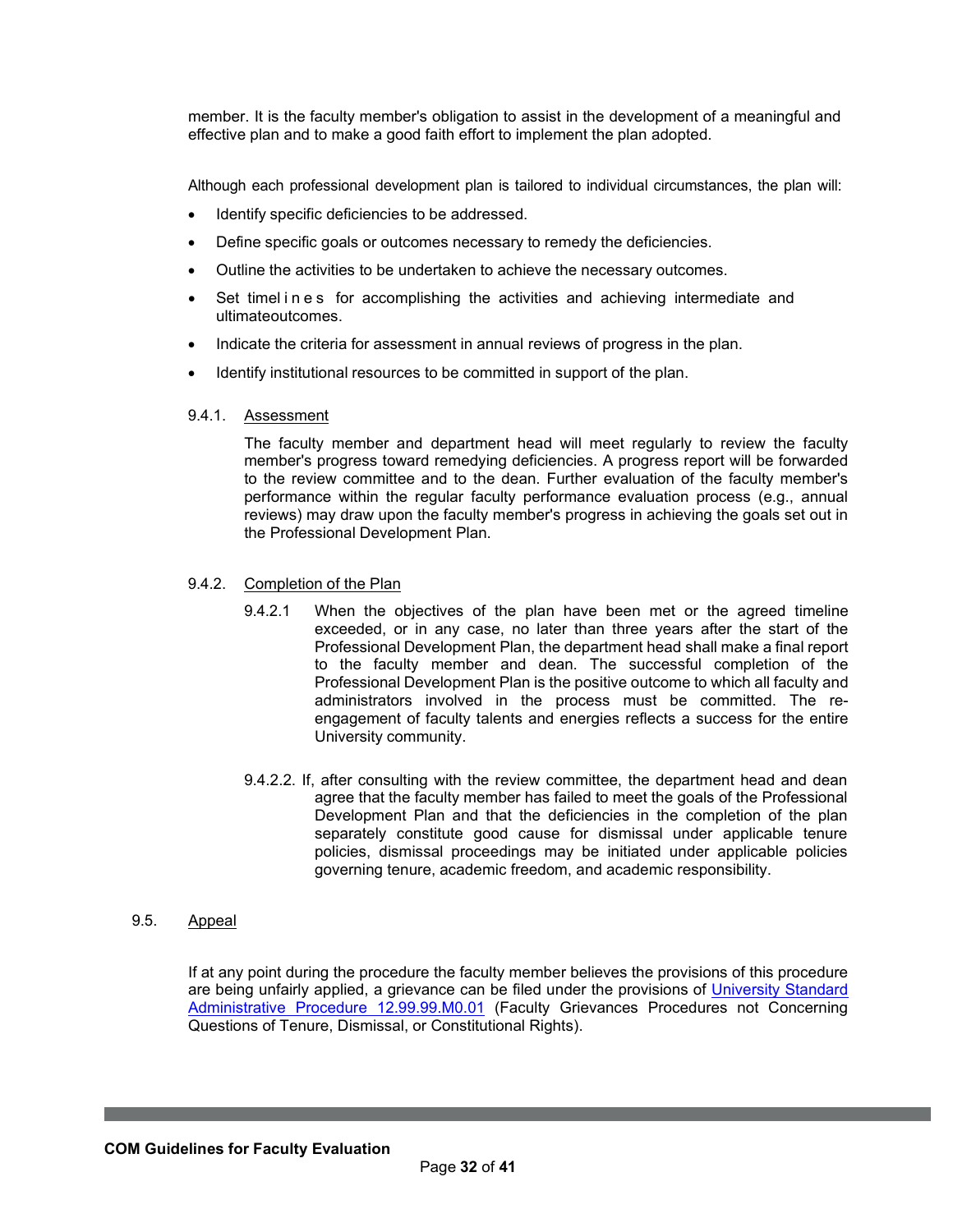If the faculty member wishes to contest the composition of the Professional Development Review committee due to specific conflict of interest with one or more of the proposed committee members, an appeal may be made to the Dean of Faculties and Associate Provost. After consultation with the faculty member, department head, and the dean, the decision of the Dean of Faculties and Associate Provost on the committee composition is final.

If the faculty member wishes to contest the Professional Development Review committee's finding of substantial or chronic deficiencies, the faculty member may appeal the finding to the dean, whose decision on such an appeal is final.

If the faculty member, department head, and review committee fail to agree on a Professional Development Plan acceptable to the dean, the plan will be determined through mediation directed by the Dean of Faculties and Associate Provost.

#### 9.6. Voluntary Post-Tenure Review

A tenured faculty member desirous of a voluntary Post-Tenure Review may seek the counsel of peers, through a Periodic Peer Review (see Section 9.2.) or a Professional Development Review (see Section 9.3.), by making a request to the department head.

## <span id="page-32-0"></span>**SECTION B: GUIDELINES FOR CLINICAL FACULTY**

## <span id="page-32-1"></span>**1. INTRODUCTION**

An important part of the mission of the clinical faculty at the TAMU COM is to serve the needs of society by furthering the training of students, residents, and fellows who will both practice clinical medicine and who will advance healthcare delivery and the science that underpins it.

The practice of medicine is concerned with the diagnosis and treatment of disorders, maintenance of health, and management of chronic conditions with all of these directed at improving the well-being of the individual and the population.

The role of the clinical track faculty is primarily in the areas of clinical education (didactic and experiential), clinical practice, and service. Clinical faculty will typically work in healthcare settings. Key to training world class physicians to serve the needs of the community and the State is to have a teaching and training faculty with expertise in clinical practice; it requires individuals who will bring to the learner's evidence–based practical skills and knowledge as well as insights based on clinical experience. The College of Medicine is seeking to establish a critical mass of individuals who are dedicated to state-of-the-art clinical practice and to educating the next generation of clinicians. While these individuals may not be charged with the significant research productivity that tenure track faculty have, and thus could dedicate themselves fully to practice and teaching/training learners, some of these individuals may have significant research activity in addition to their clinical and teaching obligations. Both the teaching and patient care activities must fulfill the needs of the College and the Department first, and secondly the individual needs or desires of the specific clinical track faculty member.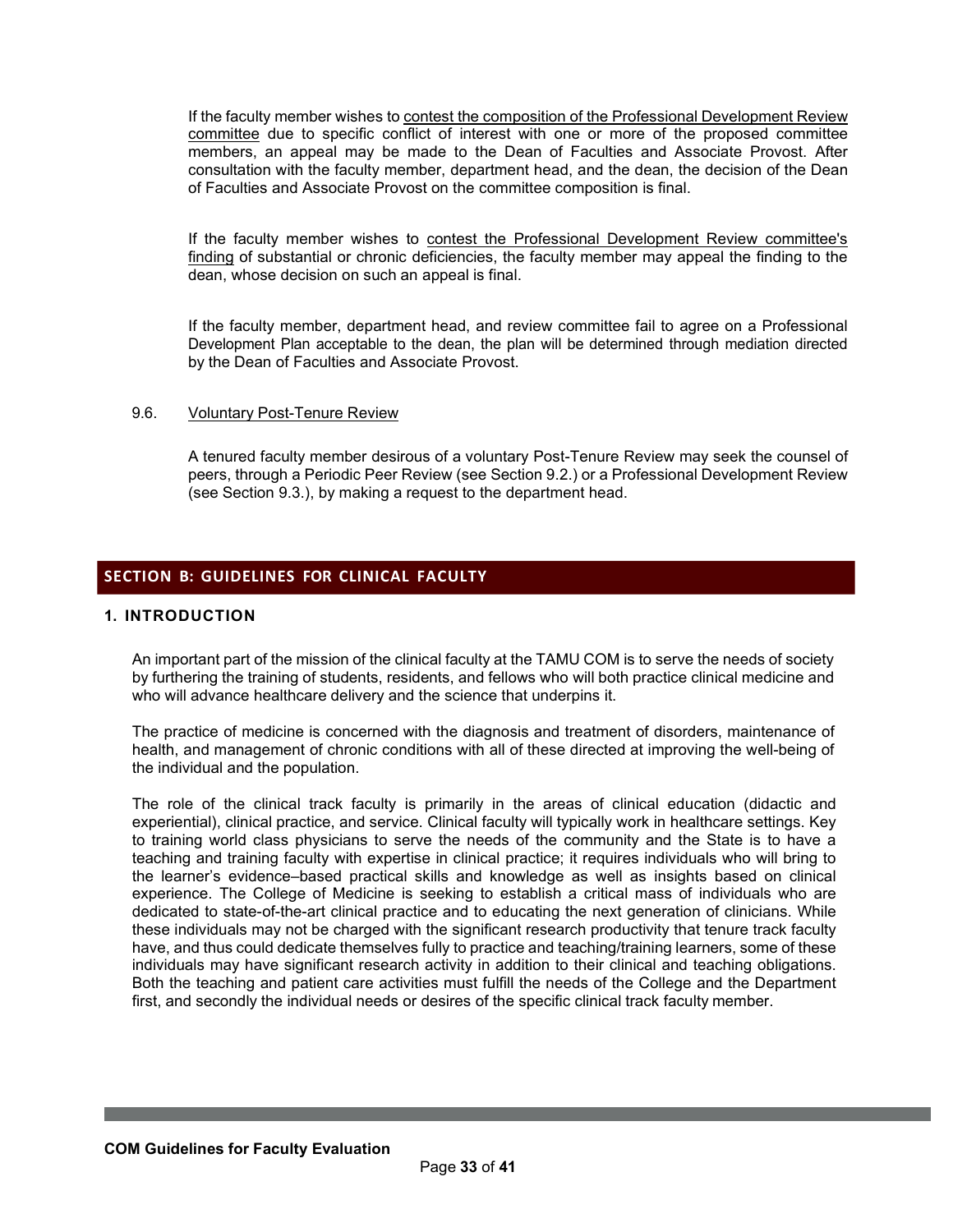## <span id="page-33-0"></span>**2. APPOINTMENTS**

Faculty in these appointments are expected to make significant contributions in the area of teaching primarily in the clinical setting and are required only to make significant contributions to either the area of research/scholarly activity or service.

## 2.1 Clinical Appointments

The appointment of non-University employees (affiliated faculty) to Clinical Assistant Professor of the Practice, Clinical Associate Professor of the Practice, or Clinical Professor of the Practice is limited to extraordinary instances in which the College deems the individual has contributed or will contribute to leadership roles in the educational, research, or clinical missions of the College. In general, these appointments will be leadership positions such as course or clerkship director, or other leaders who in the view of the College have worked in close collaboration with the College on key academic, research, or clinical initiatives. Examples of possible "extraordinary instances" include:

- Key leadership positions that will advance the College's educational, research, or clinical mission.
- Key directors of training programs within the University.
- Key roles in collaborative clinical initiatives.
- Serving in leadership roles on College or University standing committees or other *ad hoc*
- committees.

If the appointment involves clinical care delivery, these individuals are expected to be licensed and board-certified clinicians. These appointments of non-University employees do not have eligibility for voting rights in shared governance processes on campus.

## 2.1.1 Clinical Instructor

Appointment at the level of *Clinical Instructor* is based on promise as a clinician and educator. Satisfactory completion of a medical or doctoral degree is typically required. In addition, completion of at least two years of residency, or its equivalent, in the relevant clinical field is required. The Clinical Instructor is expected to have regular and direct contact with medical students, residents, and/or fellows in a clinical/patient care setting. However, Clinical Instructors are not a part of the Clinical faculty track. This is a standalone title that becomes obsolete after completion of the residency program. Clinical Instructors perform under the supervision of Clinical Assistant Professor of the Practice, or a Clinical Associate Professor of the Practice or Clinical Professors of the Practice. For Clinical Instructors in the affiliated setting, the requirement is for a minimum of 25 hours/year of clinical instruction delivery. Examples of regular and direct contact include ward or clinic attending, preceptorship in clinical venues, or didactic teaching.

## 2.1.2 Clinical Assistant Professor

Appointment to the rank of *Clinical Assistant Professor* is based upon demonstrated excellence in clinical practice (in clinical settings), student instruction, scholarly activities, professional leadership, practice, or service. Appointment at, the level of Clinical Assistant Professor requires completion of specialty residency training and demonstration of promise as both a clinician and teacher. The candidate shall be board certified, and shall have or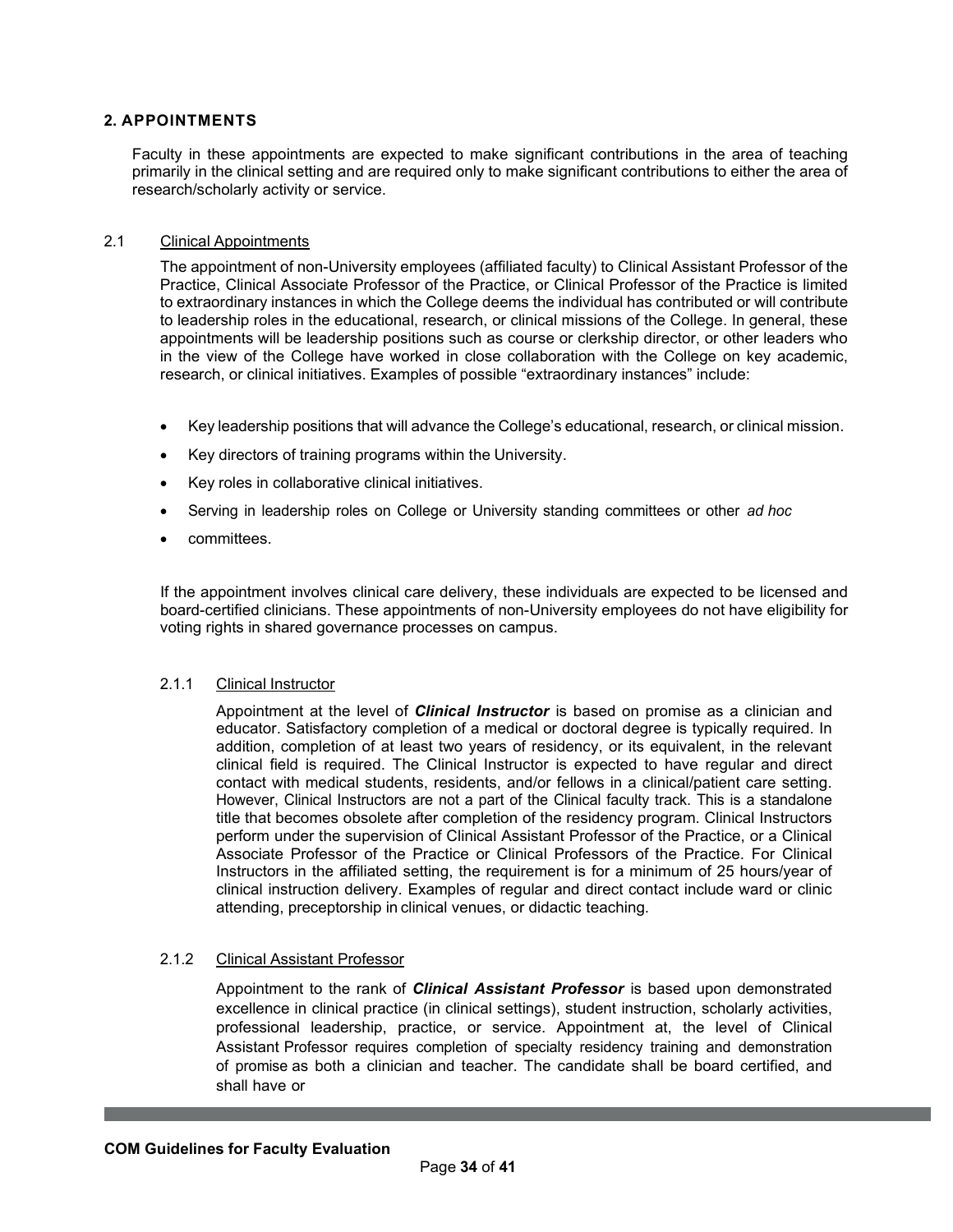be eligible for Texas licensure, except for clinical faculty not employed by Texas A&M University who are serving in the military or the Veterans Affairs Administration. For other professionals, the individual should have two or more years of training or experience post degree and function as fully license independent clinician with direct patient contact. The candidate should show evidence of a high level of competence within a clinical specialty, commitment to educational mission, and demonstrate progress toward excellence in practice and instruction. Clinical assistant professors of the Practice (affiliated faculty) are expected to have a minimum of 50 hours/year of direct teaching contact with College of Medicine medical students, residents, and/or fellows.

#### 2.1.3 Clinical Associate Professor

Promotion for clinical track faculty and appointment at the *Clinical Associate Professor* level or higher is based upon documented excellence in clinical practice, learner instruction, scholarly activities, professional leadership, practice and/or service.

#### 2.1.4 Clinical Professor

Promotion or appointment to the rank of *Clinical Professor* level, is based on a demonstrated pattern over time of excellence and impact in clinical education as well as a pattern over time of excellence in either the area of clinical practice, service to the University and/or national professional organizations or the area of research/scholarly activities

The balance among the various categories may depend upon the individual and should be clearly specified by the Department Head upon the individual member's appointment or promotion. All faculty workloads must include clinical instruction (teaching), service, research/scholarship, or clinical practice depending upon the assignment. It is the expectation that all clinical faculty will engage in professional development activities.

Appointments of clinical faculty are one-year renewable contracts, contingent on satisfactory annual evaluations and program needs. Clinical faculty of the Practice (affiliated faculty) will be appointed for two years with a requirement of annual evaluations to be reappointed and/or eligible for promotion review. Notice of non-reappointment for clinical faculty of the Practice (affiliated faculty) will be provided as a courtesy notice with no further obligations on the part of Texas A&M University.

In addition to the annual evaluation requirement, for promotion reviews must include department faculty committee, department head, college committee, dean, provost, and final approval by the president for employed faculty. For affiliated faculty, promotion reviews must include campus faculty committee, campus associate dean (role of department head), college committee, and final approval by the dean.

#### 2.2 Adjunct Appointments

The appointment of non-University employees (affiliated faculty) to Adjunct Assistant Professor, Adjunct Associate Professor, or Adjunct Professor is limited to extraordinary instances in which the College deems the individual has contributed or will contribute to roles in the educational, mission of the College. That is, adjunct faculty are expected to make significant contributions in the area of clinicalinstruction (teaching).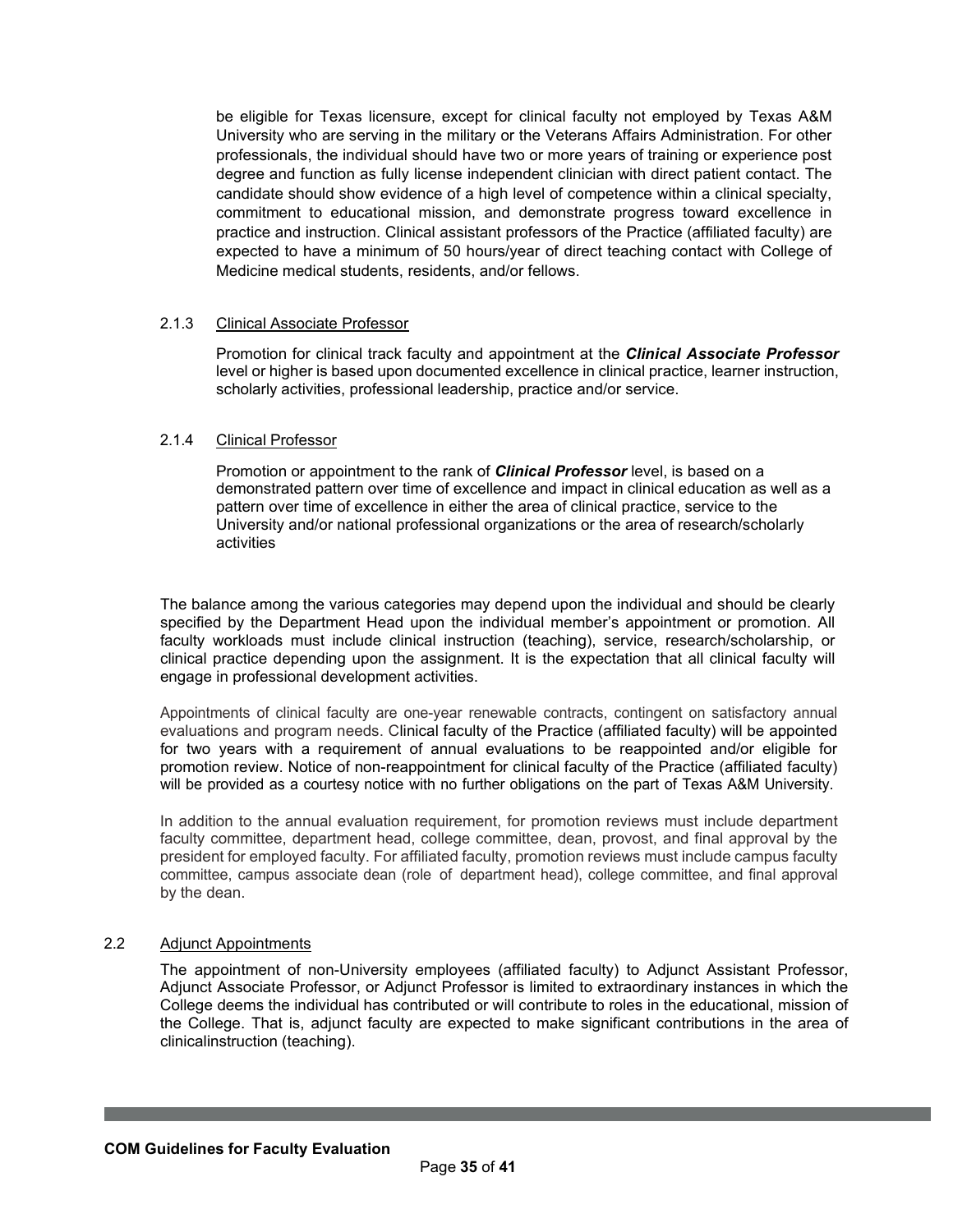Adjunct faculty who are non-University employees (affiliated faculty) will be appointed for two years with a requirement of annual evaluations to be reappointed and/or eligible for promotion review. These appointments of non-University employees do not have eligibility for voting rights in shared governance processes on campus.

## 2.2.1 Adjunct Assistant Professor

Appointment at the level of *Adjunct Assistant Professor* is based upon demonstrated effectiveness as a clinician and educator. Satisfactory completion of a medical or doctoral degree is typically required. The faculty member is expected to have regular and direct contact with medical students, residents, and/or fellows. For non-employed Adjunct Assistant Professors, the requirement is for a minimum of 25 hours/year. Examples of regular and direct contact include ward or clinic attending, preceptorship in clinical venues, or didactic teaching.

## 2.2.2 Adjunct Associate Professor

Promotion and appointment to the rank of *Adjunct Associate Professor* is based upon demonstrated excellence in clinical student instruction. In addition to the requirements for appointment as, Adjunct Assistant Professor appointment at, or promotion to, the level of Adjunct Associate Professor requires completion of specialty residency training and demonstration of promise as both a clinician and teacher. Non-employed clinical assistant professors are expected to have a minimum of 50 hours/year of direct teaching contact with College of Medicine medical students, residents, and/or fellows.

## 2.2.3 Adjunct Professor

Promotion and appointment at the *Adjunct Professor* level is based upon documented excellence in clinical instruction.

In addition to the annual evaluation requirement, for promotion reviews must include department faculty committee, department head, college committee, dean, provost, and final approval by the president for employed faculty. For affiliated faculty, promotion reviews must include campus faculty committee, campus associate dean (role of department head), college committee, and final approval by the dean.

# <span id="page-35-0"></span>**3. INDICATORS OF FACULTY PERFORMANCE**

Decisions on promotion, and merit compensation for Texas A&M University clinical employed faculty will be based upon the faculty member's performance in the assigned categories of performance (clinical instruction (teaching); service; research/scholarship; clinical practice; administration; others, as applicable to the unit). Decisions on reappointment and promotion of affiliated faculty will also be based on the same criteria. Indicators of faculty performance can be found in section A.3 of the College of Medicine Guidelines for Faculty Evaluation.

## <span id="page-35-1"></span>**4. AREAS OF FACULTY PERFORMANCE**

Decisions on promotion, and merit compensation for those clinical faculty employed by Texas A&M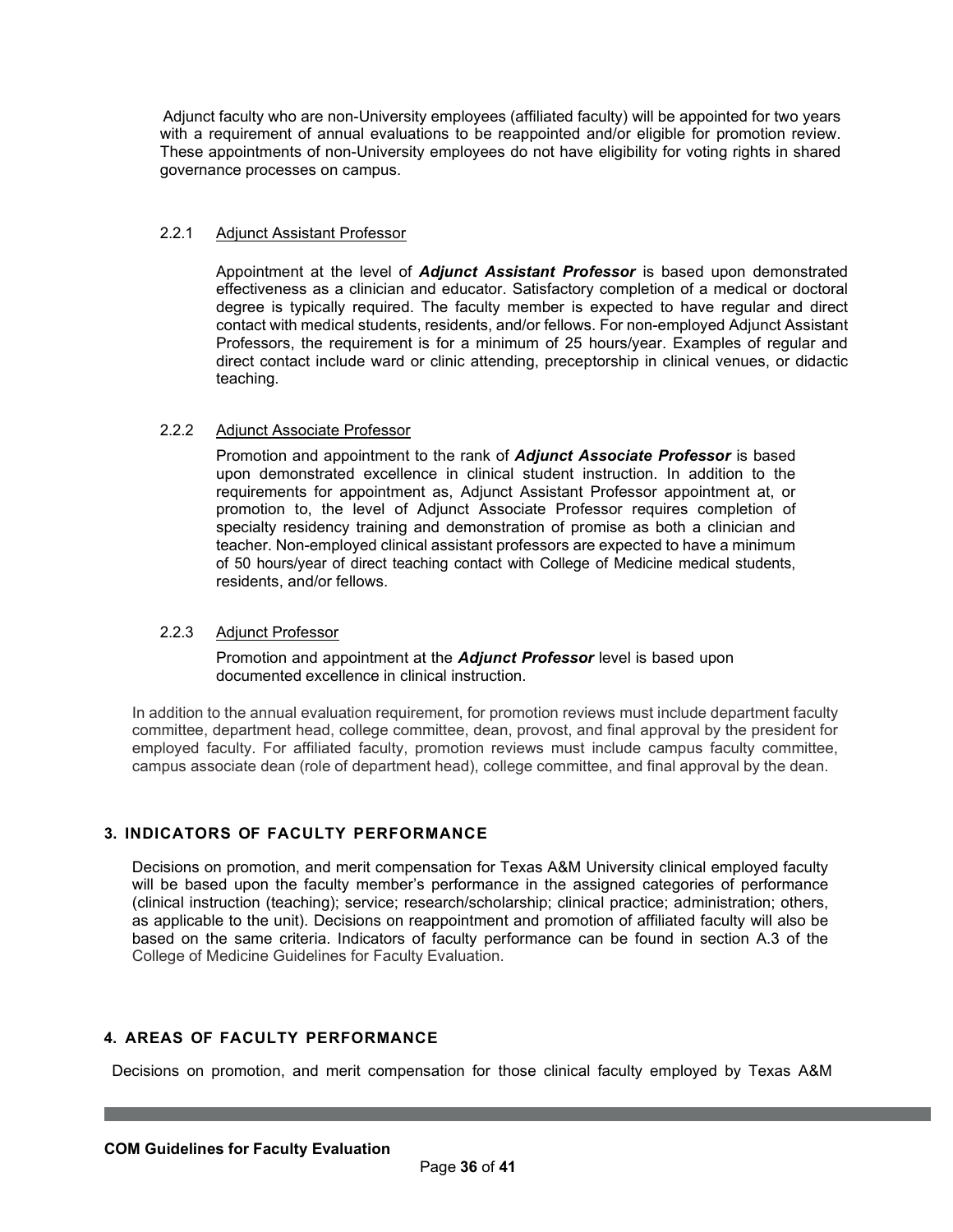University, will be based upon their assigned areas of clinical faculty performance: (1) clinical instruction, (2) clinical practice, (3) service, or (4) research/scholarship Descriptions of faculty performance expectations in the areas of clinical instruction, clinical practice, service, or research/scholarship are presented in section 4 of the College Guidelines for Faculty Evaluation. Alternate work assignments (such as administration, etc.) may replace one or more areas in certain situations, but only with the written approval of the Department Head and Dean. Faculty with alternate work assignment will be reviewed based on assigned duties (including administrative assignments).

## <span id="page-36-0"></span>**5. ANNUAL EVALUATION**

Refer to section A.7 of the College of Medicine Guidelines for Faculty Evaluation for annual evaluation. In this regard, performance ratings to be used for annual evaluations for clinical instruction (teaching), research, and service are found in section A.5.1.1, section A. 5.2.1, and section A. 5.3.1 of the College Guidelines for Faculty Evaluation. As to performance ratings to be used for annual evaluations of Patient Care, these are as follow:

- Unsatisfactory the absence of minimal evidence of effectiveness in patient care.
- Needs Improvement minimal evidence of effectiveness in patient care. Individuals receiving this rating may have areas needing improvement in management of cases and medical records.
- Satisfactory strong evidence of effectiveness in patient care. Effectiveness can be supported by case load, peer review, and timely management of medical records.
- Exemplary strong evidence of both effectiveness and excellence in patient care. Faculty in this category will be leaders in patient care through such factors as leadership in professional societies, external recognition by trainees, awards, and invited presentations.
- Most Meritorious those receiving the most meritorious rating would have all the attributes of an exemplary faculty member. In addition, these faculty members would be nationally recognized as clinicians through their leadership, receipt of awards, and solicited involvement in veterinary medical societies.

## <span id="page-36-1"></span>**6. CRITERIA FOR APPOINTMENT AND PROMOTION**

Promotion in rank for clinical-track faculty is made on the basis of meritorious performance and follows the same procedures as promotion of other track faculty, including review by the department, college, provost, and president, except that the promotion review of Clinical Faculty of the Practice not employed by Texas A&M University (affiliated faculty) will be finalized at the college level with the dean having the final decision. The criteria for promotion will be based upon their assigned areas (1) clinical instruction, (2) clinical practice,

(3) service, or (4) research/scholarship.

Clinical practice includes both direct patient centered activity and indirect patient centered activity (practice management/administration, lifelong learning, etc.). Clinical track faculty members are diverse in terms of areas of expertise and training and their clinical practice should relate directly to expectations articulated in their written position description.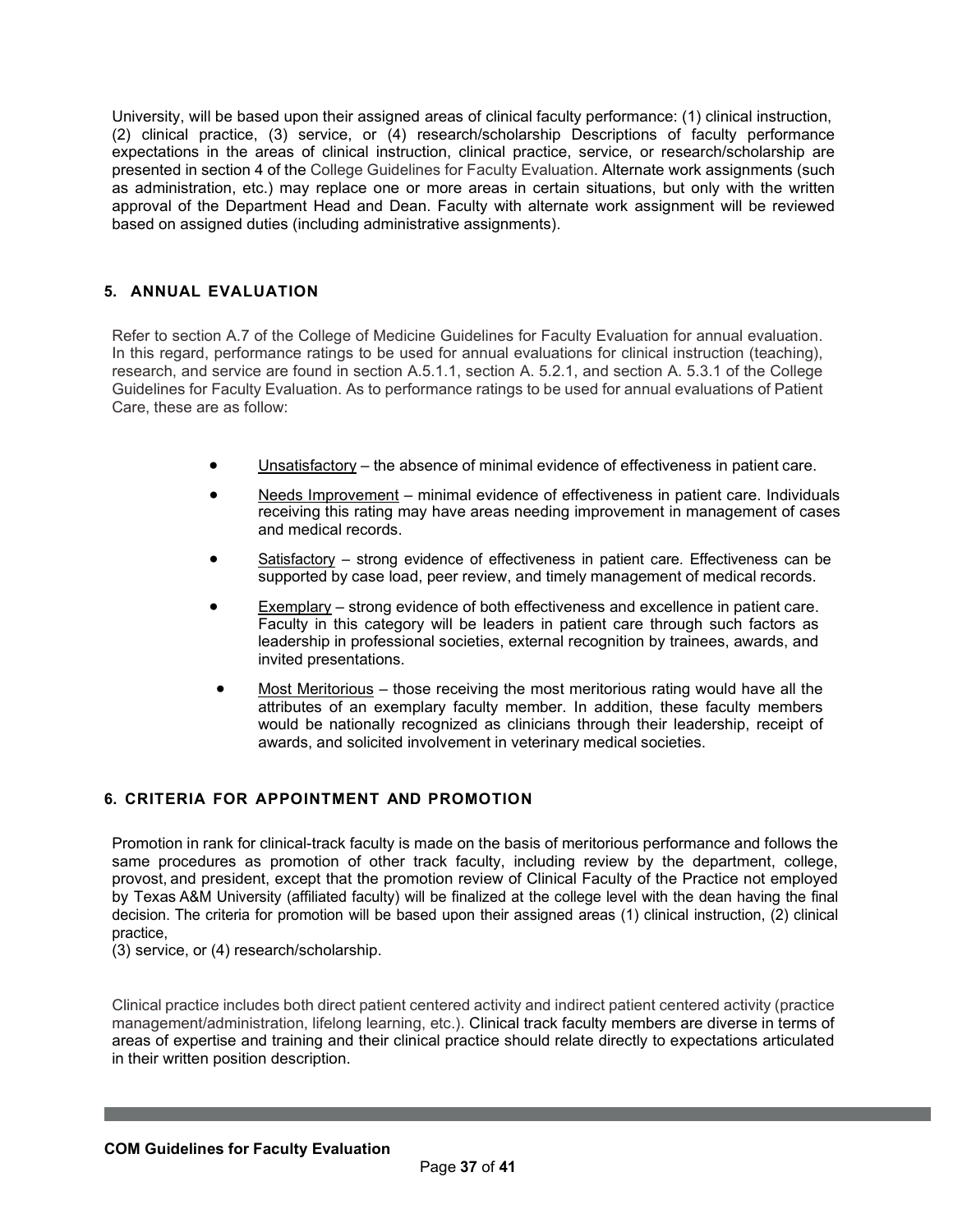Clinical practice as a criterion for promotion, only applies in its fullest to clinical employed faculty at Texas A&M University since it has a direct impact to the college that can be measured by the university. The criterion of clinical practice for affiliated faculty on the other hand, is measured as an indirect impact to the university and more limited to the candidate providing evidence from the affiliated clinical partner or third parties as to the advancement of the individual in patient care excellence and effectiveness as measured by the affiliated clinical partner.

Notice of non-reappointment or notice of intention not to reappoint a Texas A&M University employed clinical faculty member will be governed by section 2.2.2.3 of [University](https://rules-saps.tamu.edu/PDFs/12.01.99.M2.pdf) Rule [12.01.99.M2.](https://rules-saps.tamu.edu/PDFs/12.01.99.M2.pdf)

For promotion purposes, candidates must prepare a dossier, in accordance the Dean of Faculties annual published guidelines. Among other requirements that need to de submitted in the dossier, the candidate must prepare an impact statement (not to exceed three pages) on goals, philosophies, strategies, and emphases in carrying out his/her professional responsibilities in the areas of assigned responsibility (teaching, research/scholarly activity, clinical competence activity, or service). The purpose of this statement is to provide a context for review of the file at each level and for the candidate to demonstrate the impact or potential impact of his or her work, in addition to the quality and productivity overtime.

A departmental Clinical Faculty Review Committee (CFRC) will consist of a minimum of 4, although ideally more than 4, faculty members at the rank of Clinical Associate, Associate Professor, Clinical Professor, or Professor. For review for promotion to Clinical Professor, the committee will consist of Clinical Professors and Professors only. Best practices for the composition of this committee entails that the committee comprise both clinical and tenured faculty members. For departments with insufficient clinical faculty at the ranks of Clinical Associate Professor or Clinical Professor, the committee will be composed of clinical faculty members of appropriate rank from the department and tenured departmental faculty members with knowledge of the clinical faculty role or clinical faculty members of appropriate rank from other departments in the college. The Department Head in consultation with the Dean of the College selects these additional members to meet the minimum of 4.

A CFRC for the promotion of non-employed clinical faculty (both clinical faculty of the practice and adjunct) members will be formed at each regional campus. The associate unit heads for each campus will inform the department head of Medical Education of any needs for additional clinical faculty for their CFRC in case of insufficiency of members. The department head of Medical Education in consultation with the Dean selects these additional members.

Until such time in which the College of Medicine reaches a point where at least 40% of the faculty is tenured clinical faculty, the review of clinical promotion dossiers by the College Tenure and Promotion Committee (CT&PC) will consist of the following: The CT&PC will add two (2) "ad hoc" faculty members per clinical department with candidates for promotion. These ad hoc members shall have no voting rights and will perform the role of consultants for the CT&PC. The first will be a faculty member selected by the candidate and the second faculty member, will be either clinical or tenured, representing the candidate's area of expertise. This specified second member is selected by the Department Head in consultation with the departmental program faculty.

The categories below are recommendations for promotion for the respective clinical faculty rank. Individual departments will provide indicators for meritorious performance in each of these categories for the specific rank. Faculty must meet performance expectations in clinical instruction and service. Performance expectations in scholarship apply to the extent to which participation and productivity in scholarly activities are in the individual faculty member's job description.

## 6.1 Clinical Associate Professor

The granting of promotion to Clinical Associate Professor will be based on an assessment of all areas of faculty performance for which they are responsible, with a primary emphasis on the quality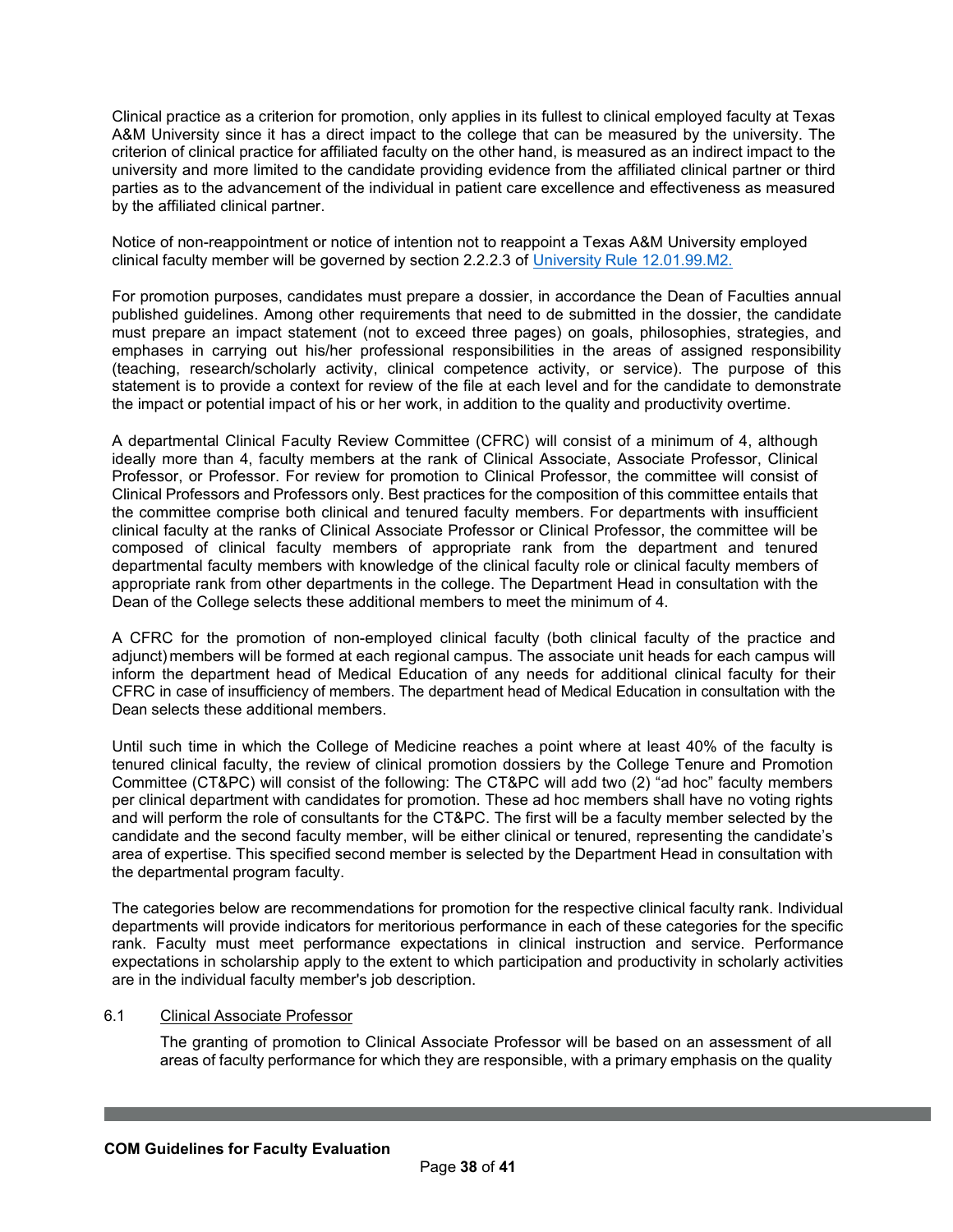and impact of clinical education and clinical practice. This would include a pattern over time of **Excellence** and impact in clinical education as well as a pattern over time of **Effectiveness** in either the area of clinical practice, service to the University and/or national professional organizations or the area of research/scholarly activities.

In addition, appointment at, or promotion to, the level of Clinical Associate Professor of the Practice for non-employed faculty (affiliated faculty) requires a local reputation of clinical excellence and effectiveness in the area of service. The individual is expected to have a minimum of 50 hours/year of direct teaching contact with College of Medicine medical students, residents, and or fellows.

Evidence of service/engagement/professional activities within the department, the college, the institution, and/or the profession (e.g.., membership on department, college, and university committees; leadership in professional organizations, service to professional organizations, planning and delivering workshops and other learning opportunities, involvement in creative works and performances, program/curriculum reviewer, membership on journal review boards), is required for all clinical faculty.

Depending upon the assignment, evidence of scholarship (e.g., research, scholarly writings, presentations at professional conferences and workshops, grant funded activities)

### 6.2 Clinical Professor

In addition to the requirements for appointment as Clinical Associate Professor, appointment at, or promotion to, the level of Clinical Professor will be based on an assessment of areas of faculty performance for which the faculty member is responsible, with a primary emphasis on the high quality and impact of clinical education and clinical practice. This would include a pattern over time of **Excellence** and impact in clinical education as well as a pattern over time of **Excellence** in either the area of clinical practice, service to the University and/or national professional organizations or the area of research/scholarly activities.

In addition, appointment at, or promotion to, the level of Clinical Professor of the Practice for non-employed faculty (affiliated faculty) requires a local reputation of clinical excellence and service.

Candidates must demonstrate the impact of their work and how it contributes to the advancement of the department, college, university, and professions, where applicable. Demonstration of leadership activities is critical to promotion from Clinical Associate Professor to Clinical Professor.

*The department will make available to each clinical faculty a copy of the departmental review and promotion guidelines. The guidelines will identify examples of meritorious performance under each of the areas of responsibilities.*

## <span id="page-38-0"></span>**7. INDICATORS OF FACULTY EXCELLENCE AND EFFECTIVENESS**

The College recognizes that there are multiple indicators of various levels of performance. This section complements section 5 of the College of Medicine Guidelines for Faculty Evaluation on indicators for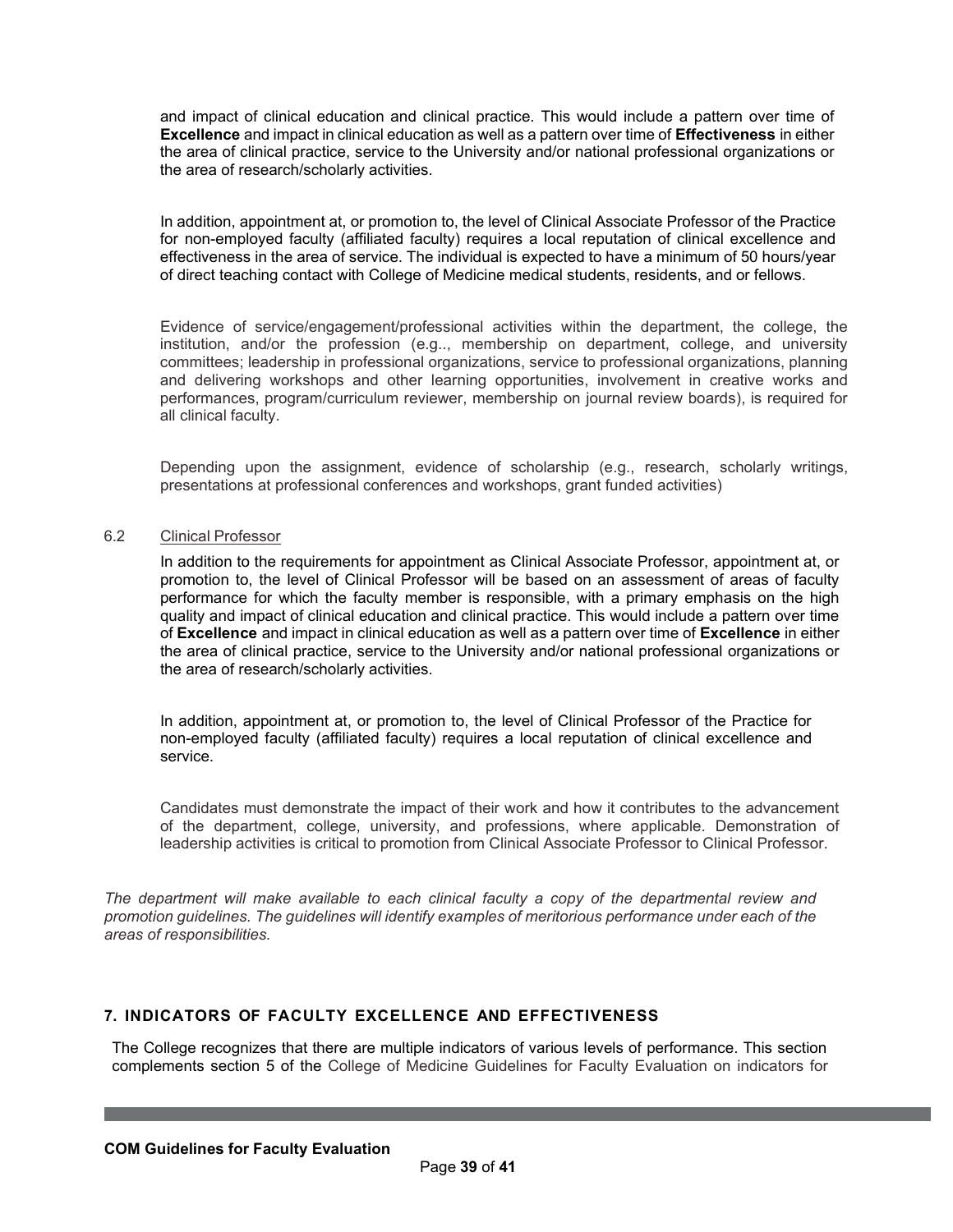excellence in clinical practice and is applicable only to the clinical faculty track and adjunct track (both Texas A&M University employees and affiliated faculty) Indicators for **excellence and effectiveness** for all other areas including effectiveness in clinical practice are noted in section A. 5 of the College of Medicine Guidelines for Faculty Evaluation.

### 7.1 Indicators of Excellence in Clinical Practice

Comparison with peers with similar practice responsibilities should form part of the evidence provided. As indicated above, clinical practice includes both direct patient centered activity and indirect patient centered activity (practice management/administration, lifelong learning, etc.). Clinical Track faculty members are diverse in terms of areas of expertise and training and their clinical practice should relate directly to expectations articulated in their written positiondescription.

Objective evaluation of clinical practice is difficult, but essential. Evaluation by other health care providers and peer recognition may provide insight into the quality of care. Clinical skills may be assessed by using many types of surrogate measures. The evaluation processes are likely to include a combination of clinical and administrative measures.

Documentation - Potential sources of documentation of *clinical practice excellence* may include, but are not limited to:

- Best practices recognitions
- Certification and re-certification by specialty boards.
- Completion of additional academic course work which directly impacts clinical practice
- Completion of practice development programs (e.g., traineeships).
- Designation as a 'fellow' or other similar practice achievement recognition.
- Development of innovative clinical practice models that improve patient care and/or move toward value-based payments.
- Direct assessment of practice management by systems administrators, managers, andclinic directors.
- Documentation of patient care activities
- General recognition of clinical practice performance by faculty not in direct collaboration.
- Grants or contracts, received, to support clinical practice expansion or enrichment.
- In-services/presentations provided to health care workers at clinical practice site
- Opinions of referring/consulting physicians.
- Participation in clinical practice-site committees (e.g., Quality Assurance committee, Peer Review Committee)
- Patient case loads
- Practice related publications and presentations (e.g., platform or poster presentations)
- Written observations from nurses, physicians, resident physicians, or medical students documenting specific practice initiatives and outcomes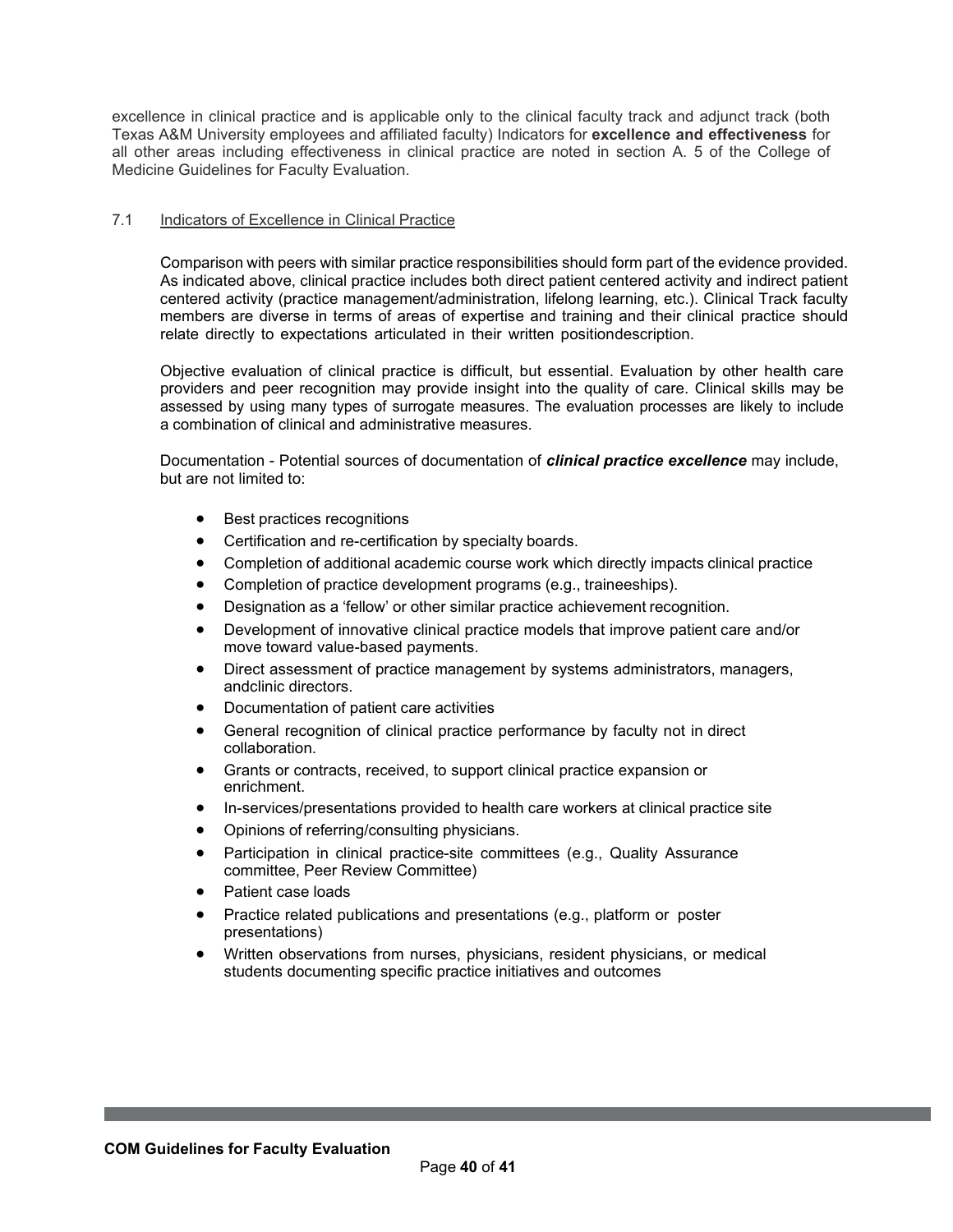## <span id="page-40-0"></span>**8. EXTERNAL REVIEWS**

Requirements for external or internal letters for academic professional track faculty promotions have been determined by the college to be 4. As per University guidelines for 2019-2020, the composition of the set of the letters should be "about equal numbers from the candidate and department list." Following the Dean of Faculties' Tenure and Promotion Guidelines, the candidate may suggest a no-call list, from which no letter writers may be chosen. The candidate's assignment and responsibilities should be the focus of the external review. For example, appropriate reviews might include a teaching evaluation (by a faculty member outside the candidate's department with expertise in this area), an evaluation by a school-based professional who has interacted with the faculty member (e.g., principal); clinical practitioners (e.g., licensed psychologists or licensed exercise physiologists); or faculty with similar responsibilities at other institutions. Care should be taken in selecting outside reviewers to ensure that they are persons whose objectivity is at arm's length, that is, not collaborators, personal friends, former students, or former mentors unless more than the minimum of two reviews are requested. The external reviews shall be considered as one piece of information needed to make a determination for promotion. The candidate's dossier and job description will be submitted to the external reviewers. External reviewers should be asked to provide a written assessment of the candidate's all areas of responsibility and performance expectations.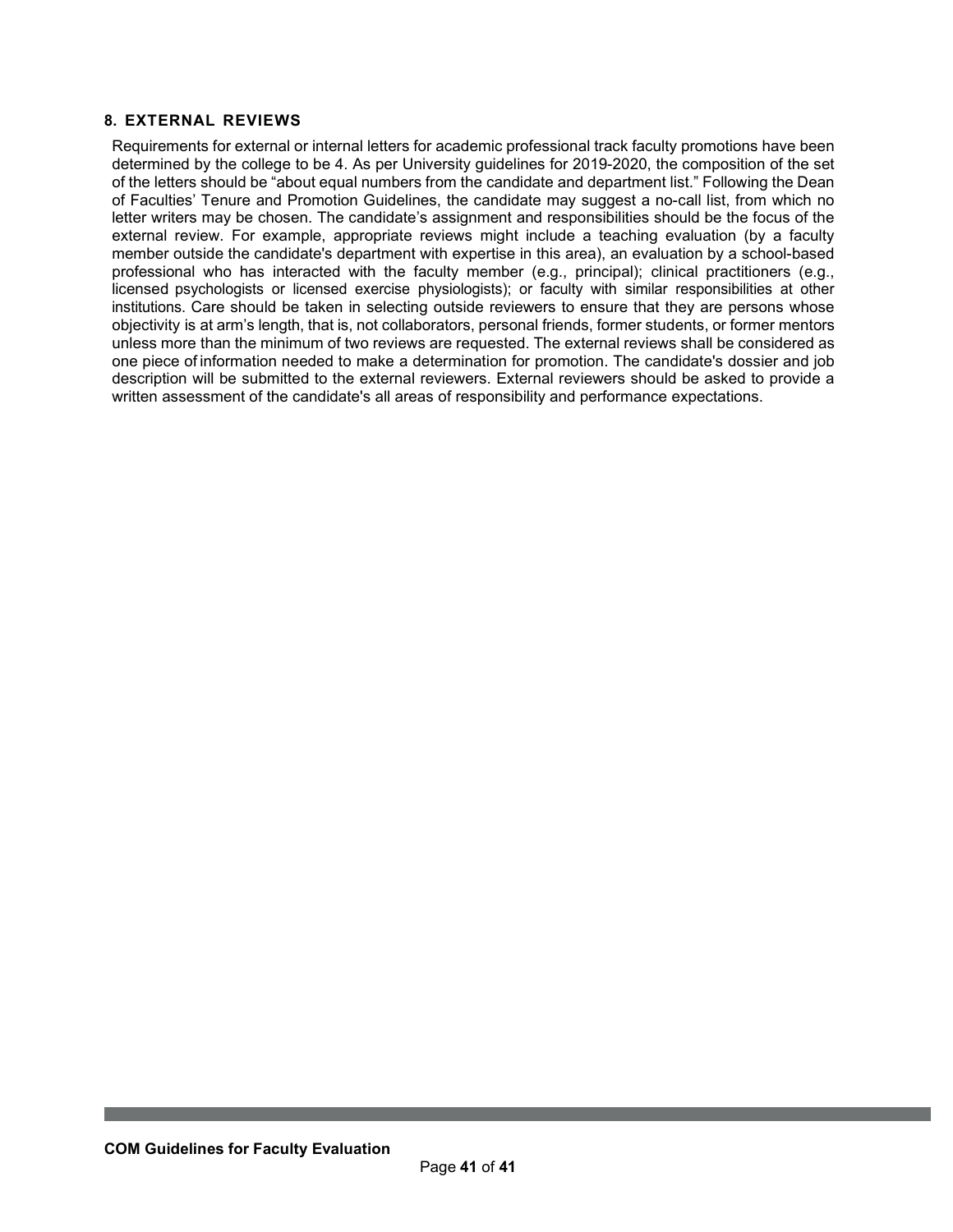# **SECTION B: CLINICAL GUIDELINES FOR EVALUTION AND PROMOTION OF EMPLOYED CLINICAL FACULTY**

## **1. INDICATORS OF FACULTY PERFORMANCE FOR EMPLOYED CLINICAL FACULTY**

Decisions on promotion, and merit compensation for Texas A&M University clinical employed faculty will be based upon the faculty member's performance in the assigned categories of performance (clinical instruction (teaching); service; research/scholarship; clinical practice; administration; others, as applicable to the unit).

Indicators of performance of employed clinical faculty can be found in section A.3 of the College of Medicine Guidelines for Faculty Evaluation.

## **2. AREAS OF PERFORMACE FOR EMPLOYED CLINICAL FACULTY**

As indicated above, decisions on promotion, and merit compensation for those clinical faculty employed by Texas A&M University, will be based upon their assigned areas of clinical faculty performance: (1) clinical instruction, (2) clinical practice, (3) service, or (4) research/scholarship. Descriptions of faculty performance expectations in the areas of clinical instruction, clinical practice, service, or research/scholarship are presented in section 4 of the College Guidelines for Faculty Evaluation.

Alternate work assignments (such as administration, etc.) may replace one or more areas in certain situations, but only with the written approval of the Department Head and Dean. Faculty with alternate work assignment will be reviewed based on assigned duties (including administrative assignments).

#### **3. ANNUAL EVALUATION**

Refer to section A.7 of the College of Medicine Guidelines for Faculty Evaluation for annual evaluation. In this regard, performance ratings to be used for annual evaluations for clinical instruction (teaching), research, and service are found in section A.5.1.1, section A. 5.2.1, and section A.5.3.1 of the College Guidelines for Faculty Evaluation. As to performance ratings to be used for annual evaluations of Patient Care, these are as follow:

• Unsatisfactory – the absence of minimal evidence of effectiveness in patient care.

• Needs Improvement – minimal evidence of effectiveness in patient care. Individuals receiving this rating may have areas needing improvement in management of cases and medical records.

• Effective – strong evidence of effectiveness in patient care. Effectiveness can be supported by case load, peer review, and timely management of medical records.

• Exemplary – strong evidence of both effectiveness and excellence in patient care. Faculty in this category will be leaders in patient care through such factors as leadership in professional societies, external recognition by trainees, awards, and invited presentations.

• Most Meritorious – those receiving the most meritorious rating would have all the attributes of an exemplary faculty member. In addition, these faculty members would be nationally recognized as clinicians through their leadership, receipt of awards, and solicited involvement in medical societies.

## **4. CRITERIA FOR APPOINTMENT AND PROMOTION OF EMPLOYED CLINICAL FACULTY**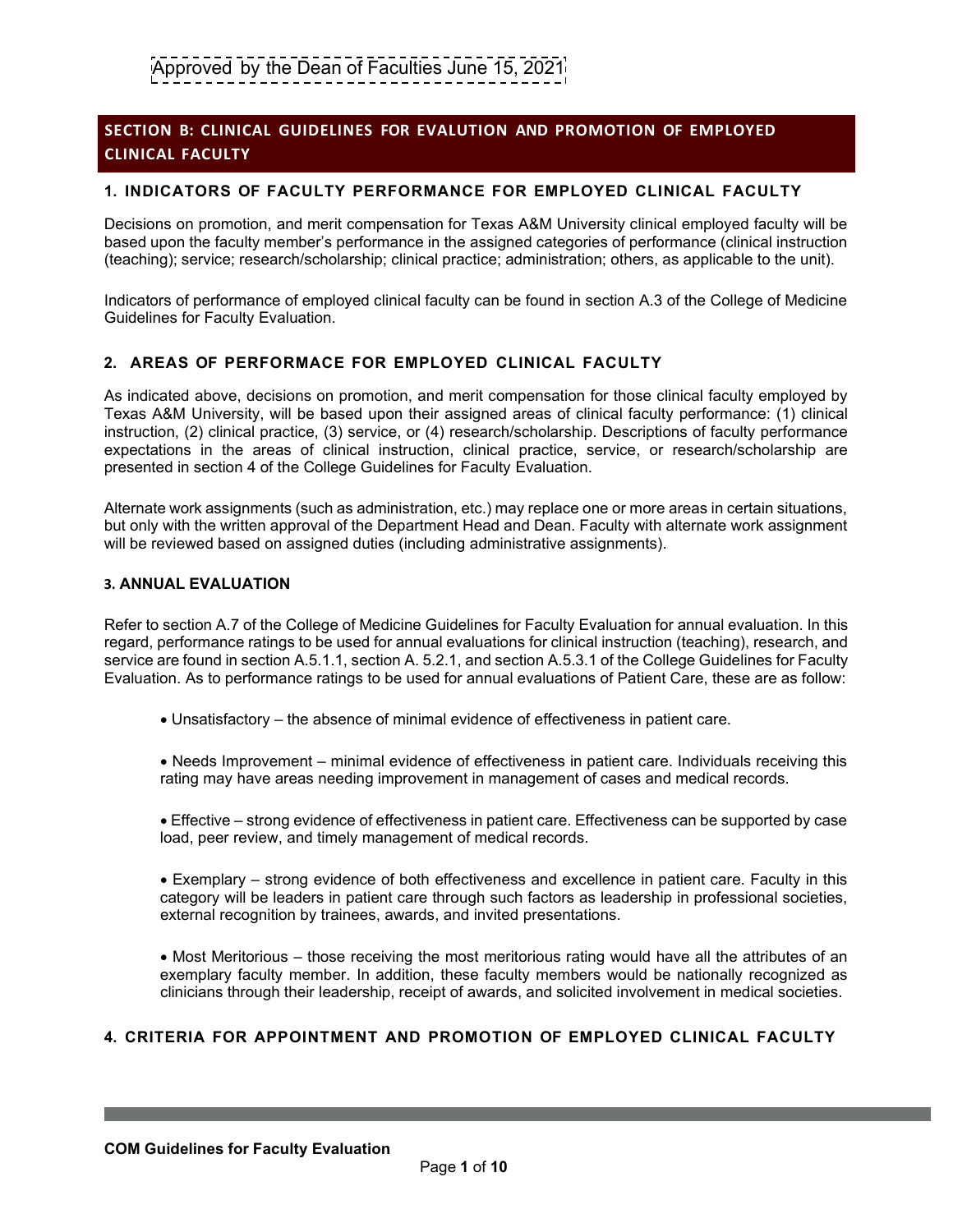Promotion in rank for clinical-track faculty is made on the basis of meritorious performance and follows the same procedures as promotion of other track faculty, including review by the department, college, provost, and president.

The criteria for promotion will be based upon their assigned areas (1) clinical education , (2) clinical practice, (3) service, and (4) research/scholarship. Clinical practice includes both direct patient centered activity and indirect patient centered activity (practice management/administration, lifelong learning, etc.). Clinical track faculty members are diverse in terms of areas of expertise and training and their clinical practice should relate directly to expectations articulated in their written position description.

Clinical practice as a criterion for promotion, only applies in its fullest to clinical employed faculty at Texas A&M University since it has a direct impact to the college that can be measured by the university.

Notice of non-reappointment or notice of intention not to reappoint a Texas A&M University employed clinical faculty member will be governed by section 2.2.2.3 of University Rule 12.01.99.M2. Therefore, all offer letters or reappointment letters for clinical faculty, regardless of the rank, whose primary responsibility is human patient care shall clearly specify a two (2) month notice of the intent of the University not to renew the appointment.

For promotion purposes, all candidates employed must prepare a dossier, in accordance the Dean of Faculties annual published guidelines. Among other requirements that need to de submitted in the dossier, the candidate must prepare an impact statement (not to exceed three pages) on goals, philosophies, strategies, and specifically the impact that his/her work has had in the field in the areas of assigned responsibility (clinical education, research/scholarly activity, clinical competence activity, or service).

The purpose of this impact statement is to provide a context for review of the file at each level and for the candidate to demonstrate the impact or potential impact of his or her work, in addition to the quality and productivity overtime.

A departmental Clinical Faculty Review Committee (CFRC) will consist of a minimum of5, although ideally more than 4, faculty members at the rank of Clinical Associate, Associate Professor, Clinical Professor, or Professor. For review for promotion to Clinical Professor, the committee will consist of Clinical Professors and Professors only. Best practices for the composition of this committee entails that the committee comprise both clinical and tenured faculty members. For departments with insufficient clinical faculty at the ranks of Clinical Associate Professor or Clinical Professor, the committee will be composed of clinical faculty members of appropriate rank from the department and tenured departmental faculty members with knowledge of the clinical faculty role or clinical faculty members of appropriate rank from other departments in the college. The Department Head in consultation with the Dean of the College selects these additional members to meet the minimum of 4.

Until such time in which the College of Medicine reaches a point where at least 40% of the faculty is tenured clinical faculty, the review of clinical promotion dossiers by the College Tenure and Promotion Committee (CT&PC) will consist of the following: The CT&PC will add two (2) "ad hoc" faculty members per clinical department with candidates for promotion. These ad hoc members shall have no voting rights and will perform the role of consultants for the CT&PC. The first will be a faculty member selected by the candidate and the second faculty member, will be either clinical or tenured, representing the candidate's area of expertise. This specified second member is selected by the Department Head in consultation with the departmental program faculty. The categories below are recommendations for promotion for the respective clinical faculty rank. Individual departments will provide indicators for meritorious performance in each of these categories for the specific rank. Faculty must meet performance expectations in clinical education, clinical practice, service, and research/scholarship to the extent to which participation and productivity in research/scholarly activities are in the individual faculty member's job description.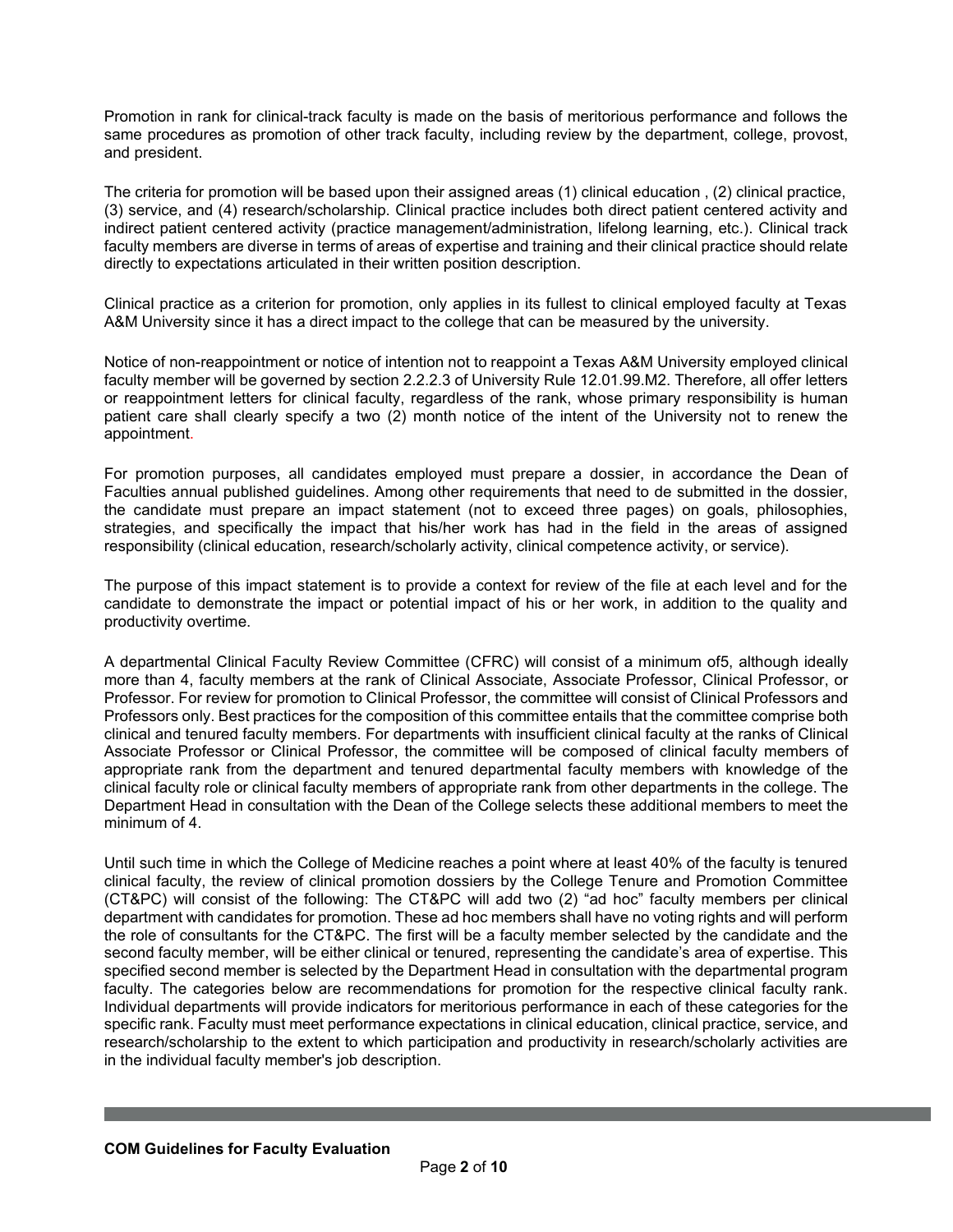## 4.1 Clinical Associate Professor

The granting of promotion to Clinical Associate Professor will be based on an assessment of all areas of faculty performance for which they are responsible, with a primary emphasis on the quality and impact of clinical education and clinical practice. This would include a pattern over time of excellence and impact in clinical education as well as a pattern over time of effectiveness in the area of clinical practice, service to the University, national professional organizations, or the area of research/scholarly activities.

## 4.2 Clinical Professor

In addition to the requirements for appointment as Clinical Associate Professor, appointment at, or promotion to, the level of Clinical Professor will be based on an assessment of areas of faculty performance for which the faculty member is responsible, with a primary emphasis on the high quality and impact of clinical education and clinical practice. This would include a pattern over time of excellence and impact in clinical education as well as a pattern over time of excellence and impact in the area of clinical practice, service to the University, national professional organizations, or the area of research/scholarly activities.

The department will make available to each clinical faculty a copy of the departmental review and promotion guidelines. The guidelines will identify examples of meritorious performance under each of the areas of responsibilities.

## **5. INDICATORS OF FACULTY EXCELLENCE AND EFFECTIVENESS**

The College recognizes that there are multiple indicators of various levels of performance. This section complements section 5 of the College of Medicine Guidelines for Faculty Evaluation on indicators for excellence in clinical practice and is applicable only to the employed Texas A&M University clinical faculty track. Indicators for excellence and effectiveness for all other areas including effectiveness in clinical practice as applicable to employed faculty are noted in section A. 5 of the College of Medicine Guidelines for Faculty Evaluation.

## 5.1 Indicators of Excellence in Clinical Practice

Comparison with peers with similar practice responsibilities should form part of the evidence provided. As indicated above, clinical practice includes both direct patient centered activity and indirect patient centered activity (practice management/administration, lifelong learning, etc.). Clinical Track faculty members are diverse in terms of areas of expertise and training and their clinical practice should relate directly to expectations articulated in their written position description. Objective evaluation of clinical practice is difficult, but essential. Evaluation by other health care providers and peer recognition may provide insight into the quality of care. Clinical skills may be assessed by using many types of surrogate measures. The evaluation processes are likely to include a combination of clinical and administrative measures. Documentation - Potential sources of documentation of clinical practice excellence may include but are not limited to:

- Best practices recognitions
- Certification and re-certification by specialty boards.
- Completion of additional academic course work which directly impacts clinical practice
- Completion of practice development programs (e.g., traineeships).
- Designation as a 'fellow' or other similar practice achievement recognition.
- Development of innovative clinical practice models that improve patient care and/or move toward value-based payments.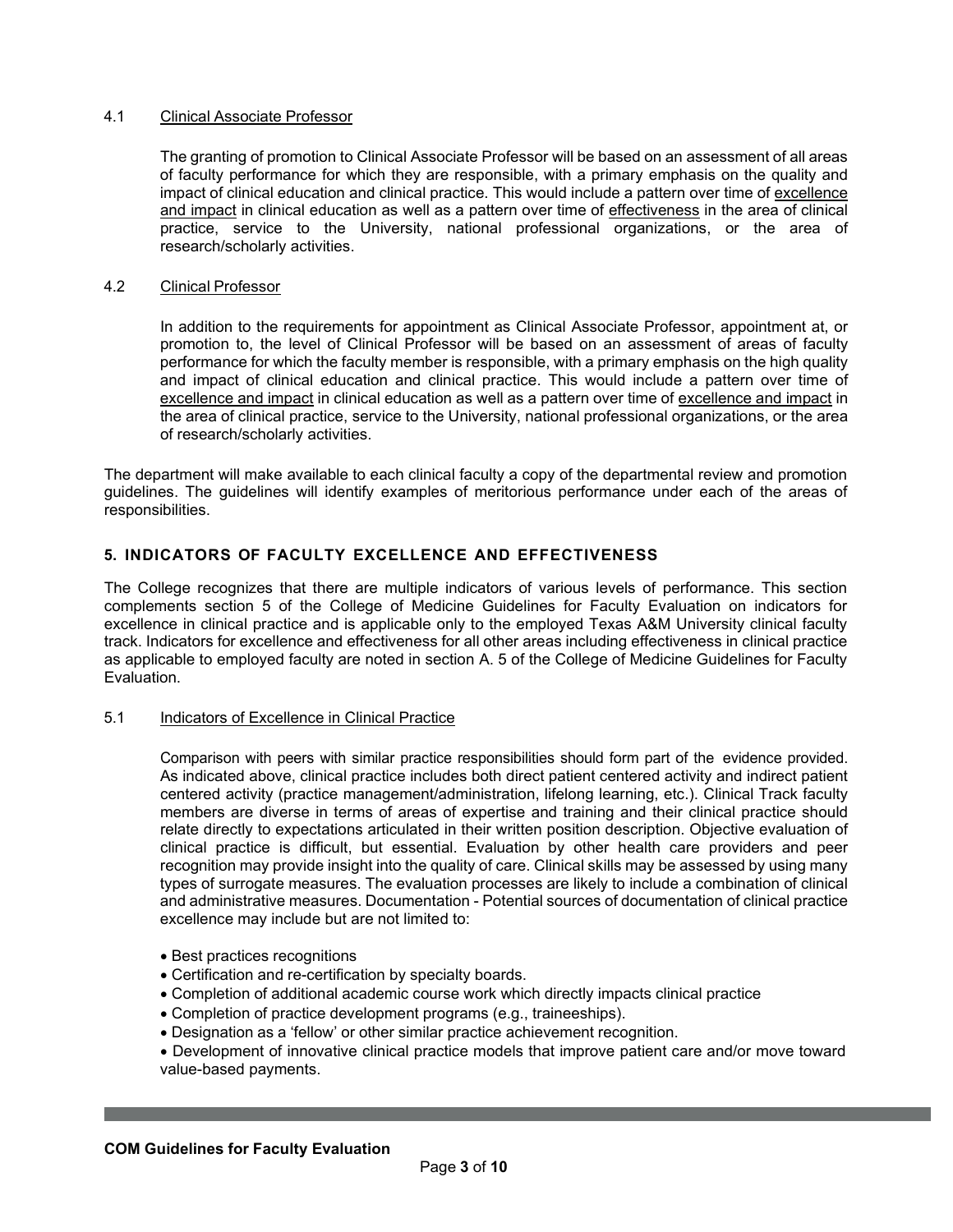• Direct assessment of practice management by systems administrators, managers, and clinicdirectors.

- Documentation of patient care activities
- General recognition of clinical practice performance by faculty not in direct collaboration.
- Grants or contracts, received, to support clinical practice expansion or enrichment.
- In-services/presentations provided to health care workers at clinical practice site
- Opinions of referring/consulting physicians.

• Participation in clinical practice-site committees (e.g., Quality Assurance committee, Peer ReviewCommittee)

- Patient caseloads
- Practice related publications and presentations (e.g., platform or poster presentations)

• Written observations from nurses, physicians, resident physicians, or medical students documenting specific practice initiatives and outcomes

## **6. EXTERNAL REVIEWS**

Requirements for external review letters for promotion of clinical track faculty have been determined by the college to be 5.

As per University guidelines as annually published by the office of the Dean of Faculties, the composition of the set of the letters should be "about equal numbers from the candidate and department list." Following the Dean of Faculties' Promotion and Tenure Guidelines, the candidate may suggest a do not contact list, from which no letter writers may be chosen. The candidate's assignment and responsibilities should be the focus of the external review. For example, appropriate reviews might include a teaching evaluation (by a faculty member outside the candidate's department with expertise in this area), an evaluation by a school-based professional who has interacted with the faculty member (e.g., principal); clinical practitioners (e.g., licensed psychologists or licensed exercise physiologists); or faculty with similar responsibilities at other institutions. Care should be taken in selecting outside reviewers to ensure that they are persons whose objectivity is at arm's length, that is, not collaborators, personal friends, former students, or former mentors unless more than the minimum of two reviews are requested. The external reviews shall be considered as one piece of information needed to make a determination for promotion. The candidate's dossier and job description will be submitted to the external reviewers. External reviewers should be asked to provide a written assessment of the candidate's all areas of responsibility and performance expectations.

# **SECTION C: CLINICAL GUIDELINES FOR EVALUTION AND PROMOTION OF NON-EMPLOYED AFFILIATED CLINICAL FACULTY**

## **1. INTRODUCTION**

An important part of the mission of the clinical faculty at the TAMU COM is to serve the needs of society by furthering the training of students, residents, and fellows who will both practice clinical medicine and who will advance healthcare delivery and the science that underpins it.

The practice of medicine is concerned with the diagnosis and treatment of disorders, maintenance of health, and management of chronic conditions with all of these directed at improving the well-being of the individual and the population.

The role of the affiliated clinical track faculty is primarily in the areas of clinical education (didactic and experiential), , and service. Affiliated clinical faculty will typically work in healthcare settings. Key to training world class physicians to serve the needs of the community and the State is to have a teaching and training faculty with expertise in clinical practice; it requires individuals who will bring to the learners' evidence– based practical skills and knowledge as well as insights based on clinical experience.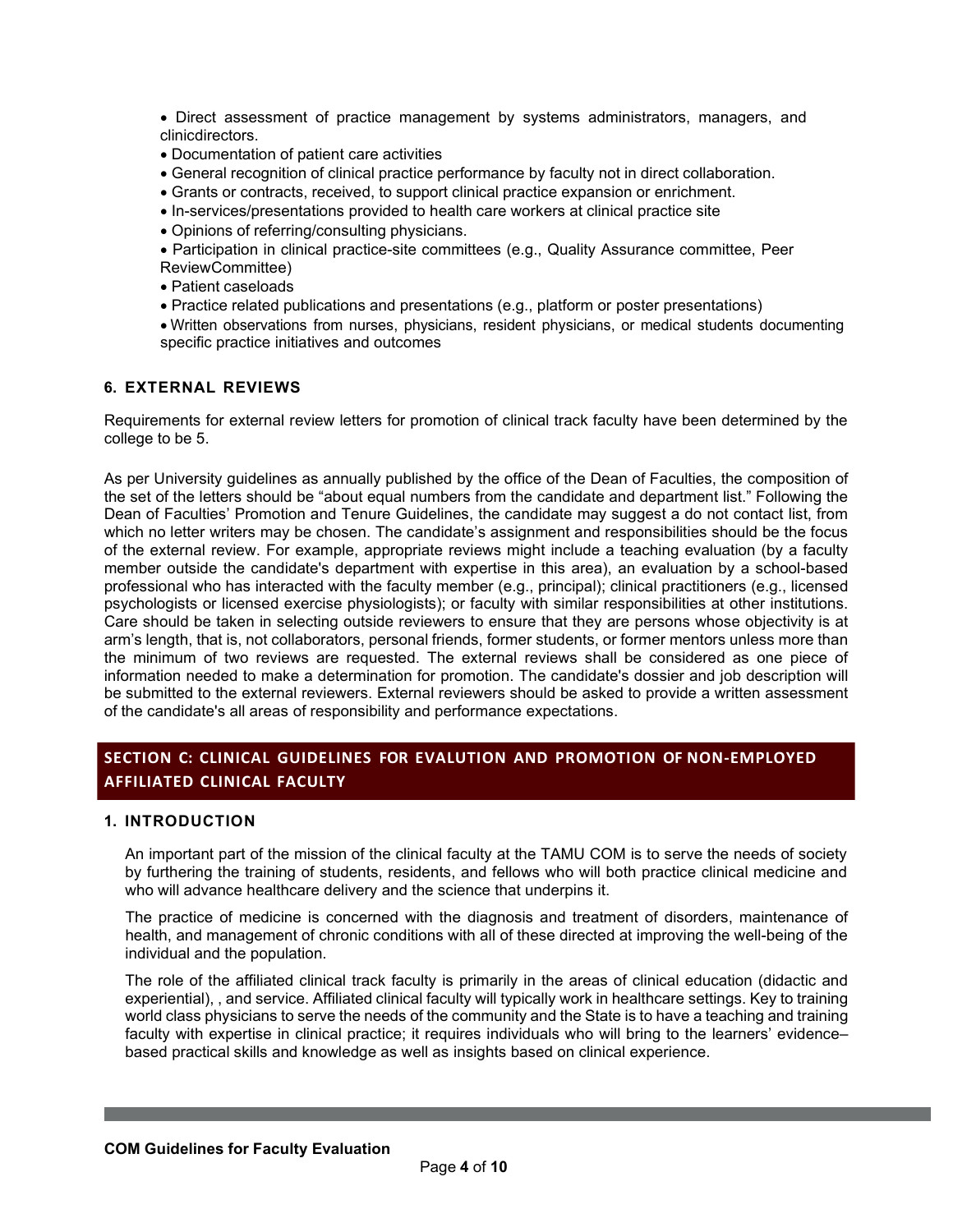The College of Medicine is seeking to establish a critical mass of individuals who are dedicated to stateof-the-art clinical practice and to educating the next generation of clinicians.

## **2. CLINICAL FACULTY APPOINTMENTS OF NON-UNIVERISTY EMPLOYEES**

The clinical appointments for non-university employees (affiliated faculty) are divided in two distinct tracks: (1) Clinical, and (2) Adjunct Clinical.

Depending on the type of track, faculty in these appointments are expected to make significant contributions in the areas of teaching primarily in the clinical setting (clinical education) and service to the College of Medicine

The appointment and reappointment of affiliated faculty to the tracks of clinical and adjunct are subject to the following terms and conditions:

- (a) The appointment to an affiliated faculty title is a courtesy appointment and is not remunerated
- (b) Faculty affiliated appointments are non-tenure track
- (c) The appointment does not create or is intended to create an employer employee relationship
- (d) Texas A&M University College of Medicine is not responsible for the salary and/or benefits of the affiliated faculty member
- (e) The appointment as an affiliated faculty member does not provide any faculty rights at Texas A&M University
- (f) The affiliated faculty member must be evaluated every year, be in good standing as to the licensing and clinical privileges, have completed all required trainings, and the minimum 3 hours of faculty professional development
- (g) The faculty track and rank must be portrayed by the affiliated faculty member as given in the appointment letter. Improper portrayal of the affiliated faculty title will be grounds for termination of the appointment and removal of the affiliated faculty title thereof
- (h) Public statements made by the affiliated faculty member must be in their own personal capacity and not on behalf of or representing Texas A&M University
- (i) Faculty affiliated appointments expire at the end of two years unless otherwise reappointed prior to expiration of the existing appointment
- (j) Upon expiration, termination, or non-renewal of the appointment, the physician has no right to continue using the affiliated faculty title previously held
- (k) Notice of non-reappointment for clinical faculty (affiliated faculty) will be provided as a courtesy notice with no further obligations on the part of Texas A&M University
- (l) Affiliate faculty appointments may be removed at any time by the Dean of the College of Medicine
- (m) Appointments of affiliated faculty are subject to Texas A&M University rules, standard administrative procedures, and guidelines regarding matters of prohibited conduct, evaluations, and promotion

#### 2.1 Clinical Faculty Appointments

The appointment of affiliated faculty to the ranks of Clinical Assistant Professor, Clinical Associate Professor, or Clinical Professor, is reserved for those faculty with a defined and approved TAMU-COM academic role with no less than 5% (100 hours per year) and no more than 49% (980 hours per year) of their FTE assigned as academic. In general, these appointments will be for promising clinician-educators that directly impact medical education and/or who, in the view of the College, work in close collaboration with the College on key academic or clinical initiatives, including those who serve in important key leadership roles in the educational and service missions of the College. Examples of these roles may include but are not limited to:

#### Clinical Education:

• Clinical supervision/teaching of medical students/residents/fellows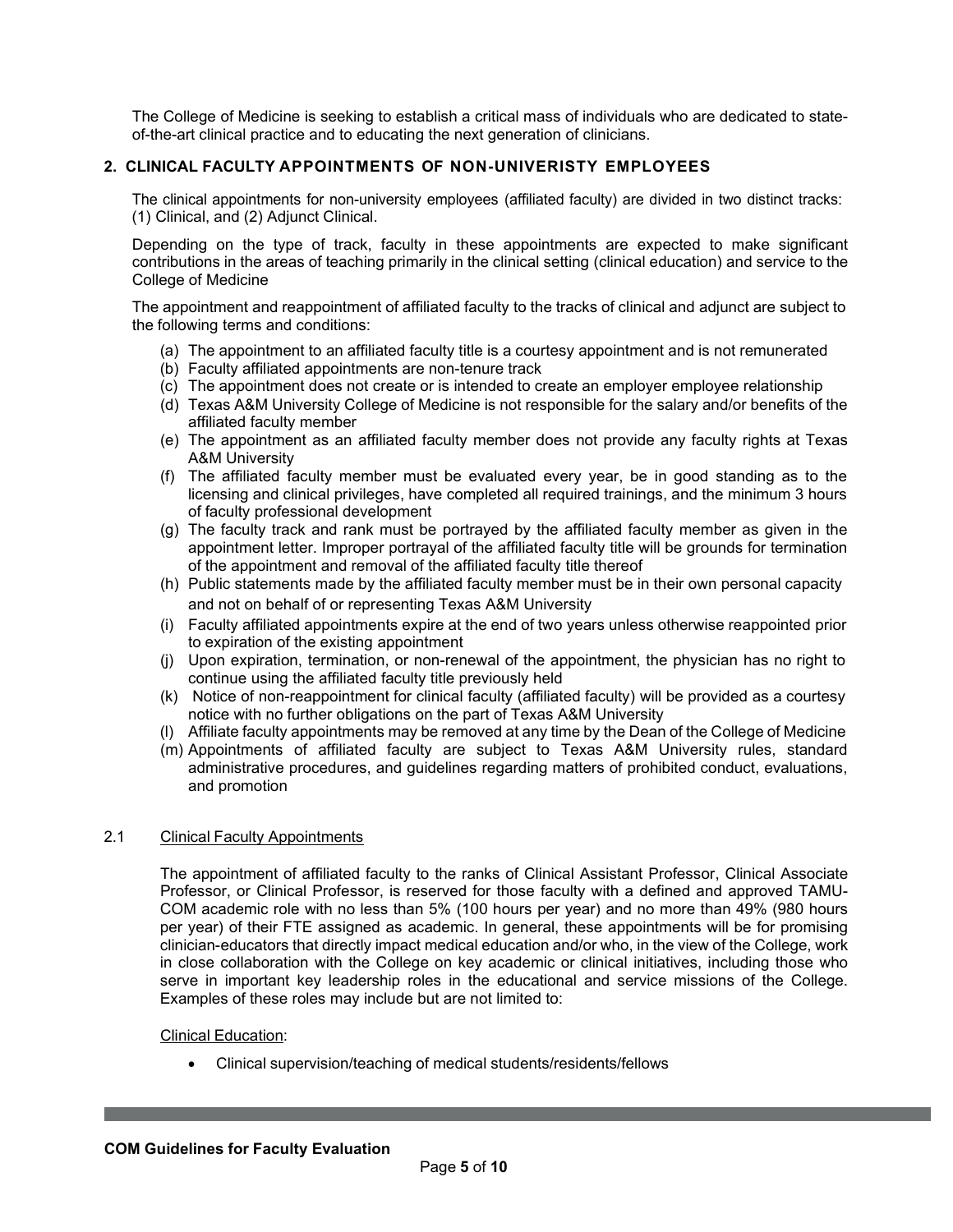- Preceptorship in clinical venues
- Didactic teaching (including planning and delivery), small group facilitation, etc.
- Formal faculty mentor for medical students/residents/fellows/pipeline program participants
- Faculty mentor to medical students/residents/fellows for scholarly activity (abstracts, poster, presentation, published research)
- Teaching, evaluating, assessing learners in an educational session/lab
- Creation of medical education content/curriculum for use in educational course
- Creation/refinement of evaluation/assessment material
- Dissemination of research or scholarly activity (abstract, poster presentation, published research)

#### Service:

- Administrative leadership role in academic-healthcare system mission of the College of Medicine
- Serving and leading educational-academic organizations, committees, and task forces in which they represent the College of Medicine
- Serving as a leader in UGME/GME programs for the College of Medicine
- Faculty/director for educational course of the College of Medicine
- Core faculty training program for the College of Medicine
- Leadership role in local, regional, state, and national academic or medical organization/society representing the College of Medicine
- Formal career advising to medical students/residents/fellows on behalf of the College of Medicine
- Invited speaker/presenter at local/regional/state/national grand rounds, academic meetings, medical societies, or professional organizations representing the College of Medicine
- Dissemination of scholarly activity (abstract, poster presentation,)

At the time of the annual evaluation, clinical appointments of affiliated faculty are expected to meet at least the minimum teaching requirement per year to maintain the appointment at their track and rank. Note, however, that for promotion the individual will need to meet the indicators of faculty excellence and effectiveness for the particular rank as indicated in these guidelines.

These appointments of clinical affiliated faculty do not carry eligibility for voting rights in shared governance processes on Texas A&M main campus.

### 2.1.1 Clinical Instructor

Appointment at the level of **Clinical Instructor** is based on promise as a clinician and educator and intended to be granted to residents or fellows participating in the education of medical students beyond normal duties expected of all residents and fellows during postgraduate training. Satisfactory completion of a medical or doctoral degree is typically required. In addition, completion of at least two years of residency, or its equivalent, in the relevant clinical field is required. The Clinical Instructor is expected to have regular and direct contact with medical students, residents, and/or fellows in a clinical/patient care setting. However, Clinical Instructors are not a part of the Clinical faculty track. This is a standalone title that becomes obsolete after completion of the residency program. Clinical Instructors perform under the supervision of Clinical Assistant Professor, or a Clinical Associate Professor, or Clinical Professor. For Clinical Instructors in the affiliated setting, the requirement is for a minimum of 25 hours/year of clinical instruction delivery. Examples of regular and direct contact include ward or clinic supervision, preceptorship in clinical venues, or didactic teaching.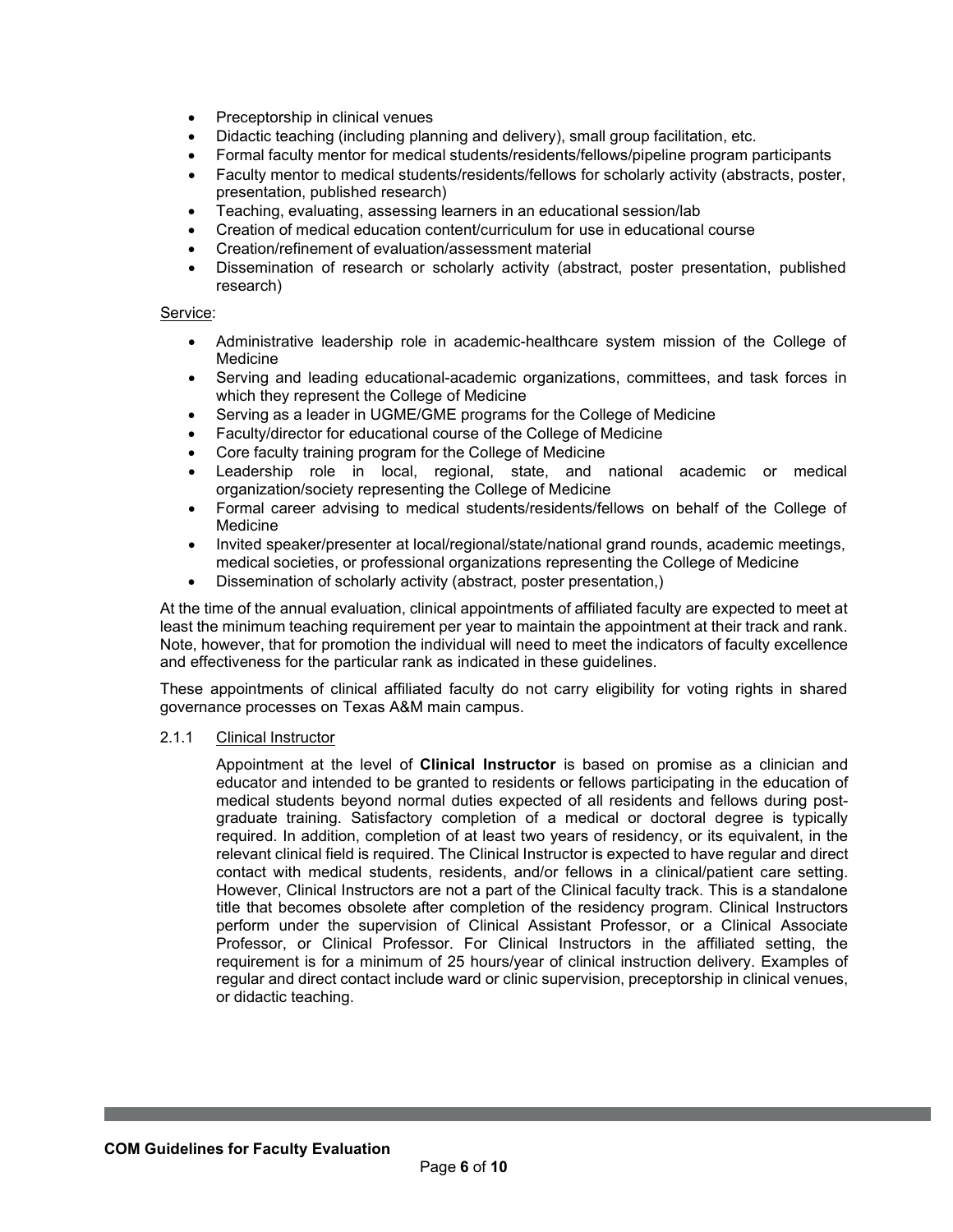## 2.1.2 Clinical Assistant Professor

Appointment to the rank of **Clinical Assistant Professor** is based upon demonstrated effectiveness in clinical education (in clinical settings) and student instruction.

Appointment at, the level of Clinical Assistant Professor requires completion of specialty residency training and demonstration of promise as both a clinician and teacher. The candidate shall be board certified, and shall have or be eligible for Texas licensure, except for clinical faculty not employed by Texas A&M University who are serving in the military or the Veterans Affairs Administration.

The candidate should show evidence of a high level of competence within a clinical specialty, commitment to the educational mission, and demonstrate progress toward excellence in practice and instruction. Clinical assistant professors are expected to have a minimum of 100 hours/year of direct teaching contact with College of Medicine medical students, residents, and/or fellows as indicated in section 2.1 above

### 2.1.3 Clinical Associate Professor

Promotion to **Clinical Associate Professor** and appointment at the Clinical Associate Professor level is based upon documented excellence and impact in clinical student instruction, and effectiveness in service to the University. The individual is expected to have a minimum of 125 hours/year of combined direct teaching contact with College of Medicine medical students, residents, and or fellows and service/engagement/professional activities as described above in section 2.1 above.

## 2.1.4 Clinical Professor

Promotion or appointment to the rank of **Clinical Professor** level, is based on a demonstrated pattern over time of excellence and impact in clinical education as well as a pattern over time of excellence and impact in service to the University. Candidates must demonstrate the impact of their work and how it contributes to the advancement of the department, college, university, and professions, where applicable. Demonstration of leadership activities is critical to promotion from Clinical Associate Professor to Clinical Professor as described above in section 2.1 above.

All faculty workloads must include clinical instruction (teaching) and key leadership in service to the College of Medicine. It is the expectation that all clinical faculty will engage in professional development activities. Appointments of clinical faculty are two-year renewable appointments, contingent on satisfactory annual evaluations.

Notice of non-reappointment for clinical faculty (affiliated faculty) will be provided as a courtesy notice with no further obligations on the part of Texas A&M University.

# 2.2 Adjunct Clinical Appointments

The appointment of non-University employees (affiliated faculty) to Adjunct Clinical Assistant Professor, Adjunct Clinical Associate Professor, or Adjunct Clinical Professor is limited to instances in which the College deems the individual has contributed or will contribute to roles in the educational mission of the College. That is, adjunct faculty are expected to make contributions solely in the area of clinical instruction (teaching).

Adjunct faculty who are non-University employees (affiliated faculty) will be appointed for two years with a requirement of annual evaluations to be reappointed and/or eligible for promotion review.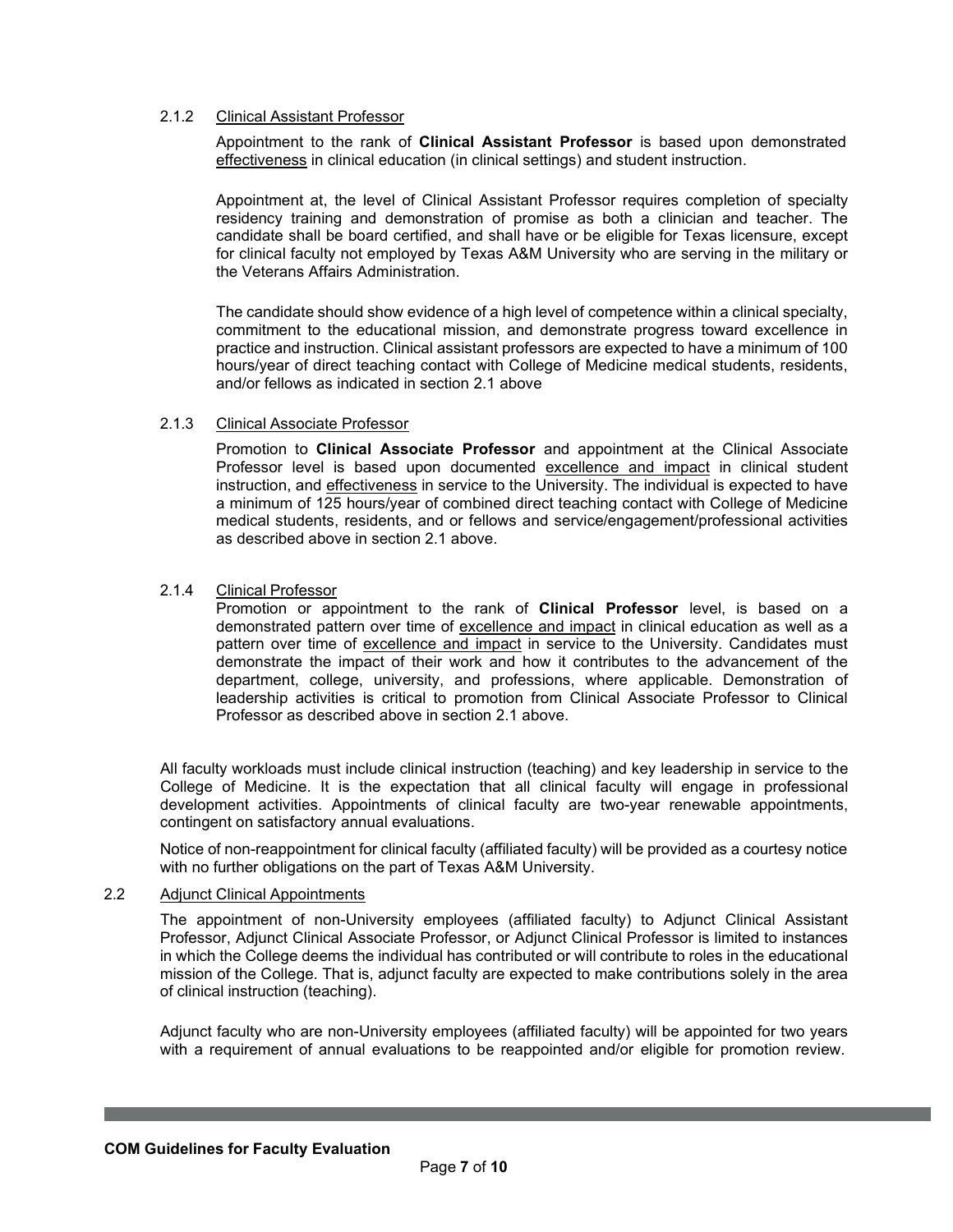These appointments of non-University employees do not have eligibility for voting rights in shared governance processes on campus.

## 2.2.1 Adjunct Clinical Assistant Professor

Appointment at the level of **Adjunct Clinical Assistant Professor** requires completion of specialty residency training and demonstration of promise as both a clinician and teacher. For non-employed Adjunct Clinical Assistant Professors, the requirement is for a minimum of 25 hours/year. Examples of regular and direct contact include, but are not limited to, clinical supervision/teaching, preceptorship in clinical venues, didactic teaching (including planning and delivery), small group facilitation, laboratory instruction, etc.

## 2.2.2 Adjunct Clinical Associate Professor

Promotion and appointment to the rank of **Adjunct Clinical Associate Professor** is based upon demonstrated excellence in clinical student instruction. Adjunct associate professors are expected to have a minimum of 50 hours/year of direct teaching contact with College of Medicine medical students, residents, and/or fellows.

## 2.2.3 Adjunct Clinical Professor

Promotion and appointment at the **Adjunct Clinical Professor** level are based upon demonstrated pattern over time of excellence and impact in clinical instruction.

In addition to the annual evaluation requirement, promotions dossier reviews for affiliated adjunct clinical faculty must route through the campus faculty committee, department of Medical Education, college committee, and final approval by the dean.

Appointments of adjunct faculty are two-year renewable appointments, contingent on satisfactory annual evaluations.

## **3. PROMOTION OF NON-EMPLOYED CLINICAL FACULTY**

Promotion of clinical appointments for non-university employees (affiliated faculty) are divided in two separate processes: (1) Promotion for Clinical track, and (2) Promotion for Adjunct track.

### 3.1 Process for Promotion of Clinical track

The process for promotion to clinical associate professor or clinical professor follows the guidelines and timetables set by the University. Therefore, all dossiers for promotion of clinical faculty need to strictly adhere to the annually published guidelines of the Dean of Faculties on promotion for university faculty and meet the necessary requirements for promotion of employed clinical faculty at Texas A&M University.

Dossiers for promotion need to be submitted by the deadlines established by the College of Medicine office of Faculty Affairs by the associate dean of each campus to the department of Medical Education at the College of Medicine for review and further handling. Upon review by the department of Medical Education promotion committee, the dossiers that have been successfully recommended for promotion will be submitted to the College of Medicine promotion committee. The college promotion committee will review the dossiers and recommend those that have successfully passed the review for promotion to the Dean of the College of Medicine. The Dean of the College of Medicine will review the dossiers recommended by the college committee and will forward those that the Dean approves for promotion to the Dean of Faculties for further handling of the promotion review at the university level.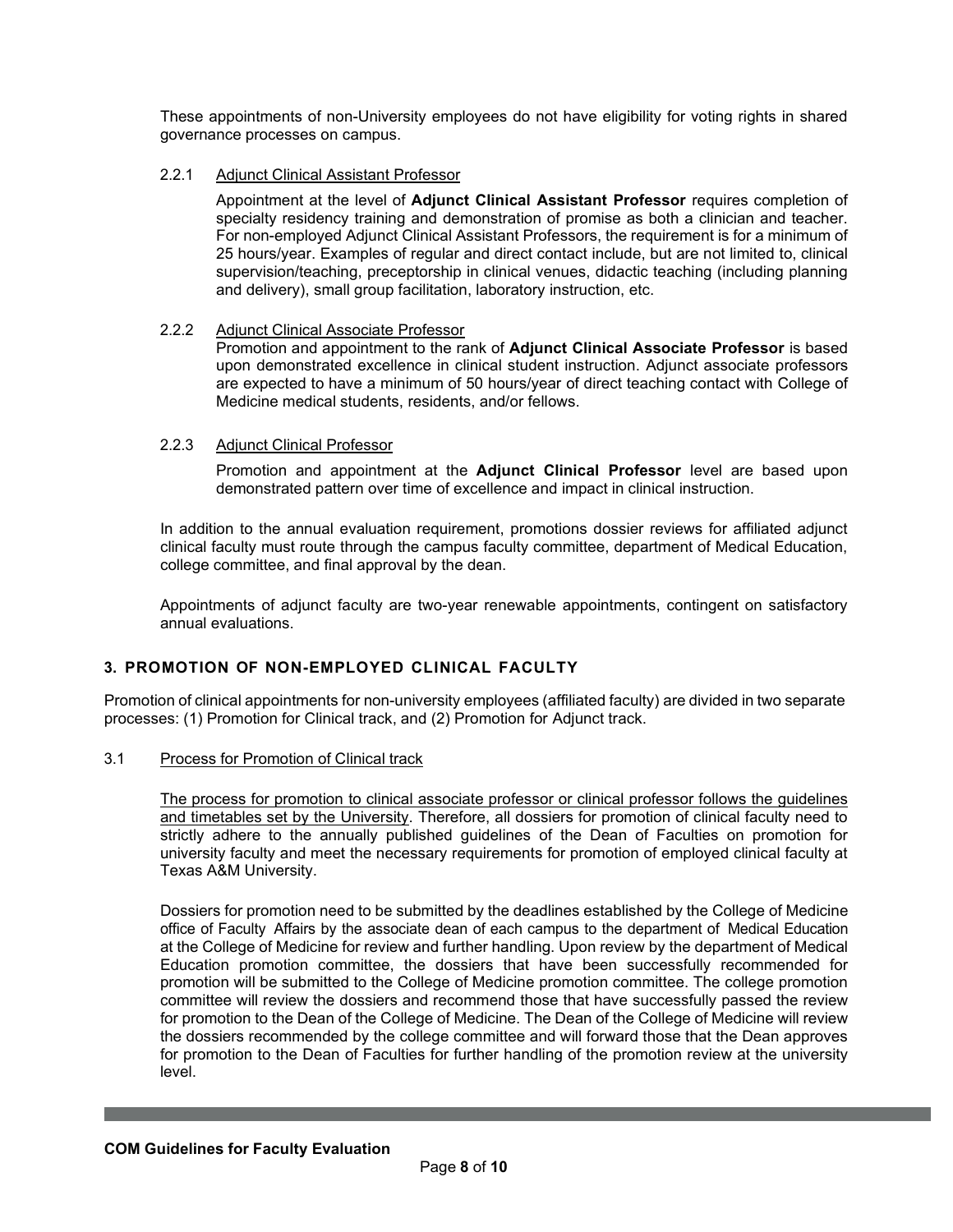If the Dean does not recommend a candidate for promotion, the Dean shall notify the candidate and the department head of Medical Education.

#### 3.2 Process for Promotion of Adjunct Clinical track

The process for promotion to adjunct clinical associate professor or adjunct clinical professor follow the guidelines and timetables set by the College of Medicine office of Faculty Affairs.

Dossiers for promotion need to be submitted by the deadlines established by the College of Medicine office of Faculty Affairs by the associate dean of each campus to the department of Medical Education at the College of Medicine for review and further handling. Upon review by the department of Medical Education promotion committee, the dossiers that have been successfully recommended for promotion will be submitted to the College of Medicine promotion committee. The college promotion committee will review the dossiers and recommend those that have successfully passed the review for promotion to the Dean of the College of Medicine. The Dean of the College of Medicine will review the dossiers recommended by the college committee. The Dean of the College of Medicine is the final reviewer and approver of the promotion of adjunct clinical faculty.

If the Dean does not recommend a candidate for promotion, the Dean shall notify the candidate and the department head of Medical Education.

#### 3.3 Indicators and Areas of Faculty Performance

Decisions of promotion of affiliated faculty will be based upon the faculty member's performance in the assigned categories of performance; clinical track (1) clinical education and (2) service, and for the adjunct track (1) clinical education.

Decisions on reappointment of affiliated faculty will also be based on the same criteria.

Indicators of faculty performance applicable also to affiliated faculty can be found in section A.3 of the College of Medicine Guidelines for Faculty Evaluation.

#### 3.4 Criteria for Promotion

The criteria for promotion of affiliated faculty will be based upon their assigned areas of (1) clinical instruction and/or (2) service, depending on the track.

Clinical practice as a criterion for promotion, only applies in its fullest to clinical employed faculty at Texas A&M University since it has a direct impact to the college that can be measured by the university.

Candidates for promotion on the clinical track will need to submit with the promotion dossier, an impact statement (not to exceed three pages) on goals, philosophies, strategies, and emphases in carrying out his/her professional responsibilities in the areas of assigned responsibility (teaching and service). The purpose of this statement is to provide a context for review of the file at each level and for the candidate to demonstrate the impact or potential impact of his or her work, in addition to the quality and productivity over time.

Indicators of faculty performance for effectiveness and excellence in teaching and service and used for evaluation and promotion of affiliated faculty in both tracks can be found in sections 5.1 and 5.3 of the College of Medicine Guidelines for Faculty Evaluation, Promotion, Tenure, and Post-Tenure Review.